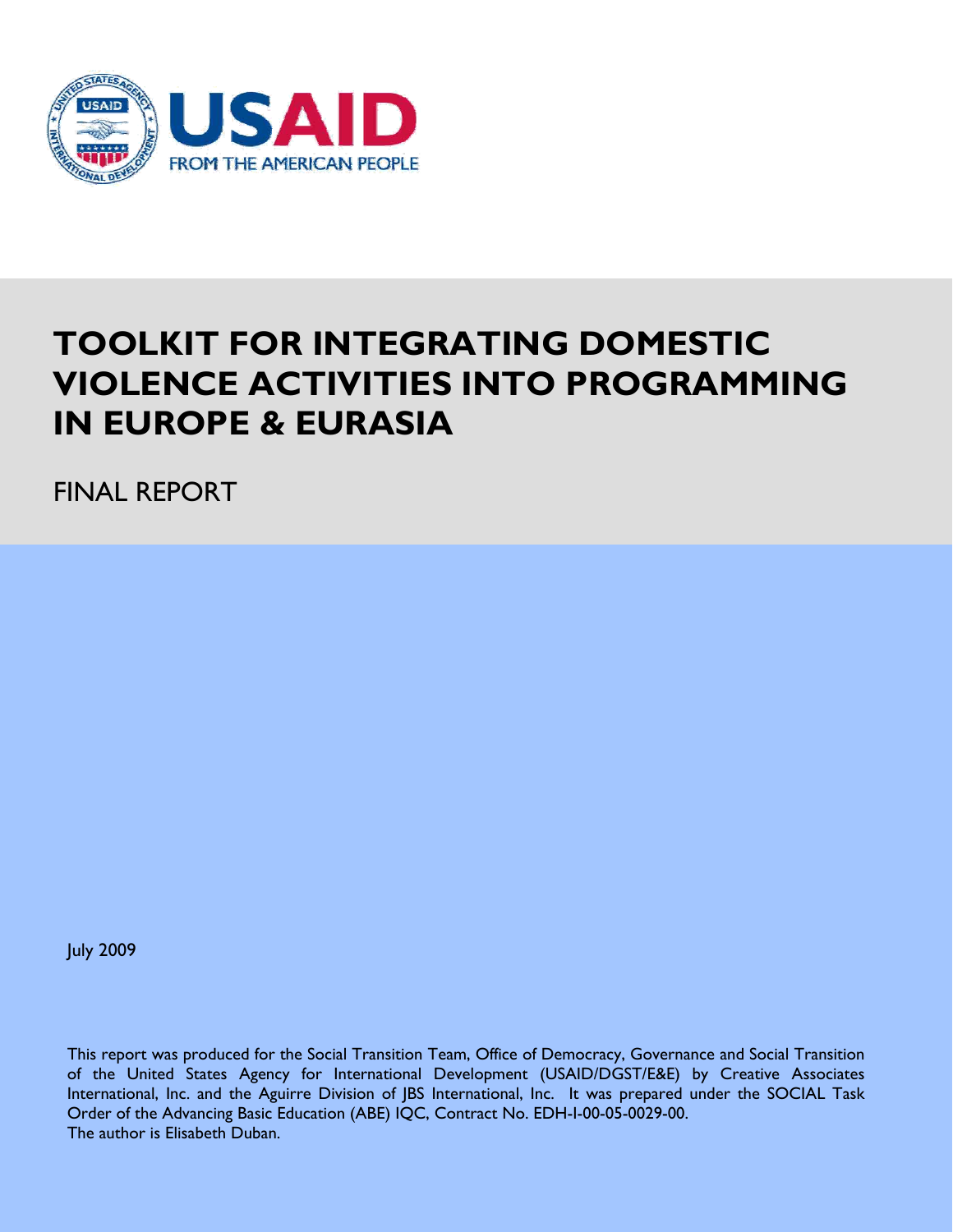This document is one of a series of publications sponsored by the Social Transition Team in the Bureau for Europe and Eurasia on social transition issues in the Region. You may download the documents in this series from the USAID Development Experience Clearinghouse website (http://dec.usaid.gov), using the Doc IDs for reference. If you would like more information about these and upcoming products, please contact the Social Transition Team at USAID at eesocialtransition@usaid.gov. The Social Transition Series includes:

**Toolkit for Integrating Domestic Violence Activities into Programming in Europe and Eurasia**  July 2009 Doc ID:

**The Job that Remains: An Overview of USAID Child Welfare Reform Efforts in Europe and Eurasia**  June 2009 Doc ID:

**Best Practices in Trafficking Prevention in Europe and Eurasia** January 2009 Doc ID: PN-ADN-296

**Methods and Models for Mixing Services for Victims of Domestic Violence and Trafficking in Persons in Europe and Eurasia** December 2008 Doc ID: PN-ADN-297

**Social Work Education and the Practice Environment in Europe and Eurasia**  December 2008 Doc ID: PN-ADN-298

**Best Practices for Programming to Protect and Assist Victims of Trafficking in Europe and Eurasia**  November 2008 Doc ID: PN-ADN-295

**A Strategic Approach to Characterizing the Status and Progress of Child Welfare Reform in CEE/CIS Countries**  July 2008 Doc ID: PN-ADN-294

**Education Vulnerability Analysis for the E&E Region**  July 2008 Doc ID: PN-ADL-768

**An Analysis and Strategic Approach to Monitoring the Status and Progress of Child Welfare Reform in 21 CEE/CIS Countries**  November 2007 Doc ID: PN-ADL-007

**Examining the Intersection between Trafficking in Persons and Domestic Violence**  June 2007 Doc ID: PN-ADL-005

**Quantifying the Relationship Between Corruption in Education and Economic Development in the Eastern Europe and Eurasia Region: an Exploratory Literature Review**  May 2007 Doc ID: PN-ADL-006

**Europe and Eurasia Bureau Social Transition Strategy** June 2006 Doc ID: PD-ACH-406

**Child Welfare and Disability Project Database**  June 2006 Doc ID: PN-ADG-329

**USAID and Child Welfare Reform in Romania**  Challenges, Successes, and Legacy June 2006 Doc ID: PD-ACH-405

**Promising Practices in Community-Based Social Services in CEE/CIS/Baltics** October 2006 Doc ID: PN-ADF-930

**Emerging Practices in Community-Based Services for Vulnerable Groups: A Study of Social Services Delivery Systems in Europe and Eurasia** June 2006 Doc ID: PN-ADG-301

**Domestic Violence in Europe and Eurasia** June 2006 Doc ID: PN-ADG-302

**Gender Issues in Europe and Eurasia** June 2006 Doc ID: PN-ADG-303

**The Hope of Tomorrow** – **Integrating Youth into the Transition of Europe and Eurasia Volumes I&II** May 2006 Doc ID: PN-ADG-304 Doc ID: PN-ADG-305

**The Importance of Social Investments for Economic Growth and Governing in Transitioning States: A Survey of Recent Evidence** June 2006 Doc ID: PN-ADG-306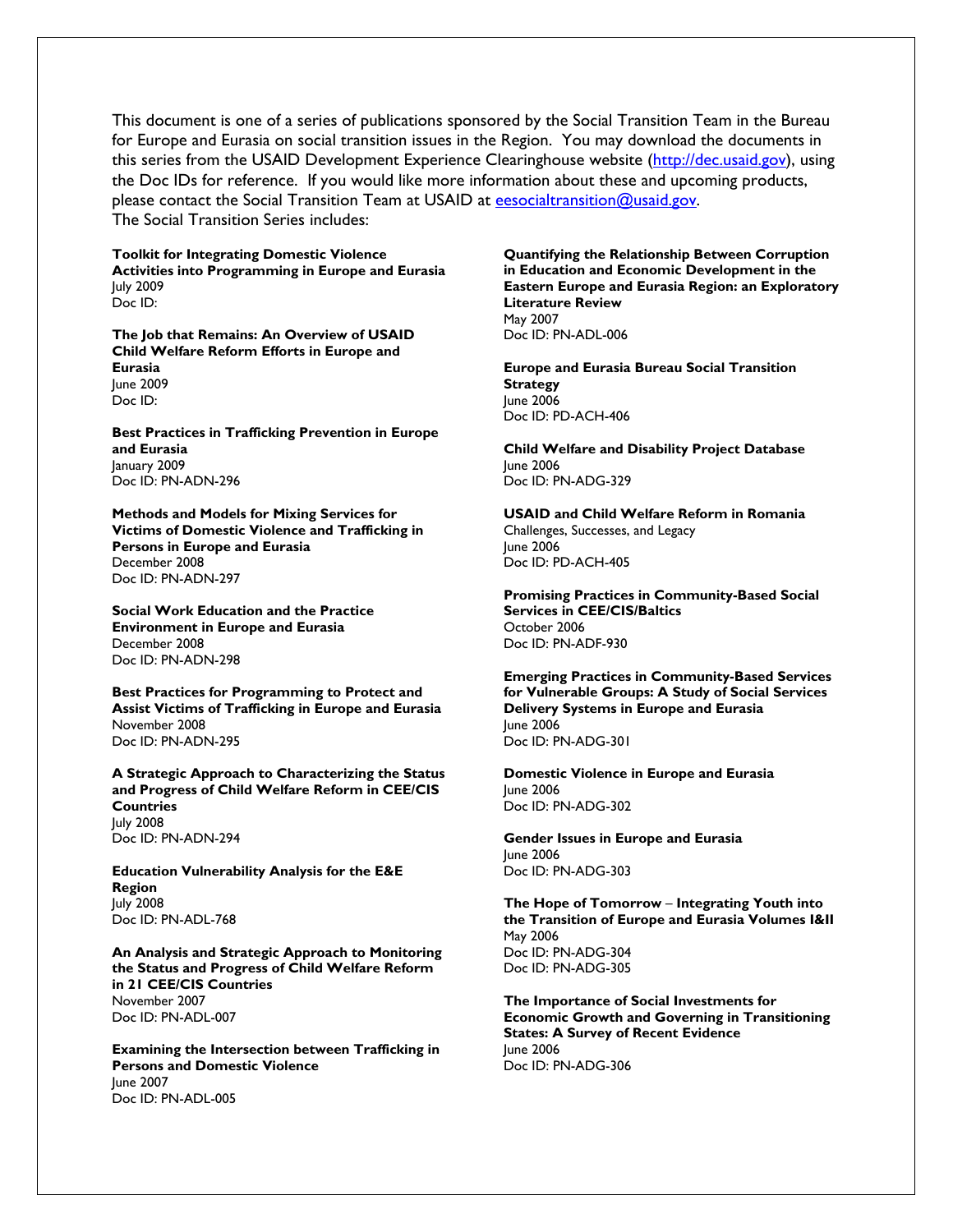# **TOOLKIT FOR INTEGRATING DOMESTIC VIOLENCE ACTIVITIES INTO PROGRAMMING IN EUROPE & EURASIA**

July 2009

The views expressed in this publication do not necessarily reflect the views of the United States Agency for International Development or the United States Government.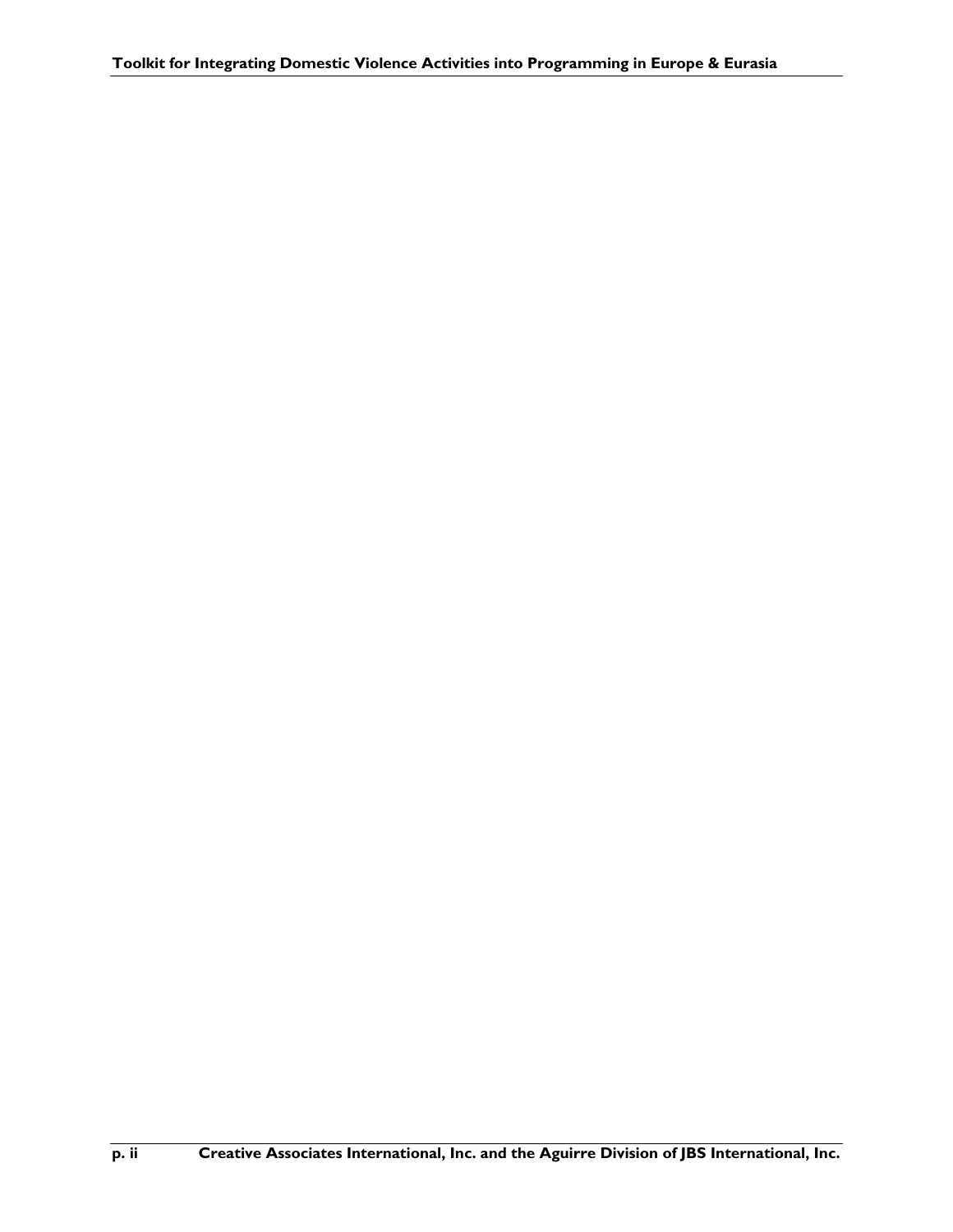## **TABLE OF CONTENTS**

| I.                     |                                                                |  |  |
|------------------------|----------------------------------------------------------------|--|--|
| А.<br>В.<br>C.         |                                                                |  |  |
| ΙΙ.                    |                                                                |  |  |
| А.<br>В.<br>C.<br>III. | INTEGRATING DOMESTIC VIOLENCE ACTIVITIES IN PROGRAM DESIGN  11 |  |  |
| А.                     |                                                                |  |  |
| В.                     |                                                                |  |  |
| C.                     |                                                                |  |  |
| D.                     |                                                                |  |  |
|                        | 1.                                                             |  |  |
|                        | 2.                                                             |  |  |
|                        | 3.                                                             |  |  |
|                        | $\boldsymbol{4}$ .                                             |  |  |
|                        | 5.                                                             |  |  |
| E.                     |                                                                |  |  |
|                        | 1.                                                             |  |  |
|                        | 2.<br>3.                                                       |  |  |
| F.                     |                                                                |  |  |
|                        |                                                                |  |  |
| G.                     |                                                                |  |  |
| Η.                     |                                                                |  |  |
| I.                     |                                                                |  |  |
| J.                     |                                                                |  |  |
| K.                     |                                                                |  |  |
|                        | 1.                                                             |  |  |
|                        | 2.                                                             |  |  |
| IV.                    |                                                                |  |  |
| <b>APPENDIX:</b>       |                                                                |  |  |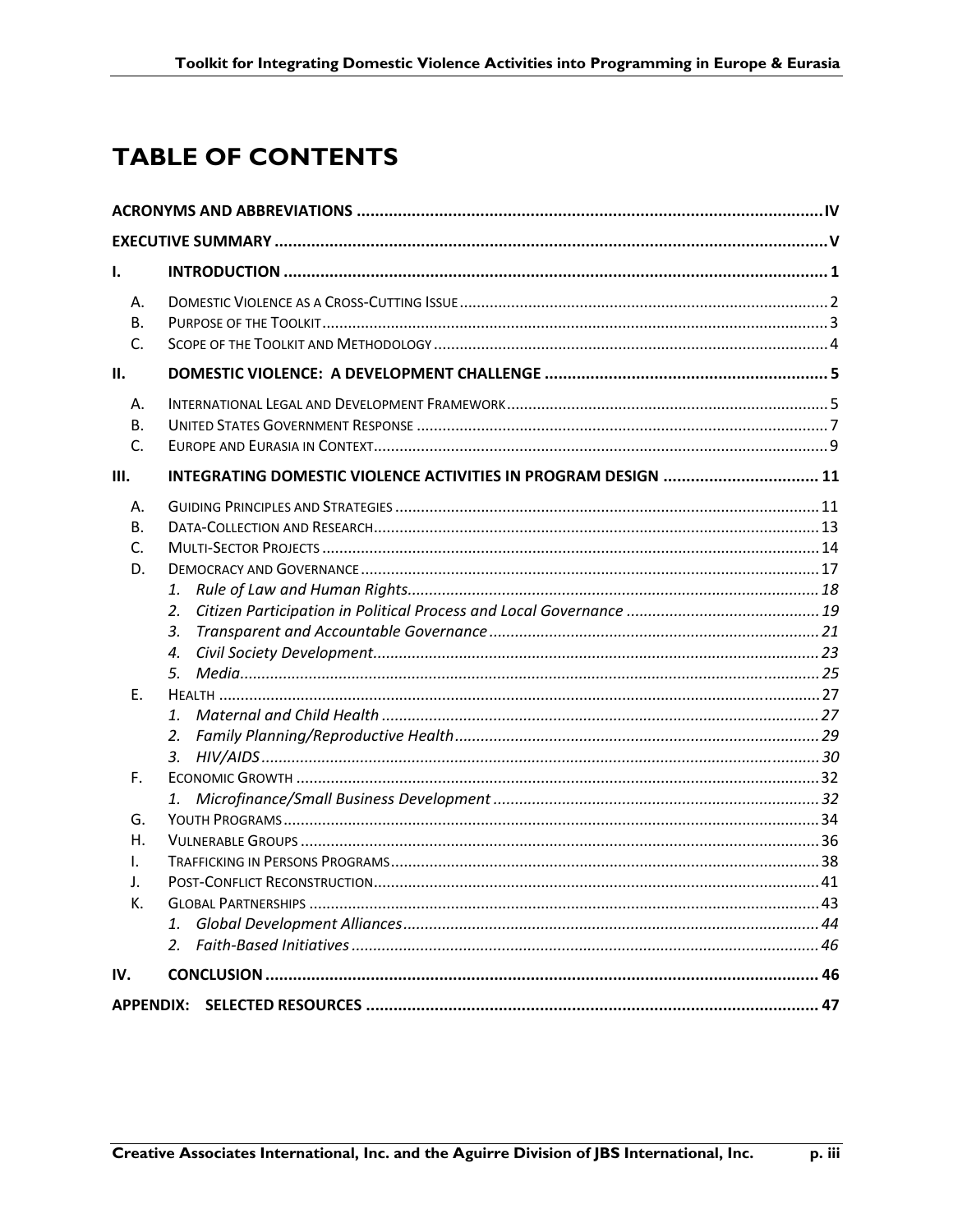## **ACRONYMS AND ABBREVIATIONS**

| <b>ABA/ROLI</b> | American Bar Association/Rule of Law Initiative                            |
|-----------------|----------------------------------------------------------------------------|
| <b>AIDS</b>     | Acquired immune deficiency syndrome                                        |
| <b>AWID</b>     | Association for Women's Rights in Development                              |
| <b>CEDAW</b>    | Convention on the Elimination of All Forms of Discrimination Against Women |
| <b>CEE</b>      | Central and Eastern Europe                                                 |
| <b>CIS</b>      | Commonwealth of Independent States                                         |
| <b>CoE</b>      | Council of Europe                                                          |
| DV              | Domestic violence                                                          |
| E&E             | Europe and Eurasia                                                         |
| EU              | European Union                                                             |
| <b>FP</b>       | Family planning                                                            |
| <b>GBV</b>      | Gender-based violence                                                      |
| <b>GDA</b>      | <b>Global Development Alliance</b>                                         |
| G/TIP           | Office to Monitor and Combat Trafficking in Persons                        |
| <b>GTZ</b>      | Deutsche Gesellschaft für Technische Zusammenarbeit                        |
| <b>HIV</b>      | Human immunodeficiency virus                                               |
| <b>IQC</b>      | Indefinite quantity contract                                               |
| <b>IREX</b>     | International Research & Exchanges Board                                   |
| <b>I-VAWA</b>   | International Violence Against Women Act                                   |
| <b>MCH</b>      | Maternal and child health                                                  |
| <b>MDG</b>      | Millennium Development Goals                                               |
| <b>NGO</b>      | Non-governmental organization                                              |
| <b>OPDAT</b>    | Office of Overseas Prosecutorial Development, Assistance and Training      |
| <b>OSCE</b>     | Organization for Security and Co-operation in Europe                       |
| <b>PMTCT</b>    | Prevention of mother to child transmission                                 |
| <b>PRM</b>      | Bureau of Population, Refugees, and Migration                              |
| <b>RH</b>       | Reproductive health                                                        |
| <b>SIDA</b>     | Swedish International Development Cooperation Agency                       |
| <b>TIP</b>      | Trafficking in persons                                                     |
| <b>UN</b>       | <b>United Nations</b>                                                      |
| <b>UNDP</b>     | <b>UN Development Program</b>                                              |
| <b>UNFPA</b>    | <b>UN Population Fund</b>                                                  |
| <b>UNIFEM</b>   | UN Development Fund for Women                                              |
| <b>USAID</b>    | United States Agency for International Development                         |
| <b>USG</b>      | <b>United States Government</b>                                            |
| <b>VAW</b>      | Violence against women                                                     |
| <b>WHO</b>      | World Health Organization                                                  |
| <b>WID</b>      | Women in Development                                                       |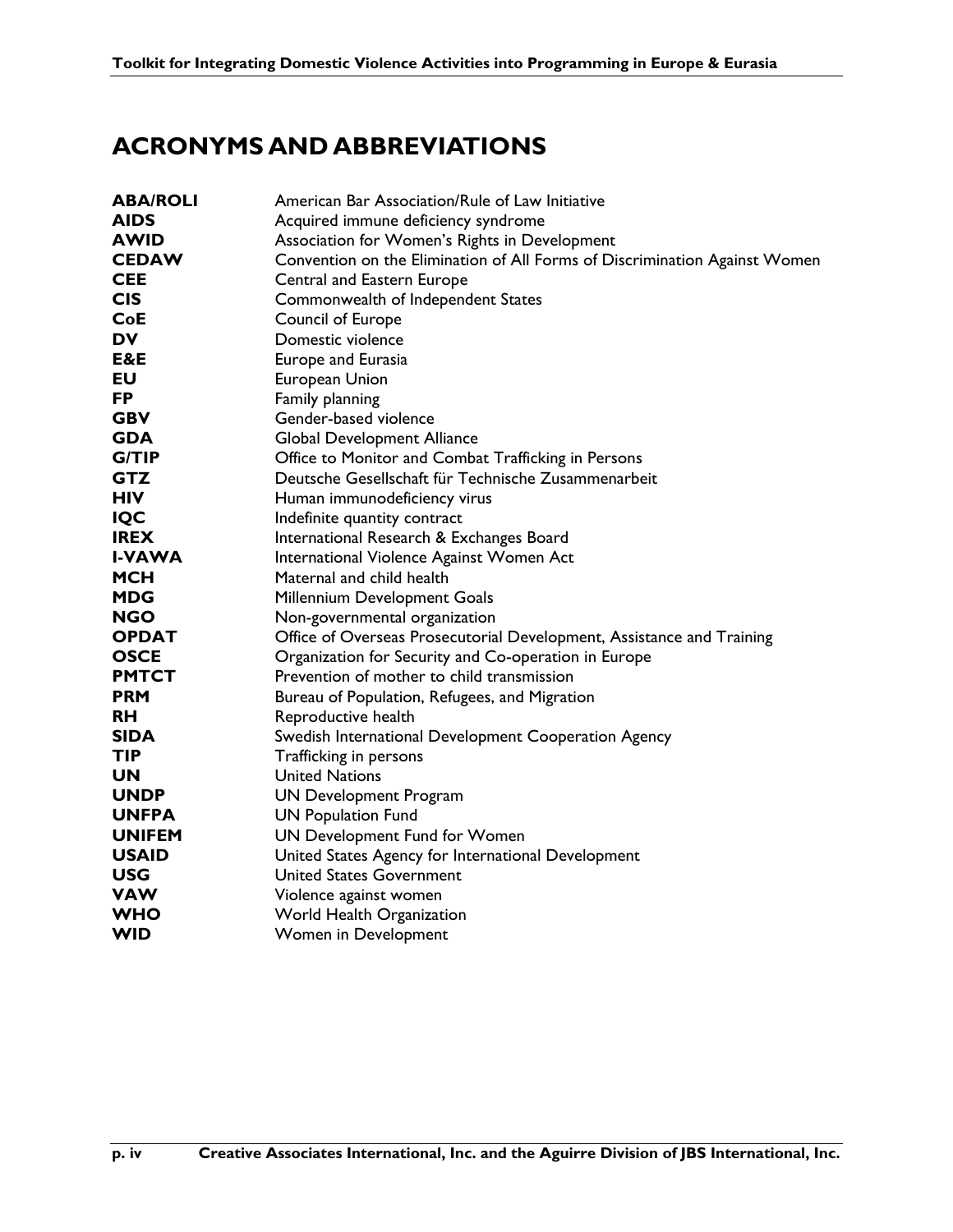## **EXECUTIVE SUMMARY**

*Violence against women is a continuum of acts that violate women's basic human rights, resulting in devastating consequences for women who experience it, traumatic impact on those who witness it, de-legitimization of States that fail to prevent it and the impoverishment of entire societies that tolerate it*. 1

### **Introduction**

 $\overline{a}$ 

Violence against women (VAW), and specifically domestic violence (DV), is perhaps the most widespread and common human rights violation, experienced by women daily in every country of the world. Despite the pervasiveness of the problem, VAW has not been perceived as a global epidemic requiring urgent action. Over the last 15 years, progress has been made in the international community from recognizing and characterizing VAW as a fundamental human rights violation to the development of policies and recommendations to combat such violence. More recently, global development initiatives have also acknowledged the role that VAW plays in disempowering women across all spheres of life. The articulation of State obligations to address VAW and the construction of frameworks that set forth critical areas for government response are also important indicators of progress. Yet, despite these fundamental efforts, at the level of daily life, fully translating these policies into concrete mechanisms for women's protection remains a challenge.

Countries in the Europe and Eurasia (E&E) region have made considerable progress in addressing DV, primarily in the areas of legal reform and development of support services for survivors of violence. No country, however, is consistently fulfilling its obligations to prevent violence, protect and support survivors and to prosecute perpetrators of violence. Women face considerable impediments to accessing the legal system, in part due to gaps which still exist in the law and in part due to deeplyrooted notions about women and violence that persist among legal professionals no less than in other parts of society. Critical support services, such as temporary shelter and housing assistance, are insufficient, and many groups of women, including minorities, and those from rural areas or with disabilities, are isolated from services that do exist. Because of inconsistent prosecution efforts, perpetrators of violence act with impunity. Nor have they been the focus of assistance for their violent behavior or for other social problems that contribute to violence, such as substance abuse.

While States have supported significant reforms to address some aspects of VAW, DV has not been a priority area for government programs (or budget allocations) in the region. Many of the positive developments can thus be attributed to non-governmental organizations, which are still quite dependent on support from international, bi-lateral and private donors. Funding streams for work to address VAW in the E&E region, however, have been gradually lessening. This has meant that comprehensive programs are rare, and much of the work being done is through piecemeal activities. Nevertheless, VAW in all forms remains a serious impediment to the development of stable and democratic societies in this region.

<sup>1</sup> *Integration of the Human Rights of Women and the Gender Perspective: Violence Against Women*. *Toward an Effective Implementation of International Norms to End Violence Against Women*, Report of the Special Rapporteur on Violence Against Women, Its Causes and Consequences, E/CN.4/2004/66, (2003).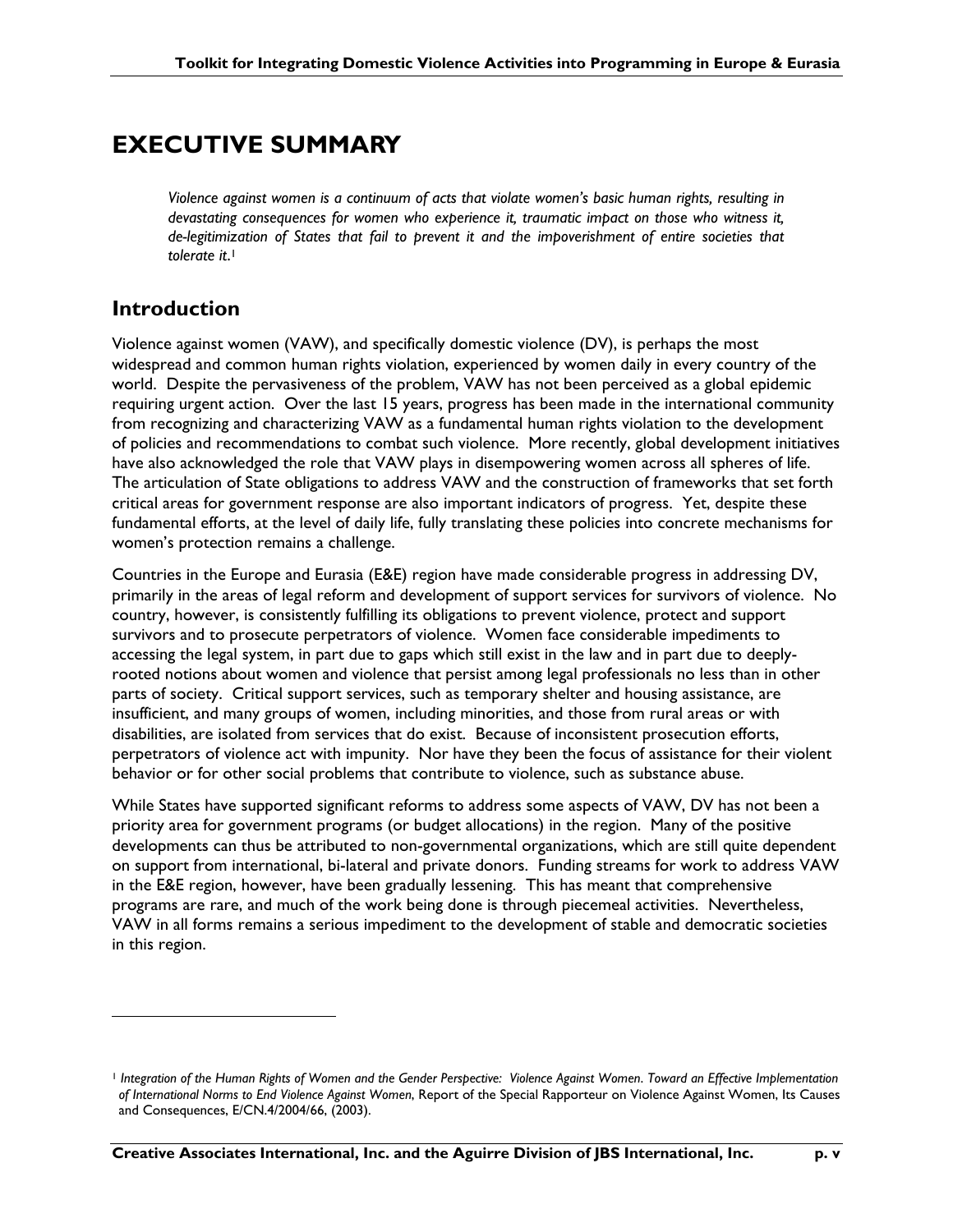### **The Impact of Domestic Violence on Development Work**

When DV persists, women's fundamental human rights remain unprotected and a nation's rule of law is undermined. Women cannot access justice, and their very lives are not safe. At the same time, DV presents serious health consequences for victims, causing injuries and psychological distress, leading to chronic health problems and, in extreme cases, death. When women experience DV, they are also at greater risk for sexually transmitted diseases and complications during pregnancy. The impact of violence on a woman's health is directly related to her ability to work productively. DV places significant economic strains on a country, not only as a result of women's lost productivity, but also in the costs associated with absenteeism, emergency care, police response, social support services and, of course, the human costs. DV impacts far more than the individual victims. It tears apart families and destabilizes communities. Finally, because DV is a form of discrimination and is based on subordination of women, it also impedes women themselves from participating in development efforts to improve their own communities and countries.

### **Purpose and Methodology**

This toolkit builds on earlier USAID reports that describe DV in the E&E region, analyze the intersections between DV and human trafficking and explore whether models for mixing services for survivors of these two types of VAW are appropriate and workable under USAID programming. Each of these earlier publications acknowledged that there has been inadequate funding for comprehensive and stand-alone programs to address DV in the region. This toolkit, however, goes a step further and aims to address the current situation by offering guidance to USAID personnel, as well as a wide audience of implementing partners, other donor organizations and professionals working on VAW in host countries. The toolkit suggests ways to integrate anti-violence activities into various sectors of USAID work and provides a number of illustrations of the form that such activities could take. It is not the intention of this resource that the examples provided be replicated wholesale. Rather, the background information, by sector, suggests points of intervention, and the short examples are intended as references that will stimulate greater thought toward how DV concerns can be incorporated under larger programs.

The material in this toolkit was primarily gathered through Internet research, and this methodology does present its own limitations. Unfortunately, because USAID currently has little dedicated programming on DV in the E&E region, information about interesting yet small scale activities on this topic was difficult to access. Relying on final program reports, success stories and materials published by implementing partners meant that information on DV programming was generally lacking in detail, and the scope of such activities was not always clear. Furthermore, because DV projects have been limited, there has not been significant evaluation of their impact. The scarcity of information on USAID programming in the E&E region on domestic violence also suggests that when DV topics are interwoven into larger projects it has not been under any particular strategy. Rather, such activities appear as additional to the main focus of a project and have generally been added when the implementing partner or the beneficiaries recognize an unfilled need. It is hoped, therefore, that this toolkit will serve as a platform for both creative thought on addressing domestic violence and also to improve awareness of how small DV activities, when planned, can contribute to a greater strategic goal to combat VAW.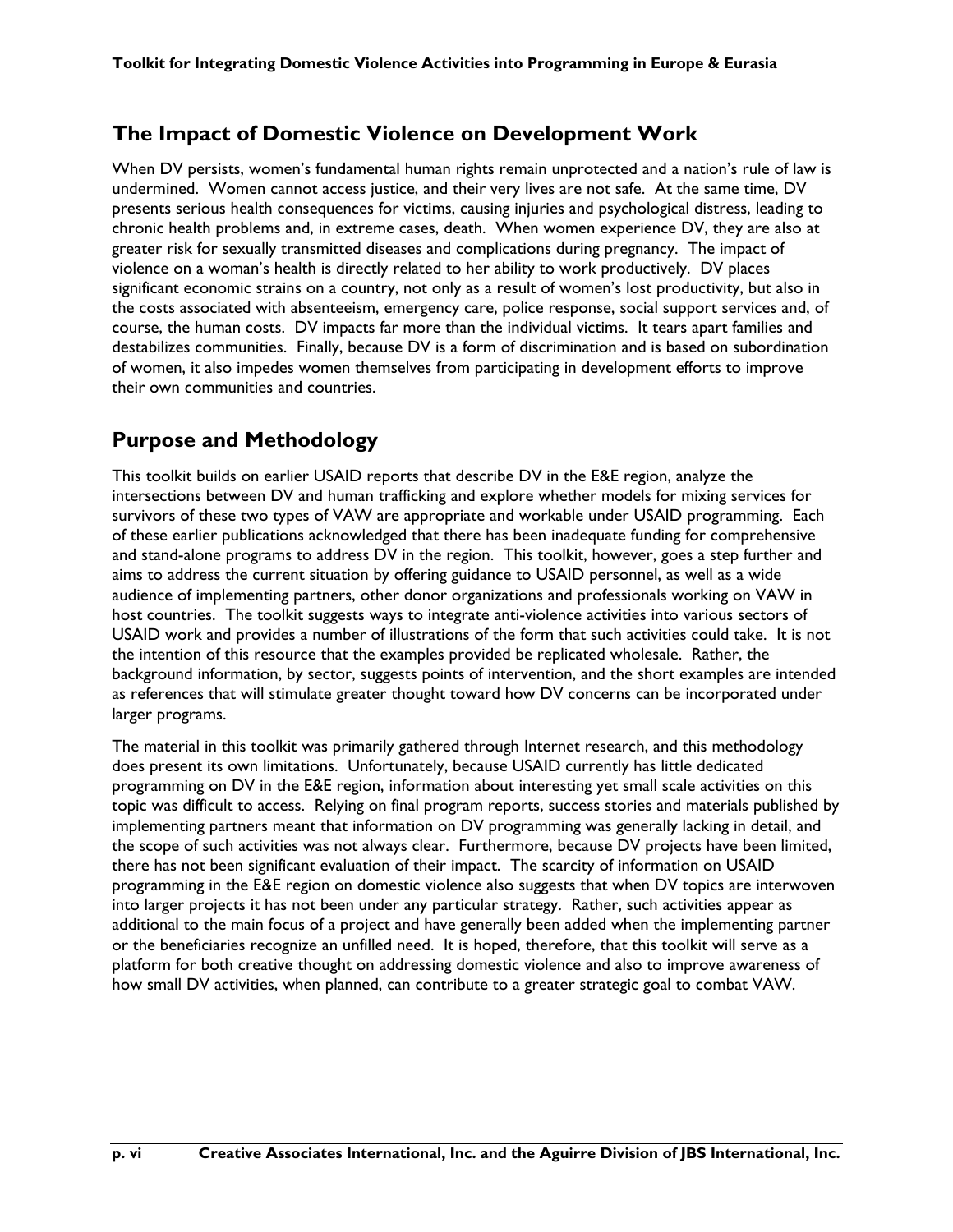## **Guiding Principles and Strategies**

The types of programming currently in focus in the E&E region offer many opportunities on which to base activities that address DV. It should be kept in mind, however, that even when it is not possible to design a comprehensive anti-DV program, activities should conform to specific principles that guide work on VAW. For example, because DV is a complicated social phenomenon, it requires interventions across sectors, specifically, programs that are designed to prevent or lessen the impact of DV, protect survivors and prosecute perpetrators. Each of these areas of work is large in and of itself, and it is not realistic that any one program could address them all. At the same time, it is crucial that the efforts of host country governments, local NGOs and other donors are assessed so that, collectively, a more comprehensive response to DV is advanced. A corollary to the principle of taking a multi-sector approach is to promote coordination and partnerships to address DV. Perhaps no partnership is more crucial in the area of combating VAW than that between government and civil society organizations. The E&E region is characterized by active women's organizations that, in many cases, are filling gaps where State-provided services are insufficient or simply do not exist. While a robust civil society is an important goal, and women's organizations serve as necessary links to individual survivors of DV, the State's obligation to respond to violations of citizens' rights remains critical. USAID can play a key role in fostering mechanisms for cooperation in combating DV and this, in turn, should help to ensure that anti-DV projects are sustainable.

All activities that address DV should keep the needs of victims and survivors at the center. It is paramount that the rights, safety and confidentiality of victims not be compromised, even when there is the temptation to take a new or innovative approach to VAW. At the same time, too often DV interventions are not based on data about the causes or consequences of DV nor do they rely on information about what victims identify as needed in order to improve their situations. Activities that address DV should be empowering to individual women and provide them with tools to make independent choices. Projects should not be based around standardized or ready-made solutions. Among activists on VAW, a corollary strategy has developed to increase attention to men in DV programs, generally in two broad spheres: addressing perpetrators of violence and involving non-violent men as advocates and role models. Programs for perpetrators can range from merely punitive to educational and rehabilitative or therapeutic, and efforts to introduce such programs are quite new in the E&E region. Involving men in the movement against DV is also critical as men serve as positive role models not only for their children but also in society at large. This particular strategy has proven successful in other parts of the world but is relatively underdeveloped in the E&E region. However, given USAID's focus on programs for youth and increasing men's involvement in other "non-traditional" spheres, such as family planning and childbirth, there are entry points to also involving men in the promotion of gender equality generally.

## **Integrating Domestic Violence Activities by Sector**

This toolkit focuses on recommendations and examples for how DV activities can be interwoven into programs that span the sectors where USAID is most active in the E&E region.

### **Democracy and Governance**

 In the area of Democracy and Governance, for example, reform projects have already proven effective in improving the legal base for the protection of DV survivors and also in training a range of legal professionals, sometimes extending to law enforcement more generally, such as the police. There are similar opportunities to address DV through programs that aim to improve the function and responsiveness of local government. Of all the forms of VAW, DV can perhaps be best addressed through coordinated efforts at the local level, particularly in the areas of prevention and service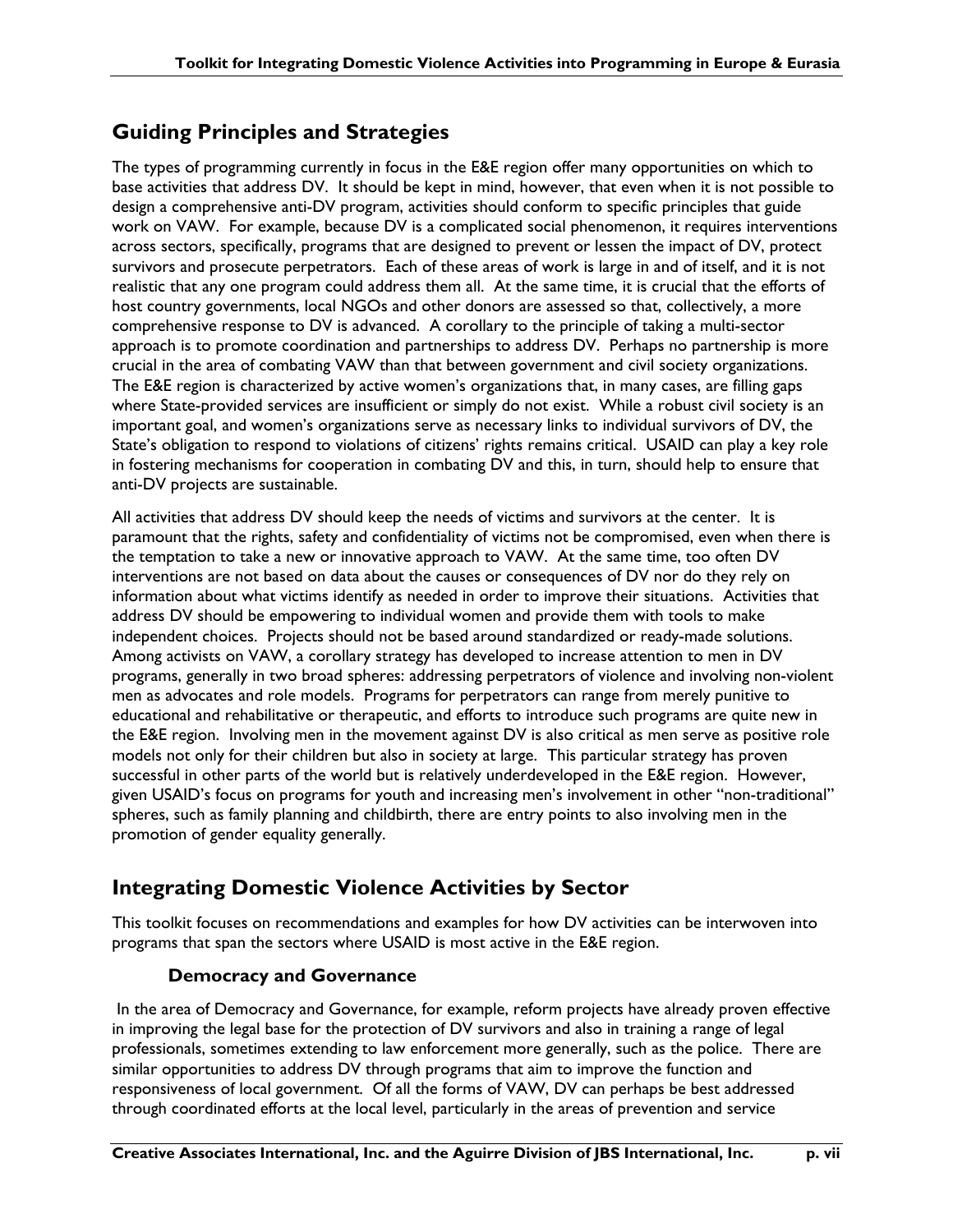provision. Responding to violence in the community, in any form, and ensuring citizen safety, is a critical function of local government and one that USAID programming could promote. In the E&E region, there are several examples of media initiatives in support of civil society work against DV, such as in public awareness campaigns. Because the media can also be instrumental in influencing how society views and understands DV, media programs can build the capacities of journalists, reporters and others to accurately and fairly report on VAW.

### **Health**

Healthcare workers, likewise, are critical to the development of an effective response to DV. Particularly in countries in which women do not view the legal system as a viable option for relief, medical professionals may be the only authorities from which a DV survivor will seek help. Therefore, all primary care professionals can benefit from programs that sensitize them to DV and provide information about how to make appropriate referrals. Likewise, projects in areas where women are most likely to seek healthcare, such as maternal and child health clinics or family planning centers, are appropriate venues for activities on how to screen for and address DV with patients or clients. Because women's vulnerabilities to violence and HIV/AIDS are interconnected, many practitioners and activists are linking their activities in these spheres, not only at the level of assistance for individual women, but also in prevention work with youth, young men in particular, and in advocacy and policy projects.

### **Economic Growth**

The economic strain that results from DV, and all forms of VAW, on a society is significant and all the more damaging to law enforcement, legal and healthcare systems that are undergoing reform, as is the case in many countries of the E&E REGION. USAID policy programs, and even projects that aim to improve local budgeting procedures, should consider the burden that DV places on the economy when it is not adequately addressed. DV is also exacerbated by women's lower economic status and lack of economic independence. Thus, small business and microenterprise development projects can give atrisk women critical skills to assist them in escaping violence.

### **Youth Programs**

In the E&E region, USAID supports a number of programs aimed at youth. Young people are very important beneficiaries and promoters of anti-DV messages. Youth projects can include education about how to avoid DV, as part of healthy lifestyle projects. Girls, in particular, can be empowered to become leaders with the confidence to avoid violent relationships. Projects that focus more attention on young men can foster new norms of gender equitable relationships and ultimately lead to behavior change. No less important is involving young people as advocates for change in their own communities.

### **Vulnerable Groups**

Women with disabilities, female refugees and women from ethnic minority groups may face increased risks for domestic violence due to their particular status, but very often programs and interventions targeting women in mainstream society overlook these vulnerable groups. USAID programming for vulnerable groups can be a useful entry point for also addressing DV. In many instances, specific services should be developed that respond to the particular vulnerabilities to violence, for example in programs that prevent child abandonment and work with disadvantaged families. In other cases, existing services can be assisted to become more inclusive and accessible to minority women. It is a good practice to include such groups of women as stakeholders in project development. In all cases, awareness raising projects can help to eliminate preconceptions regarding minority women and violence.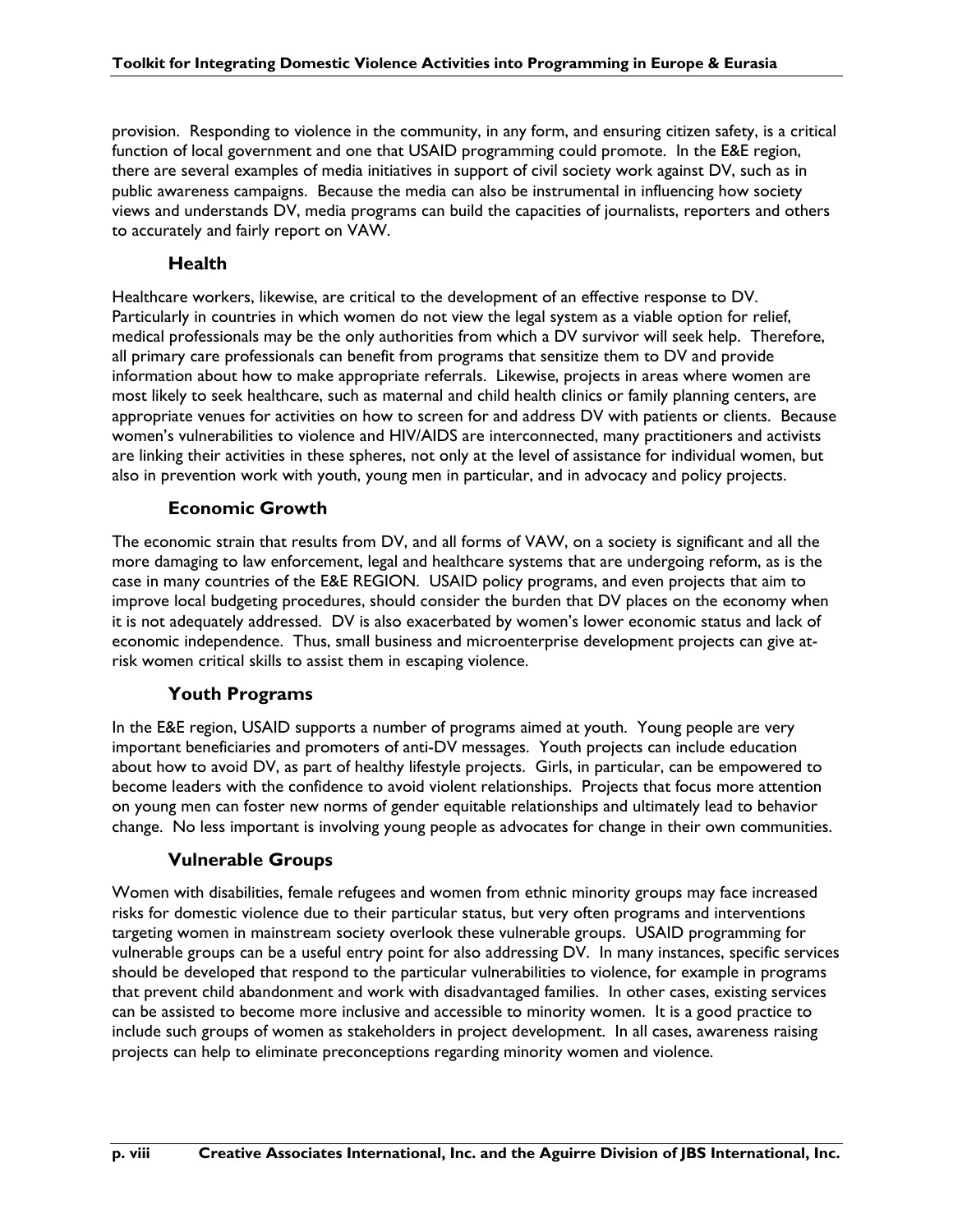### **Trafficking in Persons Programs**

DV makes women and girls more vulnerable to being trafficked, primarily because many of the same factors contribute to DV and trafficking in persons (TIP), as both are forms of VAW. Considerable attention had been given to developing programs, often quite comprehensive ones, to address trafficking in persons in the E&E region. Unfortunately, such much-needed projects on TIP have often come at the expense of DV programs, when funding has shifted to the problem that is perceived as both "new" and more urgent. While some interventions for DV and TIP can be appropriately mixed, for example publicity and awareness-raising campaigns, it is critical that DV programs, especially those run by NGOs, be supported separately. Policy-level work should also aim to promote a more holistic approach that addresses the root causes of VAW, such as discrimination and gender inequality.

### **Post-Conflict Reconstruction**

In post-conflict settings, incidents of both human trafficking and DV increase. While TIP may be addressed under projects on organized crime, DV, which takes place wholly in the private sphere, often goes unnoticed. However, many of the characteristics of post-conflict societies, such as economic and political instability, ethnic tensions, men who have been involved in war and the availability of light weapons, all contribute to DV. USAID post-conflict recovery programs should ensure the security and safety of all citizens, whether in the community or at home. Risk assessments and conflict reduction strategies, therefore, should not overlook VAW. Finally, psychosocial programs that address the lingering trauma of war can also incorporate services for DV survivors.

### **Global Partnerships**

Finally, an emerging area of work for USAID is the promotion of partnerships to advance common development goals. Both the private sector and faith organizations have the potential to contribute greatly to the reduction of VAW. Private corporations are increasingly supporting anti-VAW projects and also taking the lead in campaigning against DV, both to their customer base and within the workplace. Given the development of private enterprise and investment by multinational corporations in the E&E region, USAID is well placed to explore the possibilities of partnership projects against DV. Likewise, the influence of religion remains strong in the E&E region, and faith groups are already undertaking efforts to promote healthy family relationships and reduce stigma about HIV/AIDS. These efforts could certainly be broadened to include more explicit anti-DV messages, support for victims and censure of perpetrators.

### **Conclusion**

Adding activities that address DV is not necessarily a process that involves significant additional funding. Indeed, some of the activities described in this toolkit relied on volunteer efforts or made use of in-kind donations, such as from media outlets. It is vital, however, that DV activities are added in a thoughtful manner after consideration of larger national efforts and how such activities will fit within the strategy framework in the particular country. In order to be effective, even the introduction of small projects requires assessment, coordination and planning. Ultimately, however, when resources for large-scale projects are scare, well-considered individual activities targeting specific aspects of DV can collectively have a broad impact.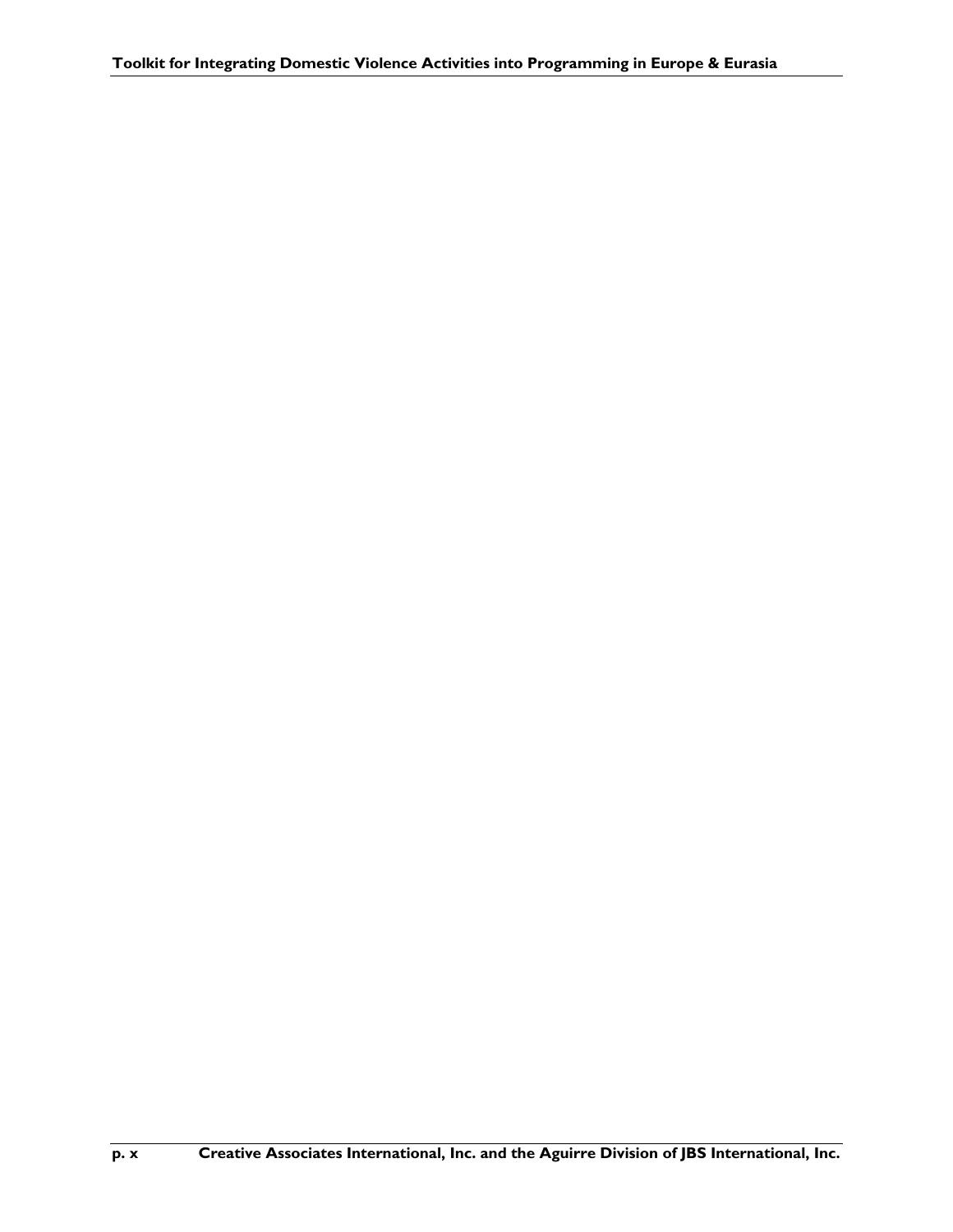## **I. INTRODUCTION**

On International Women's Day 2009, Secretary of State Hillary Clinton called on the international community to support women's rights as a means of ensuring strong economies, vibrant civil societies, healthy communities and greater peace and stability.<sup>2</sup> Secretary Clinton also drew attention to a serious obstacle to achieving gender equality—persistent violence against women (VAW). VAW is hardly a new problem, but its far-reaching consequences have only recently been articulated and fully understood. VAW impedes development at the family, community and societal level. It exhausts a country's human capital and overburdens healthcare, law enforcement, legal and social protection systems. The United Nations Secretary-General noted "violence against women and girls continues unabated in every continent, country and culture. It takes a devastating toll on women's lives, on their families and on society as a whole."<sup>3</sup> Given this premise, the UN Secretary-General made VAW a priority issue for the UN and world governments. Combating VAW has also been identified as a strategic priority for achieving gender equality, one of the Millennium Development Goals.<sup>4</sup> Development, security and human rights organizations are increasingly recognizing the need to mainstream the objective of reducing VAW in order to achieve their overall goals.<sup>5</sup>

VAW takes a number of forms, including rape used as a tactic of war and trafficking in women and girls. By far the most common form of VAW, however, is violence at the hands of an intimate partner, generally termed DV.

### *Domestic Violence: A Closer Look*

 $\overline{a}$ 

DV is a form of violence against women<sup>6</sup> perpetrated by intimate partners (including cohabitating partners as well as former partners) and other family members. Other terms used to describe DV are "intimate-partner violence" or the more neutral "family violence."

DV includes physical abuse (e.g., slapping, beating, murder), sexual abuse (e.g., coerced sex through intimidation or threats), psychological abuse (e.g., verbal aggression, intimidation) or economic abuse (e.g., denial of funds or controlling access to employment). In violent relationships, victims may experience several forms of abuse.

According to global estimates, "[A]t least one in three women is beaten, coerced into sex or otherwise abused by an intimate partner in the course of her lifetime."7 Data from a multi-country study of

<sup>2</sup> Statement by the Secretary of State on International Women's Day, 8 March 2009, http://www.state.gov/secretary/rm/2009a/03/120129.htm.

<sup>3</sup> Message of the Secretary-General on International Women's Day, 8 March 2007, http://www.un.org/events/women/iwd/2007/sg-message.shtml.

<sup>4</sup> *Taking Action: Achieving Gender Equality and Empowering Women*, Task Force on Education and Gender Equality, Millennium Project (2005).

<sup>5</sup> For example, the Inter-American Development Bank has mainstreamed the objective of reducing domestic violence in its lending operations for citizen security. Ibid., 120. Multilateral development agencies, such as AusAID (Australia), CIDA (Canada), DFID (United Kingdom), GTZ (Germany), NORAD (Norway), Sida (Sweden) have strategies for addressing GBV. Intergovernmental bodies, such as the OSCE, Council of Europe and UN also address violence against women.

<sup>6</sup> While children most certainly suffer in situations of domestic violence, the term as it is used in this publication refers to violence against women and not to child abuse. However, because women are usually the primary caretakers of children, many interventions for domestic violence victims take into consideration the needs of children as well.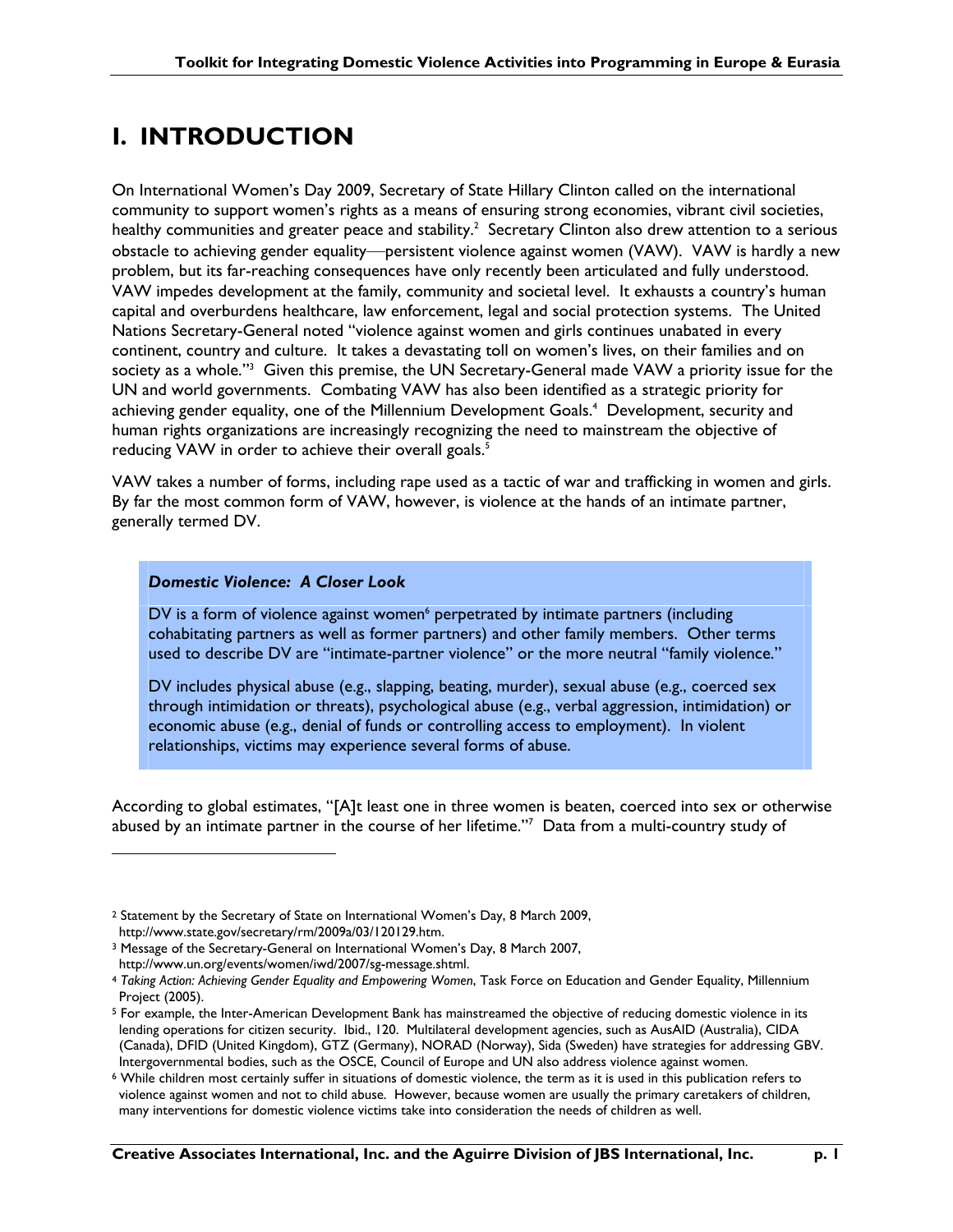intimate-partner violence indicates that from 13% to 61% of women experience physical violence during their lifetimes, and from 6% to 59% experience sexual violence by an intimate partner. $^8$  In extreme cases, women are even killed in situations of DV. Data on murder rates from several countries show that from 40% to 70% of female murder victims are killed by their partners. $9$ 

Obtaining accurate estimates of prevalence rates for DV is challenging, however, as many societies and cultures regard such violence is as a private matter. Women are often held responsible for the abuse, creating stigma and taboos around the subject and deterring women from seeking assistance. DV may even be considered a normal or accepted part of family life and marital relations. In many countries of the Europe and Eurasia (E&E) region,<sup>10</sup> there is no specific legislation outlawing DV, and services for both victims and perpetrators are underdeveloped. Such a landscape presents significant challenges to carrying out effective development work.

### **A. Domestic Violence as a Cross-Cutting Issue**

The United States Agency for International Development (USAID) and other multilateral development agencies recognize the impact of VAW across sectors of development work. For example, the role of USAID to prevent and respond to gender-based violence includes activities in such spheres as "poverty reduction, access to safe migration, peace and reconciliation processes, safe and supportive education systems, the provision of appropriate health services, and promotion of the rule of law as well as equal rights and economic and political opportunities for women."11

The German development enterprise, GTZ, uses the Millennium Development Goals as a framework for addressing VAW, a problem that can impact progress under each goal.<sup>12</sup> The Swedish International Development Agency (Sida) speaks of "entry points" for addressing GBV, specifically by working through sector programs, primarily in the justice, health and education sectors.<sup>13</sup> The British Department for International Development (DFID), Canadian International Development Agency (CIDA) and Norwegian Agency for Development Cooperation (NORAD), all address violence through strategic goals to improve women's empowerment and gender equality.<sup>14</sup>

9 Ibid., 44.

<sup>7</sup> How Widespread Is Violence Against Women? Fact Sheet, UN Secretary-General's Campaign Unite to End Violence Against Women, February 2008.

<sup>8</sup> *Ending Violence Against Women: From Words to Action*, UN Secretary-General (2006), p. 43.

<sup>&</sup>lt;sup>10</sup> This report focuses on E&E countries where USAID maintains an active presence: Albania, Armenia, Azerbaijan, Belarus, Bosnia and Herzegovina, Georgia, Kazakhstan, Kosovo, Kyrgyzstan, FYR Macedonia, Moldova, Montenegro, Russia, Serbia, Tajikistan, Turkmenistan, Ukraine and Uzbekistan. Although USAID re-located the Central Asian Republics, which had previously been grouped under the E&E Bureau, to the Bureau for Asia in 2008, it was considered useful for the purposes of this toolkit to also include activities from Central Asia as there are many commonalities between the post-Soviet countries.

<sup>11</sup> *A Guide to Programming Gender-Based Violence Prevention and Response Activities*, Gender-Based Violence Working Group/USAID (2009), p. 4, http://www.usaid.gov/our\_work/cross-cutting\_programs/wid/gbv/pubs\_gbv.html#wid.

<sup>&</sup>lt;sup>12</sup> Ending Violence against Women and Girls—Protecting Human Rights: Good Practices for Development Co-operation, GTZ (2005), p. 26.

<sup>13</sup> *Action Plan for Sida's Work Against Gender-Based Violence*: 2008–2010, Sida (2008), p. 12.

<sup>14</sup> Gender Equality Action Plan 2007-2009, Making Faster Progress to Gender Equality*,* DFID Practice Paper (2007); *CIDA's Policy on Gender Equality*, Canadian International Development Agency (1999); *Handbook in Gender and Empowerment Assessment*, NORAD (1999).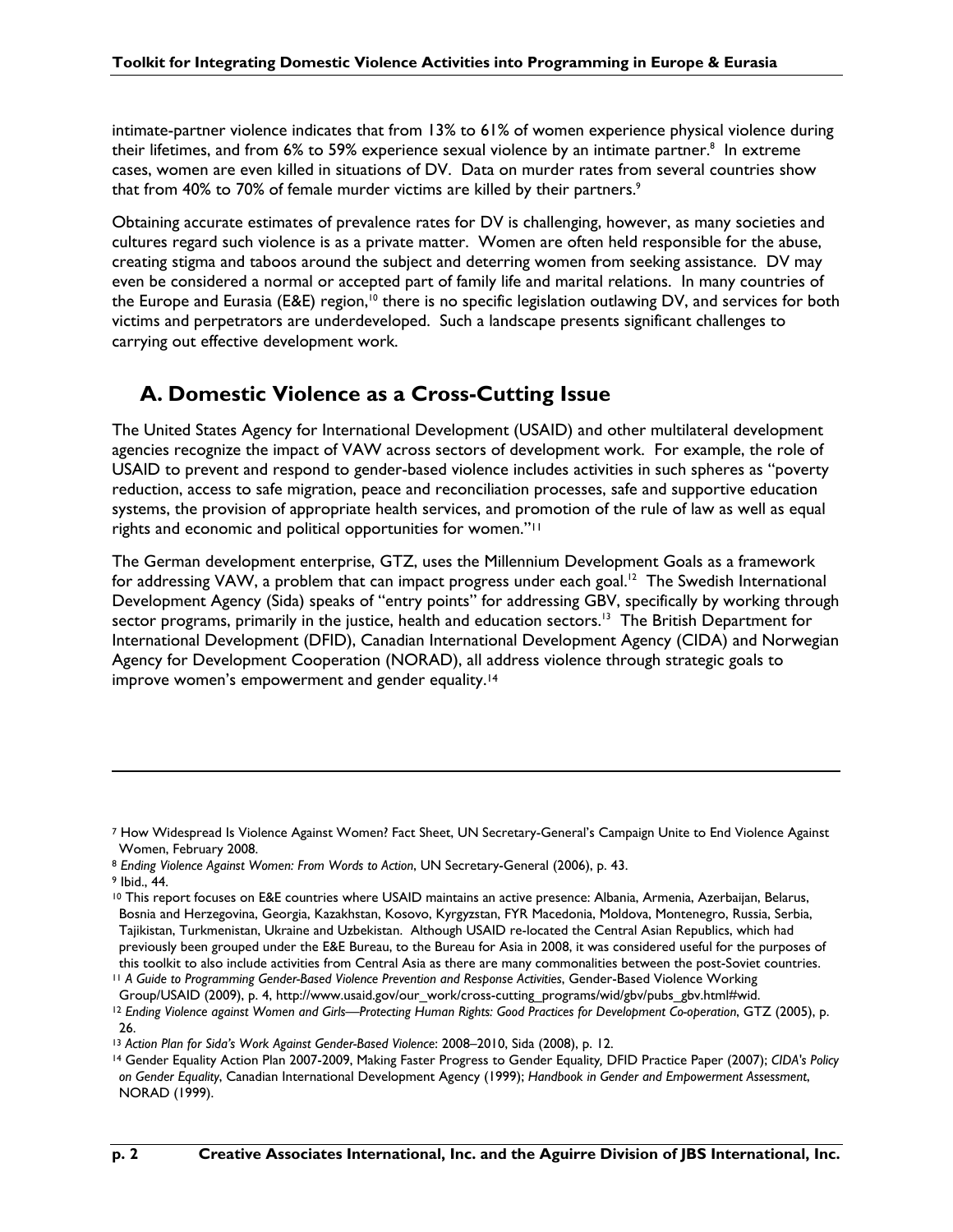Examining the problem more closely, it is clear that DV, indeed all forms of VAW, present obstacles to a nation's development at a number of levels, and it impedes women from participating in development processes themselves.

*Domestic violence is a form of gender discrimination and a human rights violation.* International human rights law clearly prohibits VAW and requires States to take affirmative actions to prevent, eradicate and punish such violence. The persistence of DV undermines a nation's rule of law and democratic functioning. Many countries lack strong laws on DV, and cases are frequently treated differently from other forms of violence, often as "private matters." As a result, women are unable to access justice when their rights have been violated, and perpetrators act with impunity.

*Domestic violence threatens the health of both women and children.* DV is a primary cause of poor health and mortality in women and is also linked to poor birth outcomes in infants. A World Bank study suggests that women aged 15 to 44 are at greater risk for rape and DV than for cancer, car accidents, war and malaria.<sup>15</sup> Additionally, significant connections exist between violence and a woman's increased risk for reproductive health problems such as HIV infection and other sexually transmitted diseases. Violence impedes a woman's ability to plan pregnancies, a situation which can lead to use of unsafe abortions. Studies have revealed that DV often increases during and after pregnancy, and such abuse contributes to miscarriage, preterm labor, low birth weight and maternal mortality.

*Domestic violence impedes economic development and presents severe costs to society.* At the individual level, DV prevents women from being fully economically active and generates poverty. Many abused women give up work or are temporarily unable to work. At the macroeconomic level, DV is a serious drain on a nation's resources. In countries where the direct and indirect costs of VAW have been studied, monetary estimates of losses associated with violence range from millions to billions of dollars annually.<sup>16</sup>

*Domestic violence is a threat to peace and human security.* Post-conflict reconstruction and peacebuilding programs can be severely hindered when VAW is not addressed. Studies have indicated that DV often escalates during post-conflict periods. Likewise, conflict and the resulting instability lead to increased numbers of refugees and displaced persons, many of whom are women and children who are especially vulnerable to violence, as well as a rise in organized crime, for example trafficking in persons.

### **B. Purpose of the Toolkit**

 $\overline{a}$ 

The main goal of this toolkit is to assist a wide range of practitioners who are interested or involved in programming on DV in the E&E region. The audience for this resource may include USAID Mission and USAID/Washington personnel in the E&E region, other development and donor agencies, intergovernmental and interregional organizations, national level policy makers, other professionals involved in program development and, of course, civil society organizations.

<sup>15</sup> *Facts & Figures on VAW*, United Nations Development Fund for Women (UNIFEM), citing (3) World Bank 1993, World Development Report: Investing in Health, World Bank (1993),

http://www.unifem.org/gender\_issues/violence\_against\_women/facts\_figures.php.

<sup>16</sup> Such studies generally look at both direct costs (medical costs, legal fees, victim protection services, destruction of property etc.) as well as indirect costs (absenteeism, loss of productivity, human and emotional costs). See, for example, *Ending Violence Against Women: From Words to Action*, UN Secretary-General (2006), Annex 2.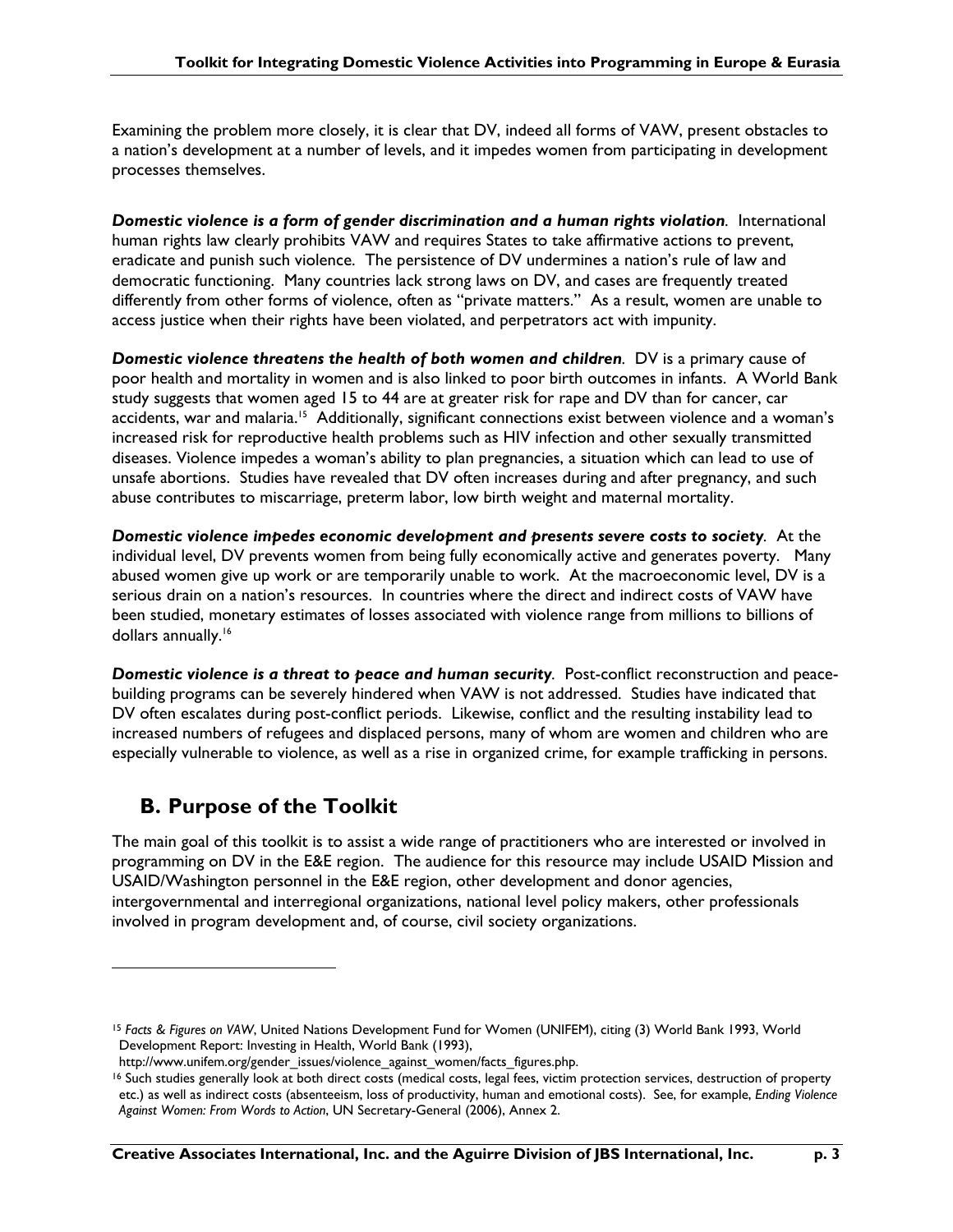DV remains an urgent problem across the region, but currently little stand-alone DV programming exists. Given limited resources, it also appears unlikely that such comprehensive programming will be funded in the near future. For this reason, the toolkit is designed to aid USAID personnel and implementing partners to maximize existing opportunities to combat and respond to DV. The toolkit is not an exhaustive description of how to design anti-violence programs but is instead a series of suggestions and recommendations that illustrate where activities can be introduced into various sectors. Therefore, this toolkit begins with an overview of general strategies for addressing DV that serve as a conceptual framework. Familiarity with such accepted good practices will facilitate the design process and help to prioritize where limited funding can be best used.

A major portion of the toolkit is devoted to guidance on how DV interventions can be integrated across USAID and foreign assistance program areas. This guidance demonstrates that, with planning, DV projects and activities can be woven into varied programs—a process that also helps to "mainstream" DV across sectors of development work. Where possible, concrete examples and case studies of programs from the E&E region are provided to demonstrate the form that such activities may take.

This resource builds on and complements earlier publications sponsored by the Social Transition Team in the Bureau for Europe and Eurasia, for example, *Domestic Violence in Europe and Eurasia* (2006), *Examining the Intersection Between Trafficking in Persons and Domestic Violence* (2007), and *Methods and Models for Mixing Services for Victims of Domestic Violence and Trafficking in Persons in Europe and Eurasia* (2008). Such publications provide valuable background information on the characteristics of DV in the E&E region. Therefore, the present publication presumes basic knowledge of DV (for example, dynamics of DV, prevalence rates, existing legislation, availability of services for victims and perpetrators, activities of women's NGOs, etc.) as a prerequisite for program design. A more extensive list of resources is included as an appendix to this toolkit.

## **C. Scope of the Toolkit and Methodology**

The aim of this toolkit is to provide information that is of relevance to programming in the E&E region, and therefore the publication focuses on activities in Central and Eastern Europe (CEE) and the Commonwealth of Independent States (CIS). However, when particularly successful, a few programs from other regions have also been highlighted. Likewise, efforts were made to survey primarily USAID programming, but when relevant, the projects of other United States Government (USG) and bilateral or multilateral donors were also considered.

The information included in the toolkit was gathered primarily from materials that are available publicly on the Internet and through consultations with USAID personnel in Washington D.C.

Finally, it should be noted that the terms "domestic violence," "violence against women" and "genderbased violence" (GBV) are used in this publication. The latter terms refer broadly to the phenomenon of abuse committed against women because they are women and resulting from power inequalities that are themselves based on gender roles. These three terms are sometimes incorrectly understood as synonyms, and so it is important to note here that DV is a manifestation of VAW and GBV. In this context, DV shares crucial links to other forms of violence perpetrated against women, such as human trafficking, and it shares root causes, such as discrimination and issues of power and control.

Additionally, as a general rule governments and donors, both multilateral and private, develop strategies for addressing GBV or VAW broadly. Very often, however, at the level of implementation the specific activities under these programs are dedicated to eliminating DV. For these reasons, this toolkit makes use of the terms "violence against women" and "gender-based violence" when referring to general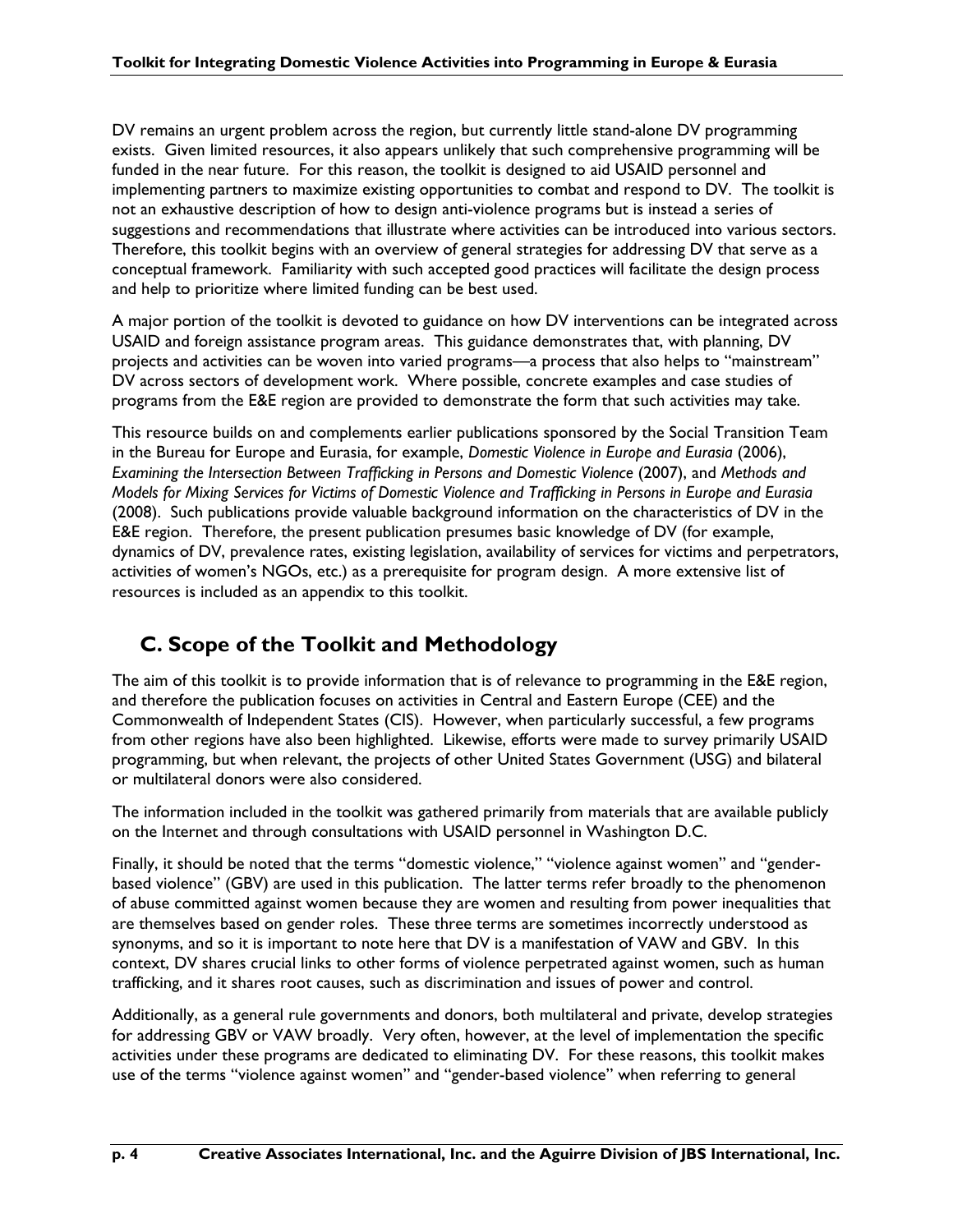programming, of which DV could be a part, and "domestic violence" for projects that are more narrow in scope.

## **II. DOMESTIC VIOLENCE: A DEVELOPMENT CHALLENGE**

### **A. International Legal and Development Framework**

International human rights law and policy establishes the binding obligation of States to prevent all forms of VAW, to provide redress to victims and survivors<sup>17</sup> of violence and to prosecute perpetrators. The United Nations (UN) Convention on the Elimination of All Forms of Discrimination Against Women (CEDAW) and General Recommendation 19 to the Convention characterize VAW as a form of discrimination, a human rights violation and an act that impairs the ability of women to realize other fundamental human rights. All countries of the E&E region have ratified CEDAW and have thus committed to addressing VAW.

The Beijing Declaration and Platform for Action, adopted after the Fourth World Conference on Women in 1995, identified 12 critical areas of concern to be addressed at the national level, one of which was VAW. The Beijing Platform for Action sets forth several strategic objectives that focus on State commitment to prevent VAW, to provide effective remedies, to develop policies and programs to support women victims and to undertake awareness-raising and educational initiatives. Ten years after the original Beijing conference, the UN called on member States to report on progress in implementing the priority objectives. The majority of E&E countries reported that VAW, especially DV, remained a serious issue and outlined efforts to address the problem.<sup>18</sup>

The human rights institutions that have direct relevance for the majority of E&E countries at the regional level have delineated clear policy recommendations on addressing VAW. Council of Europe (CoE) member States<sup>19</sup> are obligated to protect citizens from human rights violations generally which includes protecting women from violence. In 2005, the CoE reaffirmed its commitment to eliminating VAW in the European region through the adoption of an Action Plan, the creation of the Task Force to Combat Violence against Women, including Domestic Violence and the launch of a European-wide campaign, Stop Domestic Violence Against Women (2006-2008)*.* During the campaign, member States were urged to implement CoE recommendations on providing protection and support for victims, criminalizing DV under national law and undertaking initiatives to end tolerance for VAW. In addition, the CoE recommended that member States designate Parliamentary contacts and a national focal point and install national task forces to prioritize the actions taken at the national-level to address DV. In

<sup>&</sup>lt;sup>17</sup> There is some debate over the use of the terms "victim" and "survivor" in the context of VAW. The term "victim" is most often used in reference to law enforcement and criminal justice work, and the term "survivor" is more common in the context of service provision and advocacy work. The latter term is often preferred as it is thought not to imply a weak or vulnerable status. This report makes use of both terms and also uses "victim/survivor" as adopted by the UN. See *Ending Violence Against Women: From Words to Action*, UN Secretary-General (2006), p. 5.

<sup>&</sup>lt;sup>18</sup> Ten-year appraisals of Beijing, submitted by the majority of countries in the E&E region in 2004 can be accessed from http://www.un.org/womenwatch/daw/Review/english/responses.htm.

<sup>19</sup> All countries of the USAID E&E region, with the exception of Belarus and the Central Asian Republics, are members of the Council of Europe.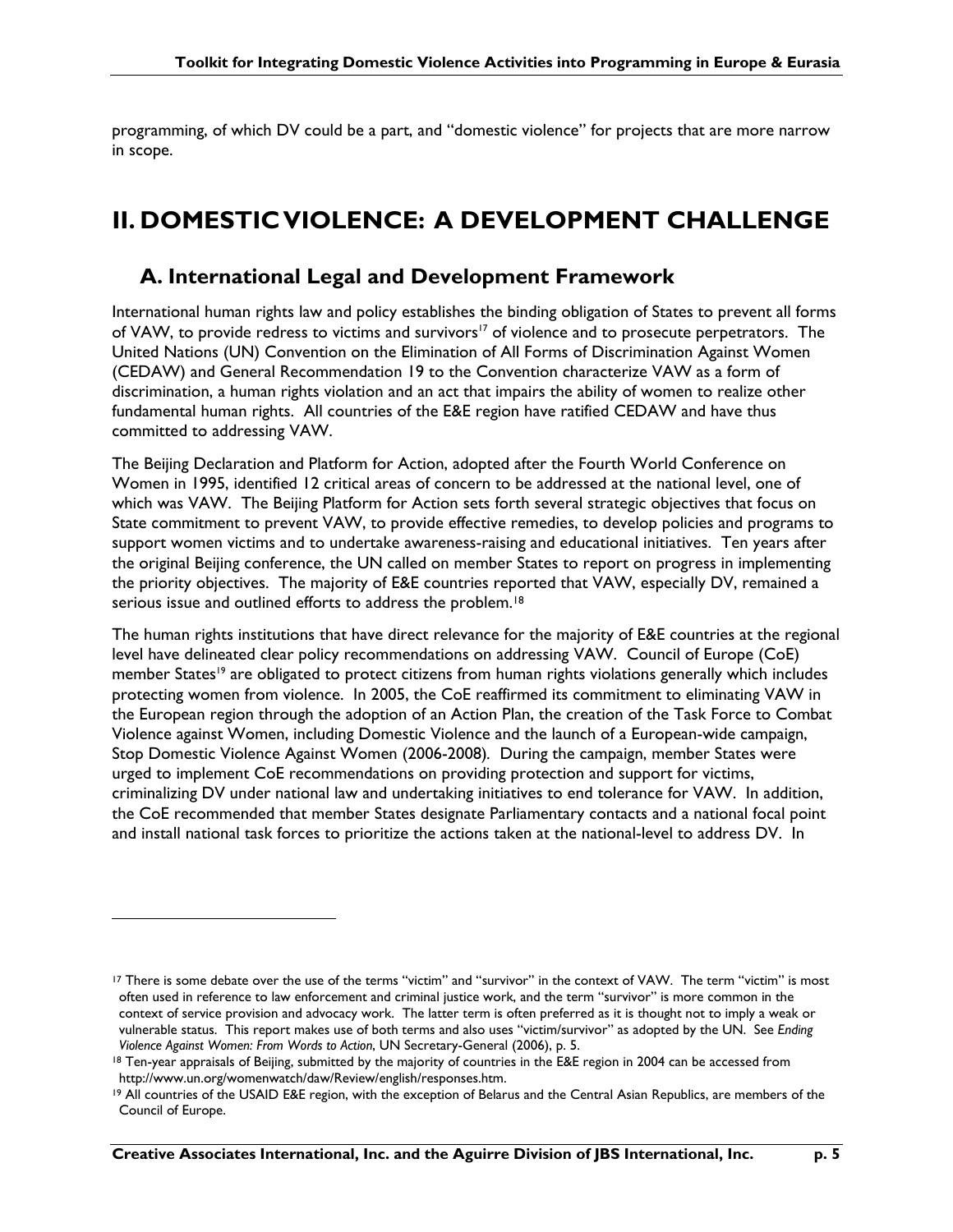early 2009, the CoE formed an *ad hoc* committee to draft a convention on VAW, with an emphasis on DV, which, when adopted, will create binding obligations for the European region.<sup>20</sup>

Participating States of the Organization for Security and Cooperation in Europe  $(OSCE)^{21}$  have likewise adopted an Action Plan for the Promotion of Gender Equality (2004) that includes activities aimed at eliminating VAW. A 2005 Ministerial Decision on Preventing and Combating Violence Against Women issued more specific recommendations on the measures that participating States should take to improve the prevention of all forms of GBV and the protection of and assistance to victims.

VAW is also considered a serious impediment to development efforts, for example achieving the Millennium Development Goals (MDG). The MDG, developed by UN members in 2000, aim to promote gender equality and empower women (Goal 3) by 2015. While Goal 3 places considerable emphasis on improving women's political representation and equal access to education, the UN Millennium Project Task Force on Education and Gender Equality suggests that national governments add targets beyond education and recommends the inclusion of prevalence data for DV as an additional indicator.<sup>22</sup> Indeed, a number of countries in the E&E region have included elimination of VAW as a goal in national plans on development. For example, the Albanian and Croatian governments developed national strategies against DV, and the Russian government has included the creation of effective mechanisms for preventing VAW within Goal 3 for Russia.<sup>23</sup>

USAID has long emphasized the importance of improving the status of women in order to ensure effective and lasting development. In fact, USAID policy requires that the roles of men and women and the relationship and balance between them be given consideration in strategic planning.<sup>24</sup> Project planning must include analysis of how "gender relations" could affect the achievement of sustainable results as well as how those results could impact men and women differently.<sup>25</sup> While USAID guidance does not refer explicitly to GBV, it can be argued that such violence not only results from unequal power imbalances, stereotyped gender roles and entrenched discrimination, but when unaddressed it perpetuates gender inequalities that have a negative effect on development work. USAID does, in fact, recognize the serious impact of VAW and supports diverse programming around the world.<sup>26</sup>

Some multilateral development agencies operate under specific gender strategies or through action plans for addressing GBV. USAID has not adopted such agency-wide strategies, but a working group within the agency recently developed an unofficial guide to programming for prevention of and response to GBV.27 The Women in Development (WID) office has supported country-level gender assessments and

<sup>20</sup> See Web site of the Ad Hoc Committee on Preventing and Combating Violence Against Women and Domestic Violence (CAHVIO) for more information on committee activities, http://www.coe.int/t/dghl/standardsetting/violence/.

<sup>&</sup>lt;sup>21</sup> All countries of the USAID E&E region are OSCE participating States.

<sup>22</sup> Gender and the Millennium Development Goals*,* UNDP Fact Sheet, http://www.mdgender.net/.

<sup>23</sup> In addition, UNIFEM organized a high-level consultation on Gender Equality and Development Planning and Budgeting in the CIS in 2007, as a result of which several countries drafted national development plans which refer to GBV or domestic violence specifically. They are Georgia, Kyrgyzstan, Moldova and Russia. Gender Equality for Development Effectiveness National Development Planning in the Commonwealth of Independent States, UNIFEM Discussion Paper (2008).

<sup>24</sup> USAID Automated Directives System (ADS), Section 201.3.9.3, *Gender Considerations*,

http://www.usaid.gov/policy/ads/200/201.pdf.

<sup>25</sup> Ibid.

<sup>26</sup> See, for example, *Women and Men in Development,* USAID (2006) and *Beijing Plus Five: The USAID Commitment*, USAID (2000) which both contain sections on USAID work addressing VAW.

<sup>&</sup>lt;sup>27</sup> A Guide to Programming Gender-Based Violence Prevention and Response, USAID (2009).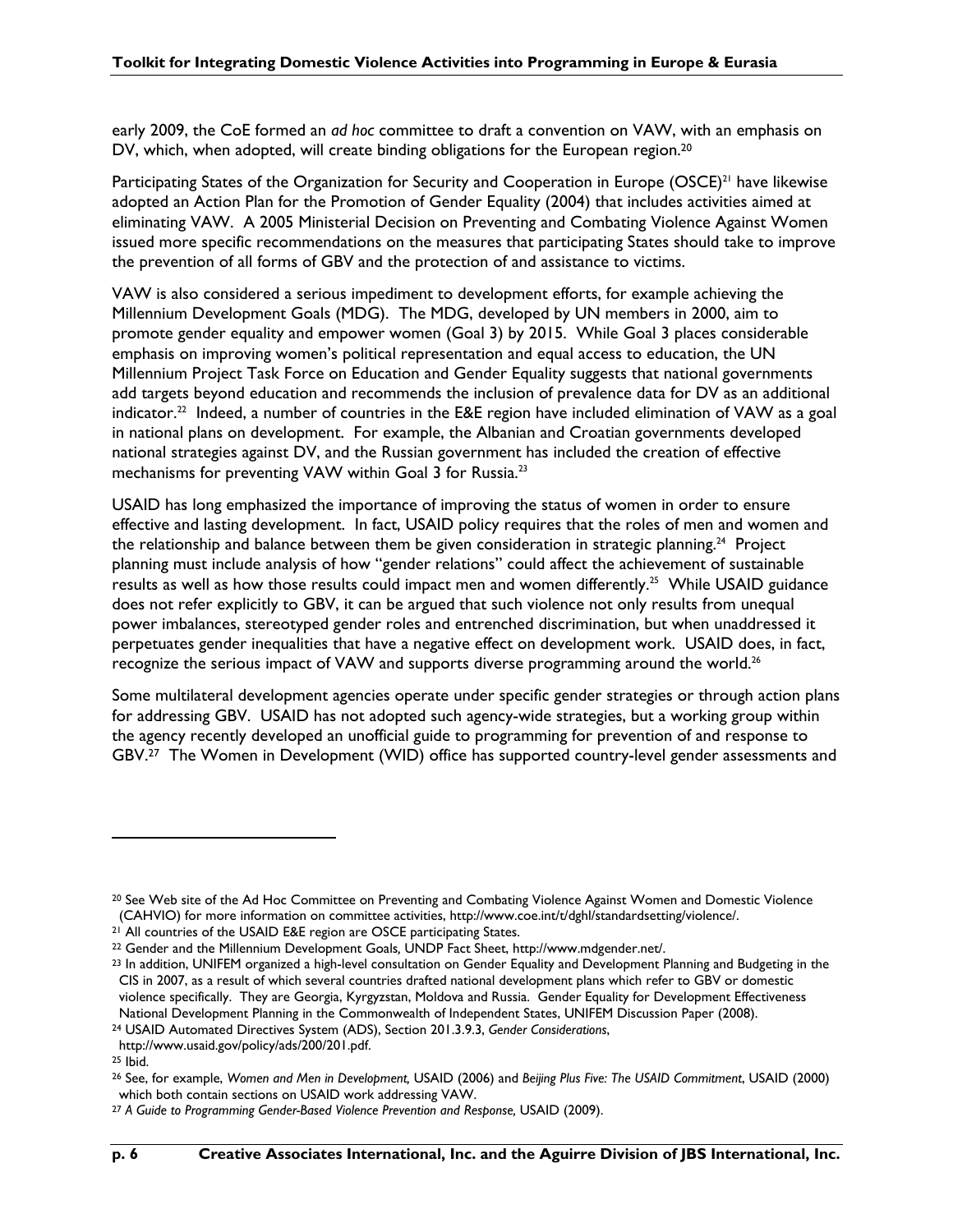the development of action plans in several E&E countries.<sup>28</sup> Importantly, VAW, and often DV specifically, has been highlighted as a serious problem in each of the countries for which an assessment was produced.

### **B. United States Government Response**

The USG has played a leading role in addressing VAW through its foreign policy and development activities. At the time of writing, a significant piece of legislation is pending before the U.S. Congress the International Violence Against Women Act (I-VAWA).29 The law, which makes ending VAW a top diplomatic priority, directs the USG to create a comprehensive five-year strategy to reduce VAW in countries where the problem is demonstrated to be the most severe. The Act authorizes more than \$1 billion USD to support five years of U.S. programming on preventing and responding to VAW. It is planned that two senior-level offices, one in the Department of State and one in USAID, would coordinate in implementing the I-VAWA.

Among USG activities, USAID has supported programming on GBV throughout the world. Many examples of USAID projects are described in more detail below, but in brief, there have been limited stand-alone programs dedicated to combating DV in the E&E region. More often, USAID supports relatively short-term activities on VAW or DV, usually imbedded within larger programs. A review of recent USAID programming indicates that most activities aimed at GBV are found within programs on legal reform and support for civil society organizations that provide services to victims of DV and human trafficking. Gender Assessments carried out in several countries<sup>30</sup> confirm that the main areas of programming have been in the development of gender equality and/or DV laws, capacity-building for legal institutions and training for legal professionals. Through sub-grants to women's organizations, USAID has also supported awareness-raising activities, work with media and with non-legal professionals, such as teachers, social workers and psychologists. Addressing DV in the E&E region through health or economic growth programs has been much more limited.

Several programs address DV tangentially through their anti-trafficking activities or assistance to orphans and other vulnerable children. In fact, while funding for exclusively DV programs has been limited, many NGOs have successfully incorporated DV activities into anti-trafficking in persons (TIP) programs, which have generally been funded at higher levels.

USAID is the most significant implementer of USG anti-VAW activities, but the agency is also in the position to coordinate with other agencies, several of which are described below. These examples are not exhaustive but are illustrative of the types of contributions made by other USG agencies.

The Democracy Commission program, operated through U.S. Embassies in Eastern Europe, Eurasia and the Commonwealth of Independent States, provides a complement to USAID work on civil society development. Through this flexible program started in 1994 to promote democracy, local NGOs can

<sup>28</sup> USAID Gender Assessments and Action Plans exist for Azerbaijan (2004), the Regional Mission for Ukraine, Belarus and Moldova (2001), Bosnia and Herzegovina (2005), Bulgaria (2001), Georgia (2003), Macedonia (2004), Russia (2004) and Serbia and Montenegro (2002).

<sup>&</sup>lt;sup>29</sup> For background information and resources on the I-VAWA, see the Web site of Amnesty International USA, http://www.amnestyusa.org/violence-against-women/international-violence-against-women-act/i-vawa-background-andresources/page.do?id=1051154.

<sup>30</sup> USAID Gender Assessments have been conducted in Azerbaijan, Bosnia and Herzegovina, Bulgaria, Georgia, Macedonia, Russia, Serbia and Montenegro and regionally for Ukraine, Belarus and Moldova.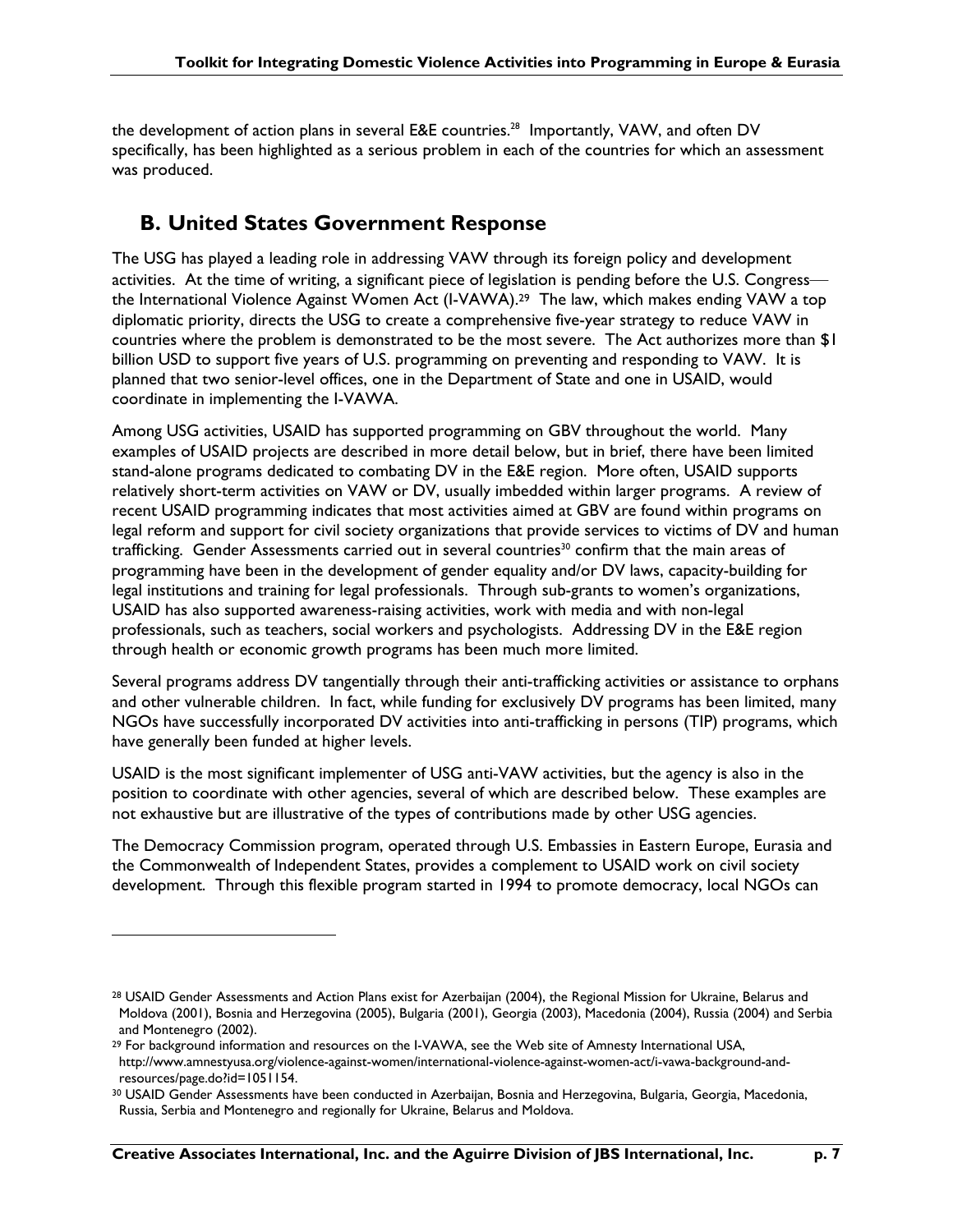apply for small grants<sup>31</sup> for activities of their own design. Ascertaining the extent to which such grants are used for DV programming across the region is difficult, but a review of programs at several U.S. Embassies reveals that a significant number of NGOs have received funds to support their activities on DV, even for continuation and expansion of projects developed under former USAID-funded programs.

TIP is addressed through the Department of State Office to Monitor and Combat Trafficking in Persons (G/TIP) and is also a priority issue for the Department of Justice Office of Overseas Prosecutorial Development, Assistance and Training (OPDAT) in the E&E region. G/TIP regularly provides funding for anti-trafficking projects in the E&E region, a great many of which aim to create shelters and enhance the capacity of NGOs and government agencies to better serve victims, an area that overlaps with the issue of DV. Some State Department-funded programs have directly addressed both DV and human trafficking in the region.32 Through a resident legal advisor program, OPDAT provides technical assistance primarily in the areas of law enforcement investigation and prosecution but has also worked on legal drafting and improving coordination between government agencies and civil society, particularly around protection for victims of crime and violence.33

Several exchange programs that provide opportunities for professional delegations to travel to the U.S. and participate in site visits and meetings with their counterparts have included tours on the topics of DV and human trafficking. USAID's Community Connections Program provides professionals, from a range of backgrounds such as local government, the legal sector and civil society, with U.S.-based training, and several groups have focused on responses to DV, human trafficking and child abuse.34 The Open World Program has hosted groups from Russia and Ukraine on the topic of DV through its rule of law and social services themes and has highlighted DV as of particular relevance to Kyrgyz delegations for its 2009 program.<sup>35</sup> The International Visitors Program, implemented by OPDAT, focuses primarily on legal system responses to TIP, but some delegations have more generally addressed the topic of services for survivors of VAW.

The State Department Bureau of Population, Refugees and Migration (PRM) provides aid to refugees, victims of conflict and stateless people. In the E&E region, PRM works in the Balkans and the Caucasus. PRM prioritizes preventing and combating gender-based violence as a "key aspect of protection for women, children, and others at risk of rape, DV, forced marriage, sexual exploitation and abuse, and other forms of GBV during complex humanitarian emergencies" and recognizes that "the stress and disruption of daily life during complex humanitarian emergencies may lead to a rise in GBV." 36 Between FY2006 - FY2008, PRM dedicated funds for projects to develop a multi-sector approach to prevent GBV, raise awareness of the problem, protect victims and build the capacity of organizations that work

<sup>31</sup> Maximum grant awards are generally around \$25,000 USD.

<sup>32</sup> For more detail, see the section, below, on TIP.

<sup>33</sup> DOJ/OPDAT Trafficking in Persons, http://www.usdoj.gov/criminal/opdat/trafficking/traffic-n-persons.html.

<sup>34</sup> The Community Connections Program is open to professionals from Armenia, Azerbaijan, Belarus, Georgia, Kazakhstan, Kyrgyzstan, Moldova, Russia, Tajikistan, Turkmenistan, Ukraine, and Uzbekistan. See, generally,

http://www.worldlearning.org/13653.htm.

<sup>&</sup>lt;sup>35</sup> The Open World Program, funded by the Department of State, was established in 1999 between the U.S. and Russia. Since 2003, the program has expanded to include Georgia, Kazakhstan, Kyrgyzstan, Lithuania, Moldova, Tajikistan, Turkmenistan, Ukraine and Uzbekistan as participating countries. See, generally, http://www.openworld.gov/.

<sup>36</sup> See *Emergency Refugee and Migration Assistance, Congressional Presentation Document, Fiscal Year 2010*, available from http://www.state.gov/g/prm/rls/rpt/2009/124456.htm.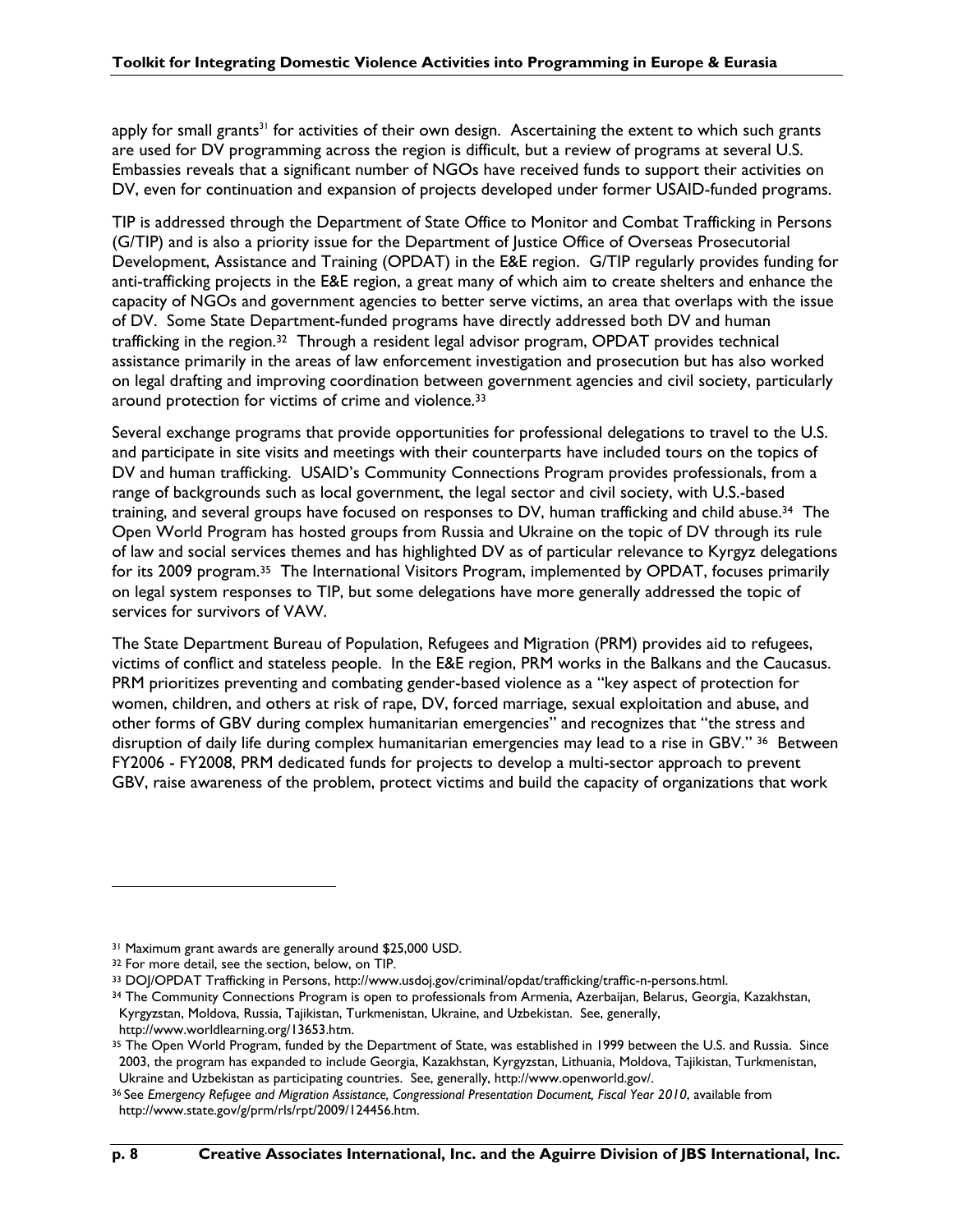with victims/survivors.<sup>37</sup> Of note, PRM increased its targeted funding for projects on preventing and responding to GBV in FY2008 and has requested a further increase for FY2010.38

## **C. Europe and Eurasia in Context**

Data on the occurrence of DV in the E&E region is subject to considerable variation and few comparative studies exist. But conservative estimates based on national-level research suggest that from 20% to 30% of women and their children are affected by DV, a figure comparable to other world regions.<sup>39</sup> An assessment conducted by the CoE found that among member states, one-fifth to onequarter of all women in the European region have suffered physical violence at least once in their adult lives, and more than a tenth have been victims of sexual violence in which force was used. In the majority of cases, the perpetrator is a partner or ex-partner. An estimated 12% to 15% of all women in the CoE region have been in a relationship of domestic abuse; in many cases, the violence continues even after the relationship has ended.<sup>40</sup>

Some of the factors identified as contributing to DV in the E&E region, such as poverty, economic and political transition, patriarchal values, changing gender roles and substance abuse, are not unique to either Europe or Eurasia<sup>41</sup> and, indeed, may seem less critical than in other parts of the world. This conception seems to have shaped development aid to the region, which consists mainly of middleincome countries. Development projects have placed less emphasis on traditional empowerment programs for women, relying on gender-equality indicators "such as the literacy ratio between women and men and the share of women in non-agricultural wage labor, which suggest that gender inequalities are not as large as in other parts of the world." $42$  Other indicators, however, such as lack of political representation, "employment segregation, lack of reproductive rights or occurrences of VAW, [that] show the alarming extent of women's human rights violations in these countries"<sup>43</sup> have received less attention, even though they are often comparable to regions in which anti-VAW programming has been strong. The transitional landscape of the E&E region presents both significant challenges to and opportunities for DV programming.

One of the strengths common to countries in the E&E region is that women are formally equal to men under the law and women, therefore, face almost no legal barriers. The Soviet system stressed gender equality and thus, virtual universal literacy and very high levels of education for women as well as large numbers of women in the workforce characterize the E&E region. The emphasis on formal equality, however, has also meant little understanding or acknowledgement of areas in which women are vulnerable or disadvantaged.

<sup>37</sup> See, for example, *FY 2008 Funding Opportunity Announcement for PRM Programs that Target Prevention of and Response to Gender-Based Violence (GBV)*, 31 March 2008, http://www.state.gov/g/prm/102728.htm.<br><sup>38</sup> In 2008, PRM integrated GBV-related projects in almost 28% of its overseas assistance projects implemented by international

NGOs. Targets for FY2009 and FY2010 were set for 33% and 35%, respectively. Ibid.

<sup>39</sup> Ruth Rosenberg, *Domestic Violence in Europe and Eurasia*, USAID (2006), p. 3.

<sup>40</sup> See Fact Sheet, Council of Europe Campaign to Combat Violence against Women, including Domestic Violence, http://www.coe.int/t/dg2/equality/domesticviolencecampaign/Fact Sheet en.asp.

<sup>41</sup> See *Domestic Violence in Europe and Eurasia* for a fuller discussion of factors associated with or contributing to domestic violence in the region.

<sup>42</sup> Cindy Clark, Ellen Sprenger and Lisa VeneKlasen, *Where Is the Money for Women's Rights? Assessing the Resources and the Role of Donors in the Promotion of Women's Rights and the Support of Women's Rights Organizations*, Association for Women's Rights in Development (AWID) (2006), p. 33.

<sup>43</sup> Ibid.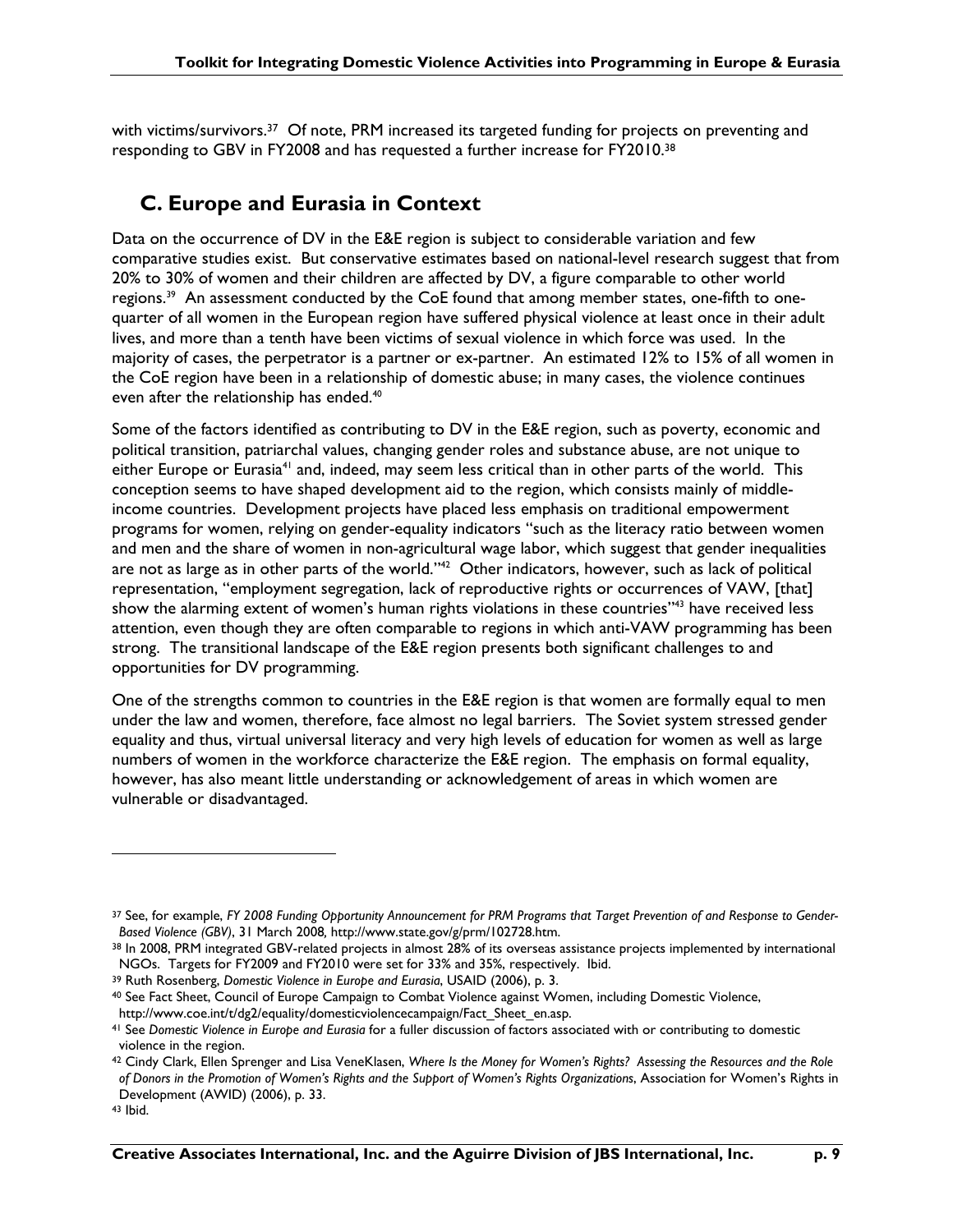In many spheres, the status of women has worsened during the transition period, as illustrated by a dramatic decrease in the number of women in political office, a situation that is only slowly improving. When women are underrepresented in decision-making positions, women's interests have fewer champions, and VAW is generally not viewed as a priority issue.

The transition has been accompanied by a breakdown in legal system functioning and social service provision, and healthcare and educational systems have proven inadequate to meet demands. For example, former State-sponsored programs for professional development and training or for the treatment of substance abuse may no longer receive government funding.

On the whole, the E&E region demonstrates high tolerance for and acceptance of DV. As in other parts of the world, DV is frequently considered a private matter, and women are often reluctant to speak about such problems outside of a small circle of friends and family. Women may feel shame or are blamed for family problems. This situation is compounded by the fact that in many countries of the region, historical distrust for law enforcement and the legal system persists. Endemic corruption makes it even less likely that DV victims will view formal channels, such as the police or courts, as useful.

A number of countries in the E&E region have experienced armed conflict and post-conflict instability. Conflict is often accompanied by deliberate and widespread VAW; in extreme cases, violence such as rape has been used as a tactic of war. Such violence does not arise without antecedent but is "rooted in pre-conflict conditions . . . it increases and often becomes an accepted practice during conflict and in the post-conflict phase."44 Studies also confirm that DV increases in post-conflict settings. "With the transition from conflict to peace, a shift in [gender-based violence] seems to take place from the public to the private domain through an increase in DV."45

The transition period in the E&E region has also seen some very positive developments such as the emergence of strong civil society organizations, and in particular women's non-governmental organizations (NGOs). Women's groups across the E&E region have been responsible for conducting research to draw attention to the matter of DV. They have pushed for legal and policy reform and offer a range of assistance measures to women and children who have experienced DV. In many areas, NGO-based women's centers offer some of the only services to DV victims, usually filling gaps left by social protection systems that are no longer adequate or even functional.

Unfortunately, funding levels for civil society work are decreasing while reliance on foreign donors remains strong. Few governments have exhibited the political will to address DV comprehensively or to support NGOs fully in their work. At the same time, a study of donor trends for women's rights around the world indicates that women's organizations most frequently report cutbacks in funding in Central and Eastern Europe and the CIS.46 Several other donor trends have serious implications for NGO-led DV work. Worldwide, donors are moving away from core funding and, instead, fund shortterm projects, which makes it difficult for women's organizations to carry out the sustained work that is required to combat VAW. The kinds of women's rights projects that are funded are also changing, with "a shift back to a situation in which there is greater consideration for women's rights issues in the public sphere, for example, moving from VAW to women's political participation and representation."<sup>47</sup> Finally, despite a wealth of important policy frameworks, guidance and goal-setting on gender-equality, a

<sup>44</sup> Tsjeard Bouta, Georg Frerks and Ian Bannon, *Gender, Conflict and Development,* World Bank (2005), p. 33. 45 Ibid.

<sup>46</sup> *Where Is the Money for Women's Rights? Assessing the Resources and the Role of Donors in the Promotion of Women's Rights and the Support of Women's Rights Organizations*, p. 3.

<sup>47</sup> Ibid., 28.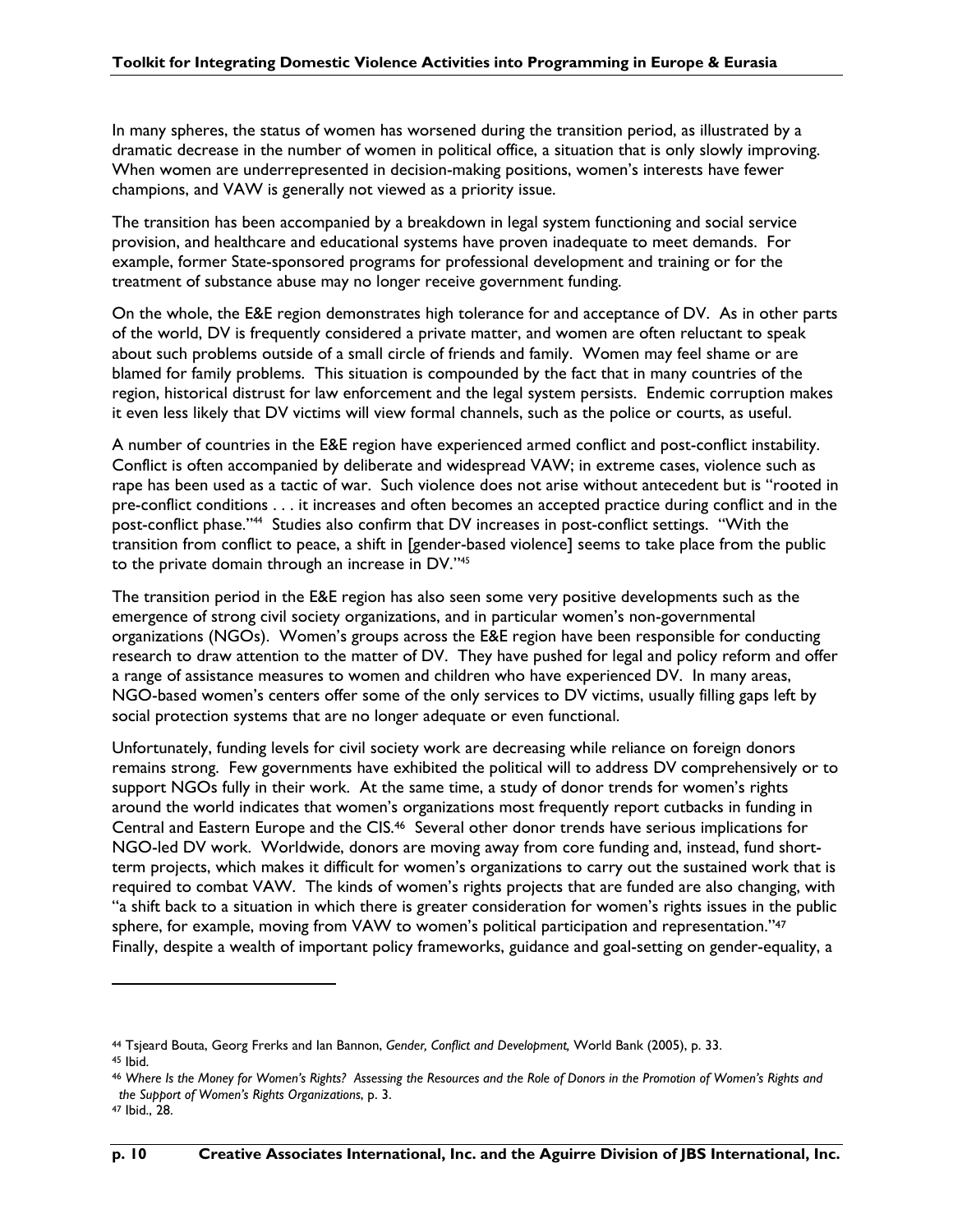phenomenon of "policy evaporation" also exists by which such policies are not translated into budgetary allocations, dedication of resources, programming or evaluation, $48$  a situation that is particularly acute in the field of VAW.

Program design on DV benefits greatly from knowledge about the specific context in which the problem occurs, for example about the existence of laws and policies, types of services available to victims/survivors and NGO efforts in this field. The preceding overview is a starting point to understand the general context in which DV takes place in the region. Since every country is distinct, however, a thorough analysis of the local context should be undertaken. Further resources for country-specific information about DV and VAW more generally are included in an annex to this toolkit.

## **III. INTEGRATING DOMESTIC VIOLENCE ACTIVITIES IN PROGRAM DESIGN**

The following section provides guidance on ways in which anti-DV activities can be integrated by sector into larger USAID programming. Several points of intervention are provided within each sector to prompt discussion of how DV is relevant to the primary objectives of that sector. Finally, example activities are described in order to illustrate how such programming has been implemented in the E&E region and beyond.

As a preliminary step, it is useful to review several principles that guide work on VAW. The process of designing programs that address DV, or other forms of VAW, should incorporate consultation with experts and local NGOs that carry out DV programs themselves as well as stakeholders from the community. Providing staff with training on the subject to ensure that the dynamics, causes and consequences of DV are understood would also be useful.

## **A. Guiding Principles and Strategies**

In planning projects that address DV, whether large-scale or smaller activities that are integrated into existing programs, determining an overall strategy and objectives is important. Sida, for example, addresses overall or long-term objectives (the reduction of GBV and promotion of rights and empowerment of those subject to such violence) and intermediary objectives: increasing and improving prevention efforts, legal measures, and services and care for victims/survivors in Sida partner countries.<sup>49</sup> Several projects have been carried out recently to examine the last decade's work on VAW and to extrapolate successful principles, strategies, lessons learned and good practices that should form the basis of future programming.<sup>50</sup> Such principles and good practices can be very detailed, but the purpose of this section is to describe overarching effective strategies and approaches in brief so that they can be reviewed and considered during the design process.

<sup>48</sup> Ibid., 24.

<sup>49</sup> *Action Plan for Sida's Work Against Gender-Based Violence*: 2008–2010, Sida (2008), p. 4.

<sup>50</sup> For example, USAID recently enumerated a set of principles that underlie work on GBV. See *A Guide to Programming Gender-Based Violence Prevention and Response*, USAID (2009). The UN Secretary-General and the OSCE have both undertaken projects to compile good practices for addressing VAW.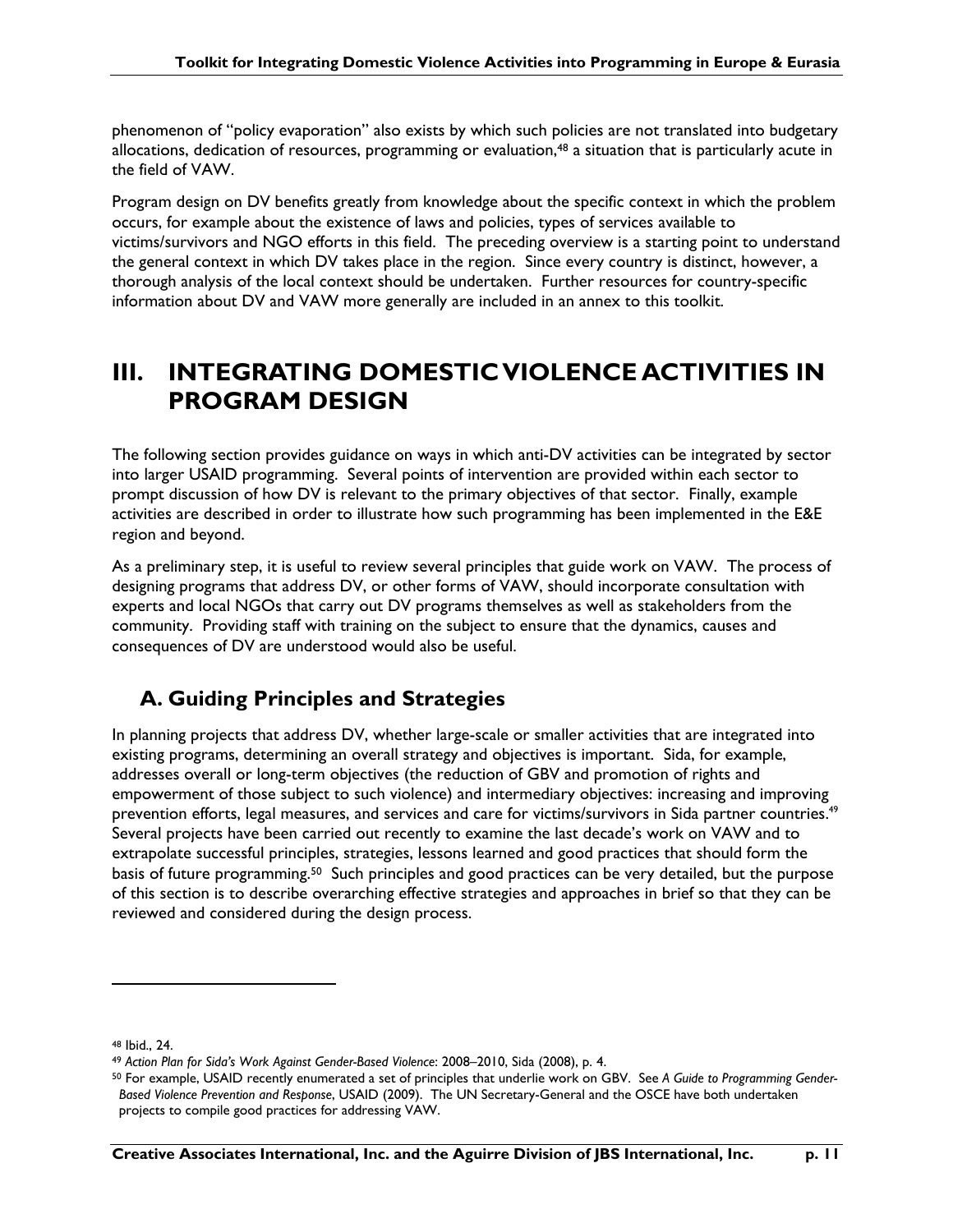**Support multi-sector and comprehensive interventions**. DV is a complicated social phenomenon and many other social problems contribute to it, such as unemployment and poverty, substance abuse, cultural traditions and discrimination. Successful innovations take a multi-faceted approach and view DV as an issue that must be addressed by all relevant sectors. Comprehensive programs address not only the immediate needs of victims/survivors but also the root causes that underlie VAW, such as inequality.

Practitioners in the field of VAW often refer to programs that address each of the "3 Ps" as shorthand for comprehensive projects that operate on multiple levels. The "3 Ps" refer to prevention of violence before it occurs or is repeated, protection of survivors and prosecution of perpetrators. While most programs or projects cannot address each "P," this framework is nevertheless a useful guide for choosing interventions. The interplay between these levels of intervention is also important for determining whether new projects will complement or duplicate the work of national governments, donors and NGOs. The lives of women can be seriously jeopardized, for example, when attention is given to developing "prevention" strategies (e.g., informing women of their legal rights) without also determining whether attendant "protection" services are also available for women who begin to assert their rights.

**Promote coordination, co-operation and partnerships**. Effective responses to DV involve multiple stakeholders and include mechanisms for agency and community coordination. Because DV requires a multi-sector response, it is critical that interventions are coordinated and priority is placed on collaborative efforts by stakeholders from national to community levels.

**The participation of women/survivors is essential**. A victim/survivor-centered approach should be used in developing programs; women are important stakeholders in developing DV interventions and can provide unique "evidence" about their needs. DV program design should ensure that women have a voice and also that their rights, safety and confidentiality are paramount. On a related note, anti-DV programs should seek to empower women to make decisions about their own lives. Legal remedies and social protection services must provide women with options to make independent choices.

**Foster a movement of men against DV**. The involvement of men in efforts to combat DV and to express their condemnation of men who perpetrate violence has been a positive worldwide development. Involving men alongside women has become a good practice in DV programming. Male involvement encompasses several aspects: men can serve as role models for non-violent behavior, advocate for an end to gender discrimination and lobby for greater services for men who perpetrate violence. Men's responsibility for VAW must be acknowledged, and powerful work can be built on the fact that most men neither condone nor use violence in their relationships.

**Evidence, monitoring and evaluation inform interventions**.Effective programs rely on evidence and data about the prevalence, causes and consequences of DV. A good practice includes making use of research and assessments of local conditions when designing programs as well as including mechanisms for monitoring and evaluating projects.

**Ensure sustainability of DV projects**. In program design, special attention should be given to how a particular DV intervention will be sustained once the project has ended. VAW projects can provide critical protection for victims of abuse, and the repercussions that could follow if programs are not sustainable must be a core consideration. One characteristic of successful and sustainable DV programs is that they have the support of national and local authorities. While civil society actors play an essential role in combating DV, responding to VAW should always be framed as a State obligation.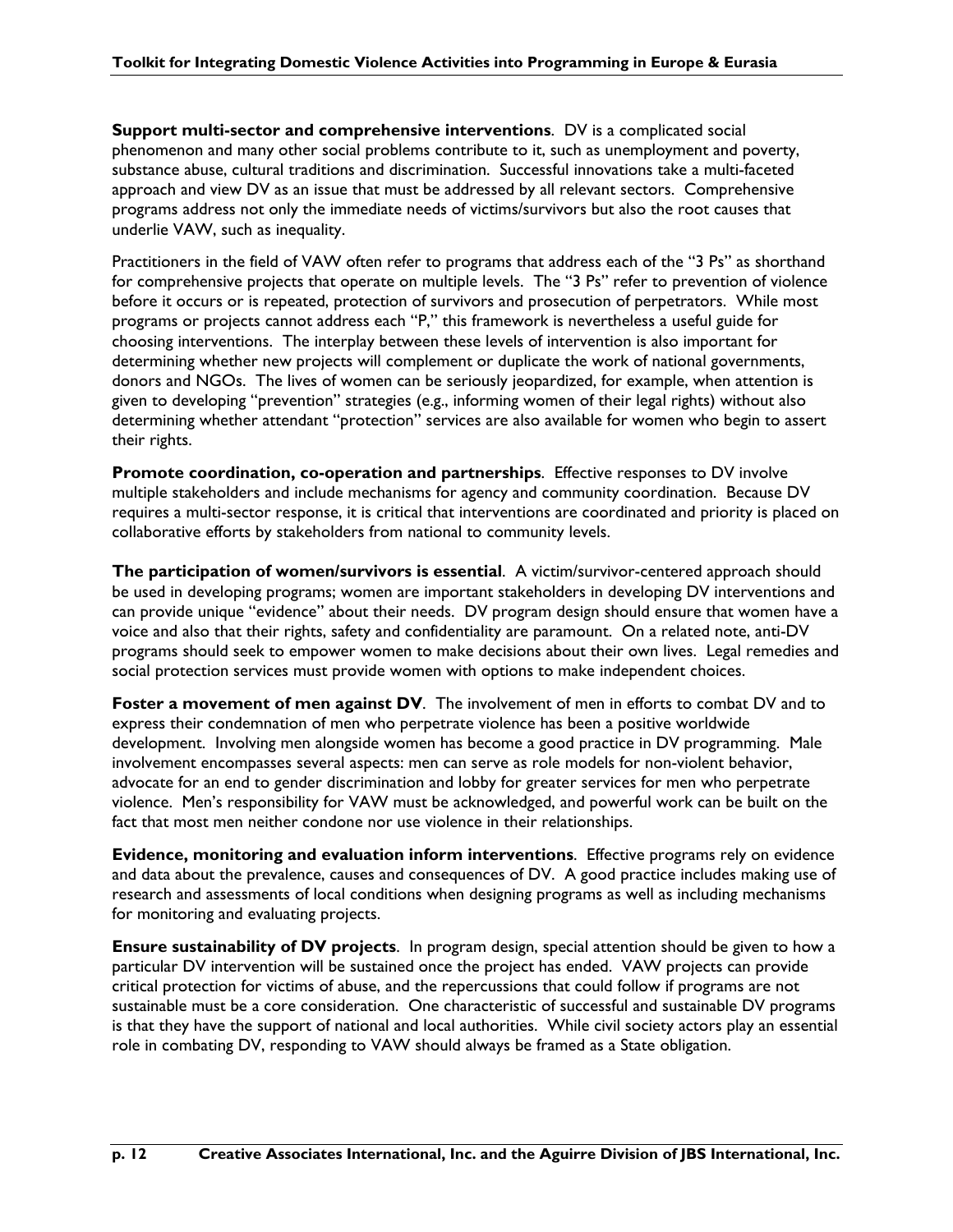### **B. Data-Collection and Research**

In many countries of the E&E region, there are no official statistics on the incidence of DV. A number of countries lack dedicated DV laws and therefore have no simple mechanisms to collect data on this type of crime. Moreover, healthcare facilities do not regularly record DV cases. Crisis centers and shelters that provide assistance to women generally compile data on clients, but such information is not always collected in a uniform and systematic manner, which makes comparisons between agencies difficult and compiling country-wide statistics a challenge. The fact that services for DV victims may be provided by both NGO-based and government-supported centers further complicates the task of collecting analogous data. Such a lack of statistical data hinders progress in addressing DV. NGOs report that policy makers often ask for concrete evidence that DV is, in fact, a problem in their countries before committing to draft law projects or social service improvements.

Furthermore, few in-depth studies in the E&E region consider the experiences of victims of DV. Information about the obstacles that prevent victims from leaving abusive situations as well as their experience with police, health and social service programs would be of great value to improving programming and compiling best practices for replication in the region.

Data-collection can also encompass monitoring and evaluation of DV programs. At the international level, there is growing concern over the lack of reliable data to measure outcomes in VAW programs and the lack of consensus over what constitutes standard indicators for monitoring and evaluating progress toward eliminating VAW. Both the UN and USAID have undertaken initiatives to address this situation by developing standard indicators. A full discussion of these projects is beyond the scope of this toolkit, but it may be useful to consult such sample indicators at the program design stage.

### *Points of Intervention*:

- $\checkmark$  Demographic and health longitudinal surveys: A module or specific questions on DV can be added to multi-year studies.
- $\checkmark$  USAID assessments: Missions periodically undertake sector-level assessments, and DV may be a relevant topic to include in such projects. For example, an assessment of citizens' access to justice could include questions about women and DV.
- $\checkmark$  Baseline surveys: Implementing partners often begin a project by conducting a baseline survey, and it may be possible to add the topic of DV to such research. For example, a baseline survey of healthy behaviors among young people could ask about the existence of violence in interpersonal relationships.
- $\checkmark$  Civil society/accountable government: Support and capacity building can be provided directly to NGOs that are conducting research or to governmental information/ statistics agencies.

USAID has made use of demographic and health surveys in a number of countries in the E&E region. These national-representative household surveys are standardized and are usually conducted every five years with between 5,000 and 30,000 households. The surveys also include optional modules on such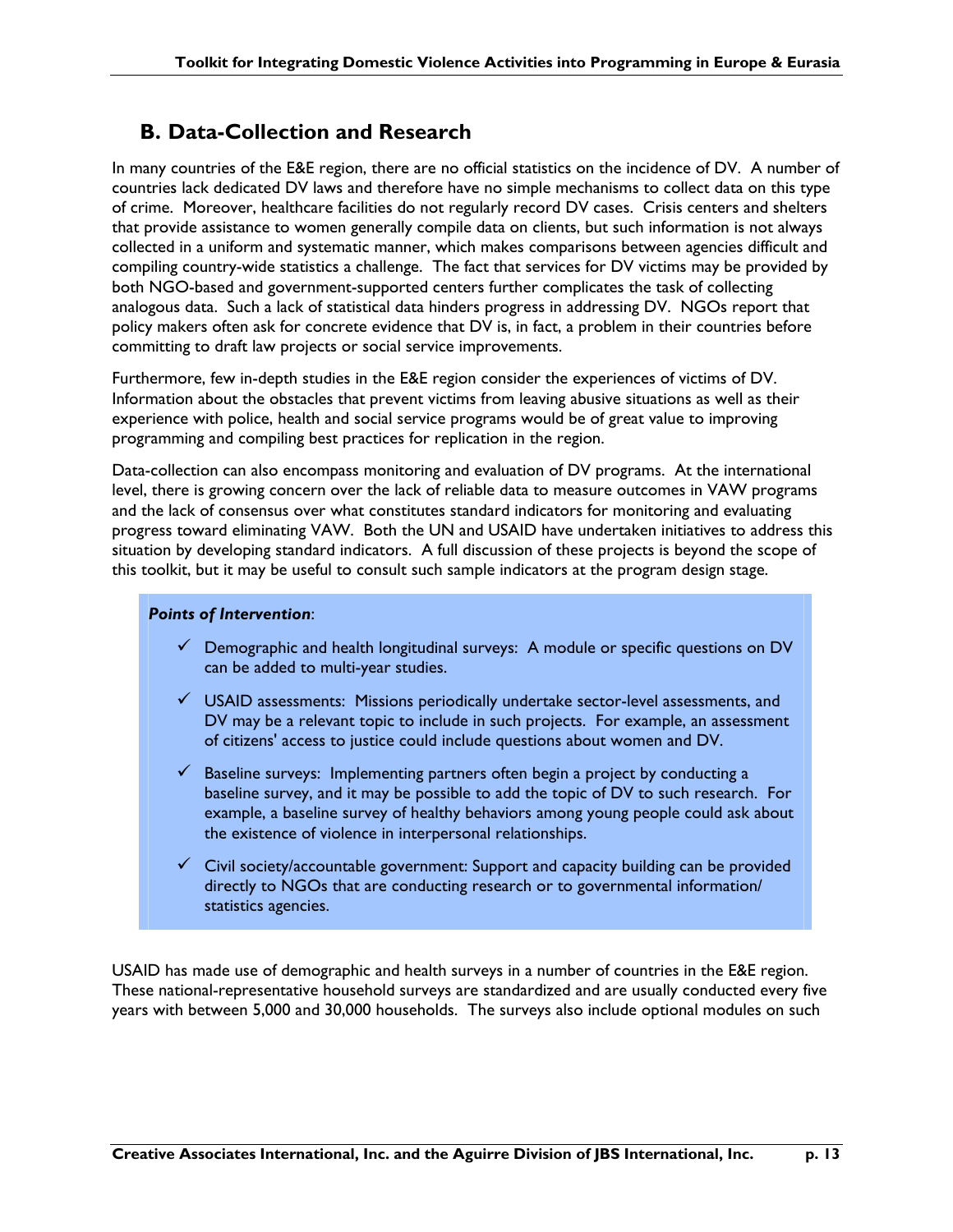issues as DV51 and women's empowerment. This module has been added to USAID-supported demographic and heath surveys conducted in Armenia (2005), Azerbaijan (2006), Moldova (2005), Ukraine (2007) and Uzbekistan (2002), to reveal information about the incidence and types of spousal violence and women's help-seeking behaviors.52 In Ukraine, the USAID Mission worked with researchers to develop a module on TIP that can be included in such a survey.

In 2008, USAID/Russia supported a Rule of Law Assessment that included specific lines of questioning about the legal mechanisms available to women victims of violence.

Under a Civil Society Strengthening Project,53 USAID funded the Macedonian NGO Association of Emancipation, Solidarity and Equality of Women (ESE) to conduct a comprehensive study of DV in Macedonia.54 The study compiled data not only on the prevalence of DV but also analyzed the responses of social welfare agencies, courts, police and prosecutors. An important component of the project was also to advocate for the adoption of a law on DV, to amend existing legal codes and to work with the Macedonian government to develop a national strategy to combat GBV. The preliminary survey provided valuable information for the development of a national program on combating DV.

In Tajikistan, a coalition of women's NGOs, From Legal Equality to Factual Equality, works with crisis centers and a shelter across the country to improve data-gathering and monitoring of work with survivors of DV and other forms of violence. The coalition has developed a unified database system to measure VAW that can be linked to client in-take forms at service providing centers. The database is also used to generate reports that are shared with relevant agencies. The NGO coalition is currently working with the State Services Committee of Tajikistan and the Information Board of the Ministry of the Interior to develop a system for data gathering that can be used by both government agencies and NGOs.55

### **C. Multi-Sector Projects**

Ideally, DV is addressed through comprehensive programming that comprises a cross-section of professionals and other stakeholders and reaches the root causes of such violence. Diverse activities can be carried out under a single large-scale program. USAID has not developed such programming in the E&E region but did support two important initiatives, in Albania and Romania, which included multiple activities that cut across sectors. Interestingly, the two programs began from different points of reference, one from legal rights and the other from family health, but both incorporated activities that went beyond these sectors.

<sup>51</sup> See Overview of Domestic Violence Module, MEASURE DHS (Demographic and Health Surveys) project, http://www.measuredhs.com/topics/dv/start.cfm.

<sup>52</sup> Survey data is available by country from the MEASURE DHS Web site,

http://www.measuredhs.com/aboutsurveys/search/search\_survey\_main.cfm?SrvyTp=country.

<sup>53</sup> The Civil Society Strengthening Project in Macedonia is described in more detail, below.

<sup>54</sup> Study Finds 50% of Macedonia's Women Fall Prey to Domestic Violence, *Success Story*, USAID, 14 February 2008, http://www.usaid.gov/locations/europe\_eurasia/press/success/2008-02-14.html.

<sup>55</sup> Elisabeth Duban, *Bringing Security Home: Combating Violence Against Women in the OSCE Region. A Compilation of Good Practices*, OSCE (2009), p. 24.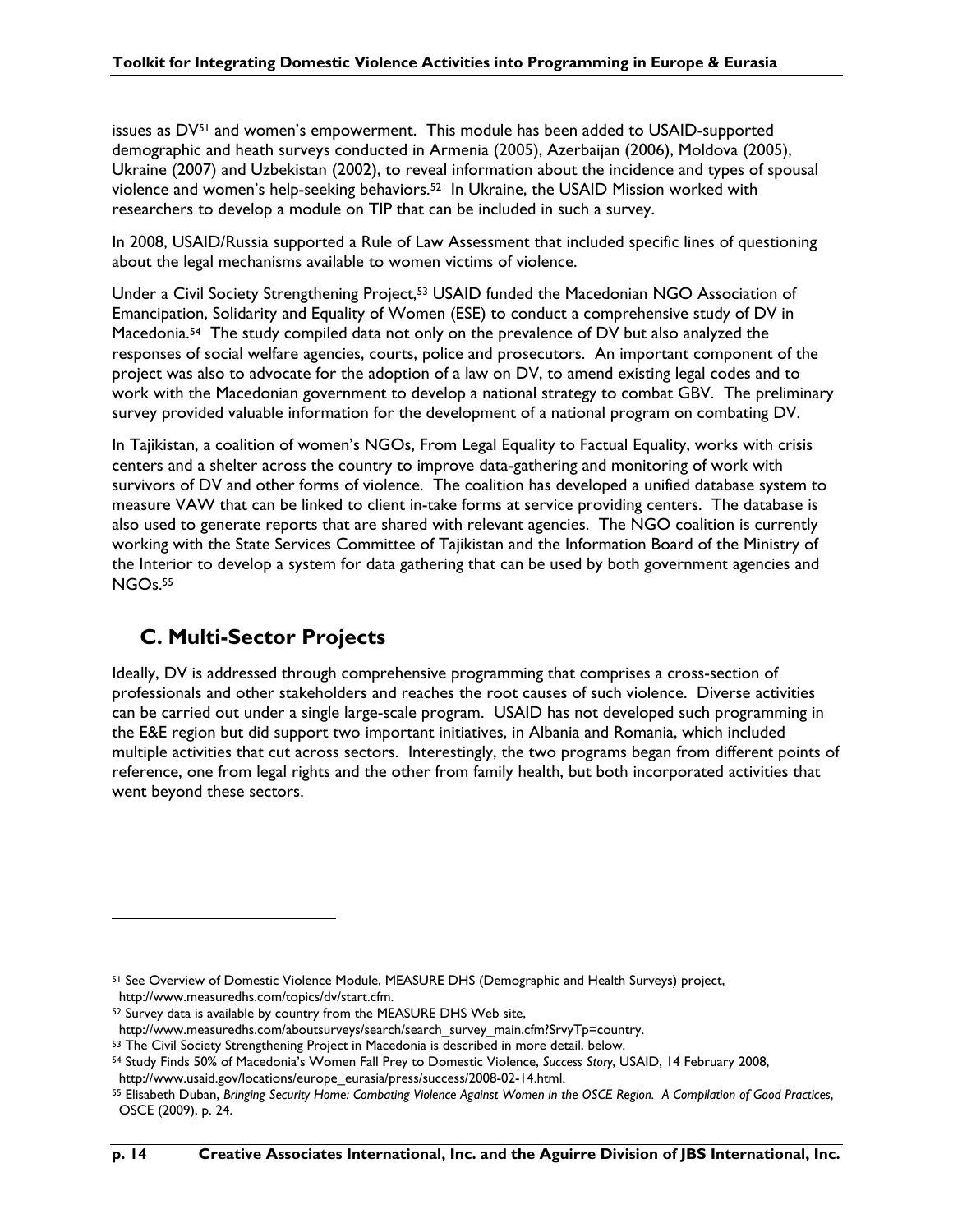### *The Women's Legal Rights Initiative: Albania* **(2002-2006)**

The Women's Legal Rights Initiative (WLR) was carried out as a task order under an indefinite quantity contract (IQC) of the USAID Office of Women in Development (WID). Initiated in 2002 in several countries simultaneously, the WLR was conducted in only one country in the E&E region—Albania.<sup>56</sup> The primary objectives of the WLR were to improve protection for women's legal rights, improve women's access to justice in cases of DV and TIP and contribute to the strengthening of democracy and good governance.

**Background:** The first stage of the WLR in Albania consisted of an assessment to determine the most critical issues of women's rights protection. Three inter-related priority areas were identified: DV, family law and anti-trafficking. The assessment also mapped the legal landscape and the activities and capacities of potential partners and stakeholders.

**Strategy**: At the time that the WLR project was initiated, no DV law existed in Albania. Therefore, an important strategy was to improve how the legal system was enforcing existing laws in DV cases while, at the same time, preparing a multidisciplinary group to support the drafting and implementation of a new DV law. A secondary goal was to assist Albanian NGOs in efforts to advocate for the draft law and to increase their capacity to lead awareness-raising campaigns related to legal protections from DV.<sup>57</sup>

**Primary Activities:** Following recommendations from the assessment, the primary activities of the WLR project were in the following areas:

- Legislation (training legal professionals—lawyers and judges—to use existing law in DV cases while supporting the drafting of a new DV law);
- Judicial Enforcement (working with the Magistrates School to train judges and lawyers on DV and family law matters and supporting the creation of legal resources such as a judicial benchbook);
- Coordination (supporting the creation of a multi-disciplinary team to address DV, consisting of staff from key ministries and NGOs);
- Civil Society (providing technical expertise to NGOs, mainly in the legal sphere, and supporting NGO-led research); and
- Public Awareness (supporting NGOs in their advocacy work, including for the draft law, and providing technical expertise for NGOs to run "know your rights" campaigns).<sup>58</sup>

### **Outputs**:

 $\overline{a}$ 

• Drafting of law, "On Measures Against Violence in Family Relations," supported by 20,000 citizen signatures; adopted in 2007;<sup>59</sup>

<sup>56</sup> Several Missions in the E&E region were contacted about the IQC, and when USAID/Albania expressed interest, Albania was selected as a focal country.

<sup>57</sup> Dianne Post, *Albania Domestic Violence Law: Final Report and Recommendations for Future Technical Assistance*, USAID (2006). <sup>58</sup> *Albania Assessment and Analysis Report*, Chemonics International, Inc. (2003).

<sup>59</sup> Domestic Violence Hit by Citizens Petition, *Success Story*, USAID/Albania, 20 November 2007,

http://albania.usaid.gov/shfaqart/203/49/Success\_Story.htm.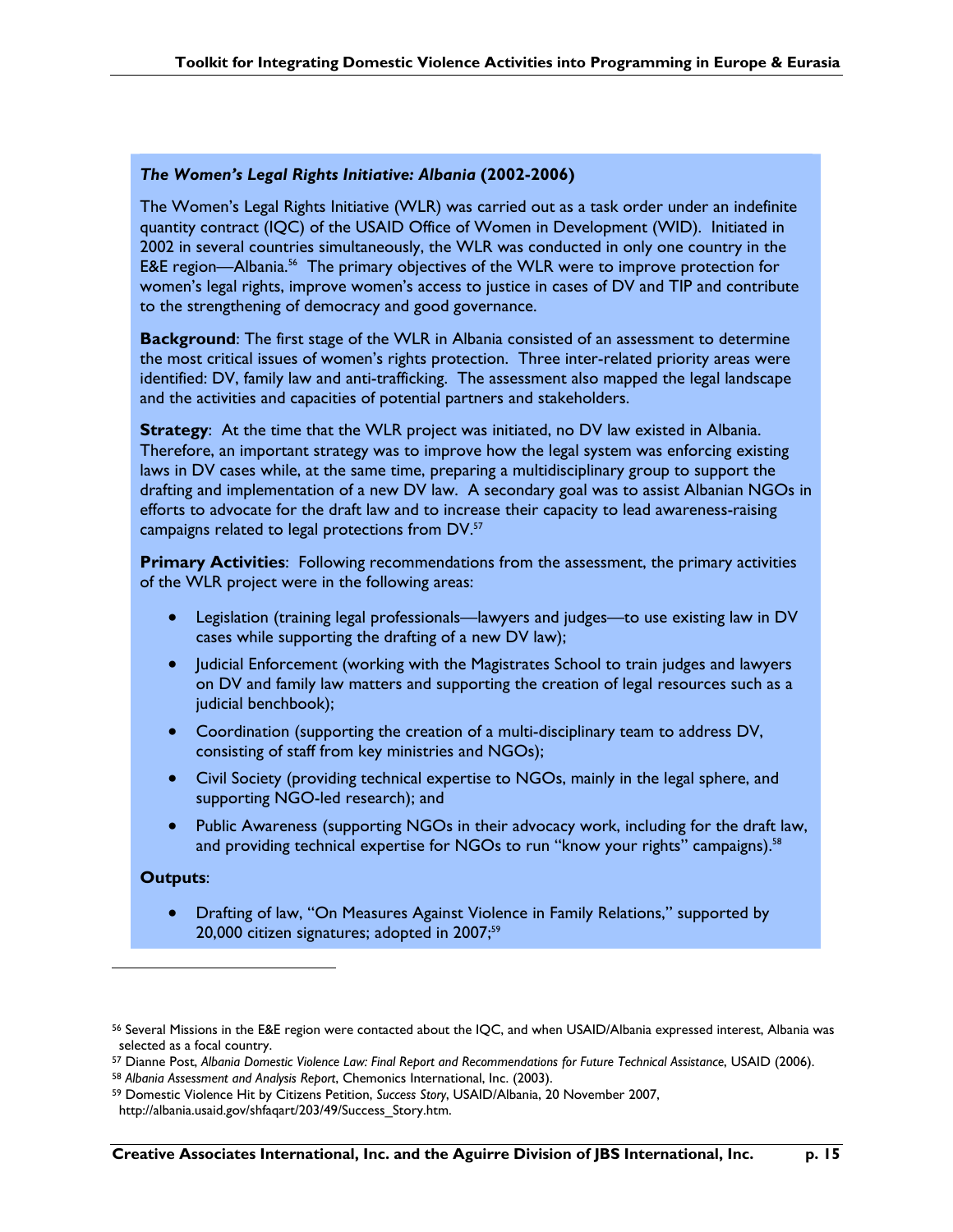- Development of a curriculum on DV, TIP and gender-sensitivity that is fully integrated into coursework of the Magistrates School, the institution responsible for training judges and prosecutors;<sup>60</sup>
- Creation of a manual to provide guidance to judges and court personnel on dealing with DV cases, the *Albanian Judicial Benchbook on Protection Orders and Seeking Protection from DV*;
- Formation of a Community Coordinated Response Team Against DV, as required by Albania's DV law;<sup>61</sup>
- Drafting of sector-specific protocols and policies for responding to DV for law enforcement, prosecutors, judiciary, healthcare workers, social service providers and NGOs; and
- Country-wide campaign to improve public awareness of the CEDAW Convention and to garner support for measures that advance women's rights in Albania. $62$

### *Romanian Family Health Initiative* **(2002-2007)**

The Romanian Family Health Initiative (RFHI) was implemented with the objective of increasing the availability and utilization of high quality client-oriented services at the primary health care level and to assure sustainability of reproductive health services in Romania. USAID/Romania supported the RFHI, as well as several other programs, in order to facilitate the creation of a National Coalition to combat DV.<sup>63</sup>

**Background**: In 2001, the Romanian Ministry of Health was made the lead agency to address DV under its mandate on reproductive health. At the time, it was apparent that laws and policies on DV were inadequate, and therefore the organization of a national system for prevention of DV became a strategic goal in reproductive health work under the RFHI in 2002. The primary implementer, John Snow International (JSI), coordinated with and supported Romanian NGOs to form the National Coalition Against Domestic Violence as a mechanism to strengthen civil society capacity to address VAW and to facilitate a system of coordination between civil society and the government. In 2003, Romania underwent significant changes that heightened the need for a multi-sector body that could provide technical expertise and assist in coordination around DV issues. Namely, when Romania adopted a law on family violence, restructuring of the government meant that responsibility for family-welfare issues (including DV) was shifted to the Ministry of Labor, Social Solidarity and Family and a new National Agency for Family Protection was created.

**Strategy**: Because no large-scale anti-violence program was in effect in Romania, a key strategy

<sup>60</sup> Protecting Women's Legal Rights, Success Story, USAID/Albania, 7 May 2009, http://www.usaid.gov/stories/albania/ss\_al\_school.html.

<sup>61</sup> *Creation of a Community Coordinated Response Team Against Domestic Violence in Albania*, Chemonics International Inc. (2006).

<sup>62</sup> Public Awareness Raising Campaign on the Existence and the Importance of Using CEDAW Convention in Albania, Final Report, *Refleksione* (2006).

<sup>63</sup> John Snow International (JSI), which implemented the RFHI and the National Democratic Institute (NDI), along with World Learning (WL) and the American Bar Association/Central European and Eurasian Law Initiative (ABA/CEELI) all contributed to the project through separate programs.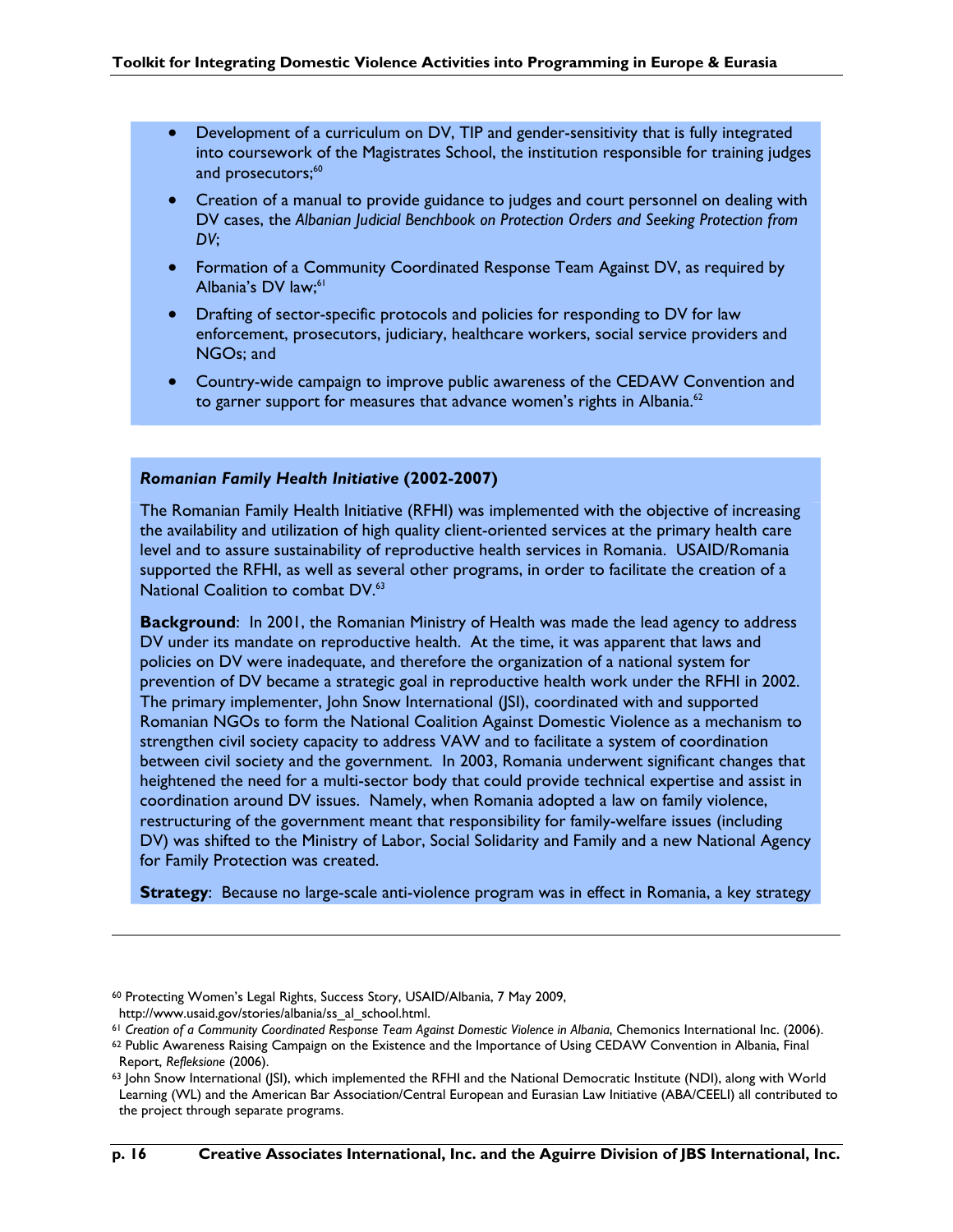of the RFHI was to support the formation of a coalition of active NGOs to "improve communication and build partnerships and to work together to better address the issues related to DV in Romania."64

**Primary Activities:** The creation of a coalition was a joint effort of SI and the Romanian NGO Partnership for Equality Center. A first stage of the project was to conduct an assessment of Romanian NGOs' institutional capacity and involvement in DV work in order to identify stakeholders. The primary activities of the RFHI work on DV included the following:

- Annual conference of Romanian NGOs to form National Coalition Against Violence;
- DV awareness campaigns, such as V-Day and 16 Days of Action Against GBV;
- Capacity-building and training for ministerial staff and staff of the National Agency for Family Protection provided by the National Coalition; and
- Drafting of National DV strategy with key stakeholders.

### **Outcomes**: 65

 $\overline{a}$ 

- Assessment of all NGOs identified as active on DV and creation of database of existing DV services that is updated regularly and distributed;
- Initiation of NGO coordination to create National Coalition Against Violence;
- Creation of Domestic Violence Steering Committee, convening meetings to update and revise the national DV strategy;
- Technical assistance and support to Ministry of Health Inter-ministerial Working Group for design of national DV strategy;
- Technical assistance and support to the Domestic Violence Coalition to advocate for new legislation and support agencies addressing DV; and
- Awareness-raising events to draw attention to and provide support for violence prevention activities in Romania.

### **D. Democracy and Governance**

DV impedes the development of strong democracies as it erodes human rights and impairs the ability of women to take part in democratic processes. Additionally, when women are underrepresented in decision-making positions, whether in formal political office or as part of community groups, women's interests have fewer champions. Gender-balanced decision-making is critical to ensure that gendered issues, such as DV, are raised and addressed.

<sup>64</sup> *Domestic Violence Policy in Romania: Support to the National Coalition Against Violence 2002 – 2006*, JSI Research & Training Institute, Inc. (2007), p. 4.

<sup>65</sup> See *Domestic Violence Policy in Romania: Support to the National Coalition Against Violence 2002 – 2006*, pp. 13-14 and Main Activities, JSI Web site, http://www.romania.jsi.com/domestic.htm.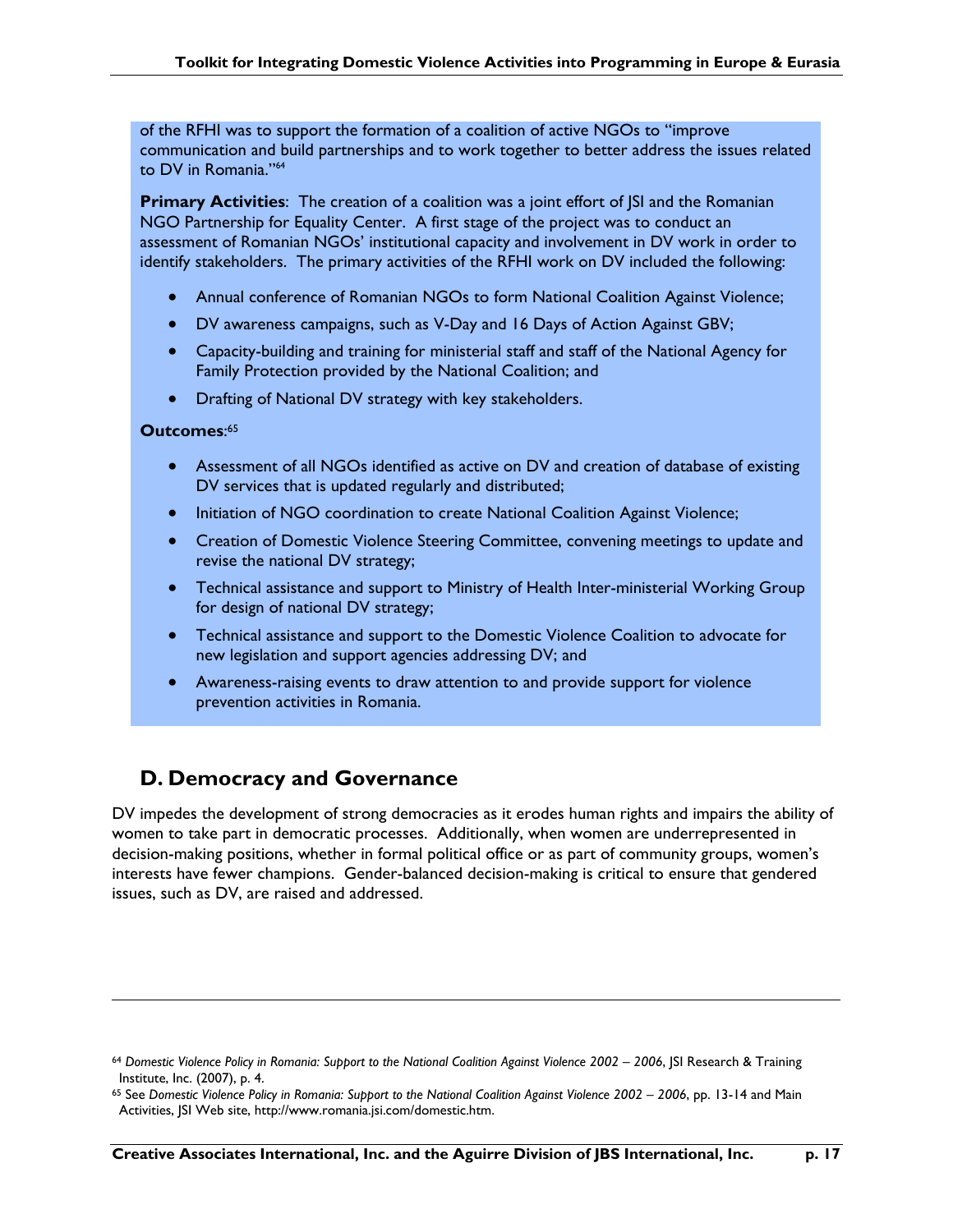### **1. Rule of Law and Human Rights**

Lack of access to justice is one of the most significant challenges that survivors of DV face. Rule of law projects aim to strengthen equitable and consistent application of the law and may also include legal reform projects in areas where legislation is lacking. Programs may work to strengthen the legal profession generally, through technical training and the institution of policies and standards. Programs in this sector may also seek to improve citizens' access to justice, through awareness-raising activities, development of legal clinics, *pro bono* assistance or non-lawyer advocates.

### *Points of Intervention*:

- $\checkmark$  Legal reform: The development of comprehensive legal remedies for victims and commensurate penalties for perpetrators of DV can be addressed through legislative drafting projects.
- $\checkmark$  Capacity-building and training for legal professionals: Projects aimed at improving the professional capacities of legal professionals, lawyers, judges and prosecutors, for example, can include modules on sensitization to DV, improving how such cases are administered and the creation of resources to facilitate adjudication of such cases.
- $\checkmark$  Awareness of legal rights and human rights: Projects on legal literacy and human rights promotion can include components on women's human rights, gender discrimination and legal remedies for rights violations, including for DV. Likewise, projects that strengthen human rights networks or support advocacy around general human rights issues could include modules on women's rights and DV.
- $\checkmark$  Improving access to justice: Projects that make it easier for citizens to assert their rights should take into consideration specific barriers that DV victims face and methods to address them. Such programming can also be included in projects that promote *pro bono* legal assistance, legal clinics or non-judicial remedies.

In Georgia, USAID is supporting the work of the Georgian Young Lawyers Association (GYLA) to implement an anti-DV and anti-trafficking program. Within the anti-DV component, GYLA's main aim is to provide legal protection and support for DV victims and to assist the Georgian government to open a shelter in Tbilisi. In addition, GYLA legal experts are undertaking legislative review and policy elaboration focused on the development of a National Action Plan on Combating Domestic Violence for 2009-2010. GYLA is developing a referral mechanism to address DV, working in cooperation with the Interagency Coordination Council on Combating Domestic Violence. The organization also carries out training programs for legal professionals and State employees, provides legal assistance in DV cases and organizes public awareness campaigns on the issue.<sup>66</sup> Of note, this current project has antecedents in earlier USAID work. GYLA received a sub-grant in 2005-2006 under USAID's Gender Issues Project to provide expertise on a draft DV law and to carry out advocacy and awareness-raising efforts. In 2006, GYLA implemented the three-year No to Trafficking in Persons Project, the success of which suggested that many of the activities, models and lessons learned could be applied to addressing DV.

<sup>66</sup> Information provided by E&E Bureau Gender Advisor.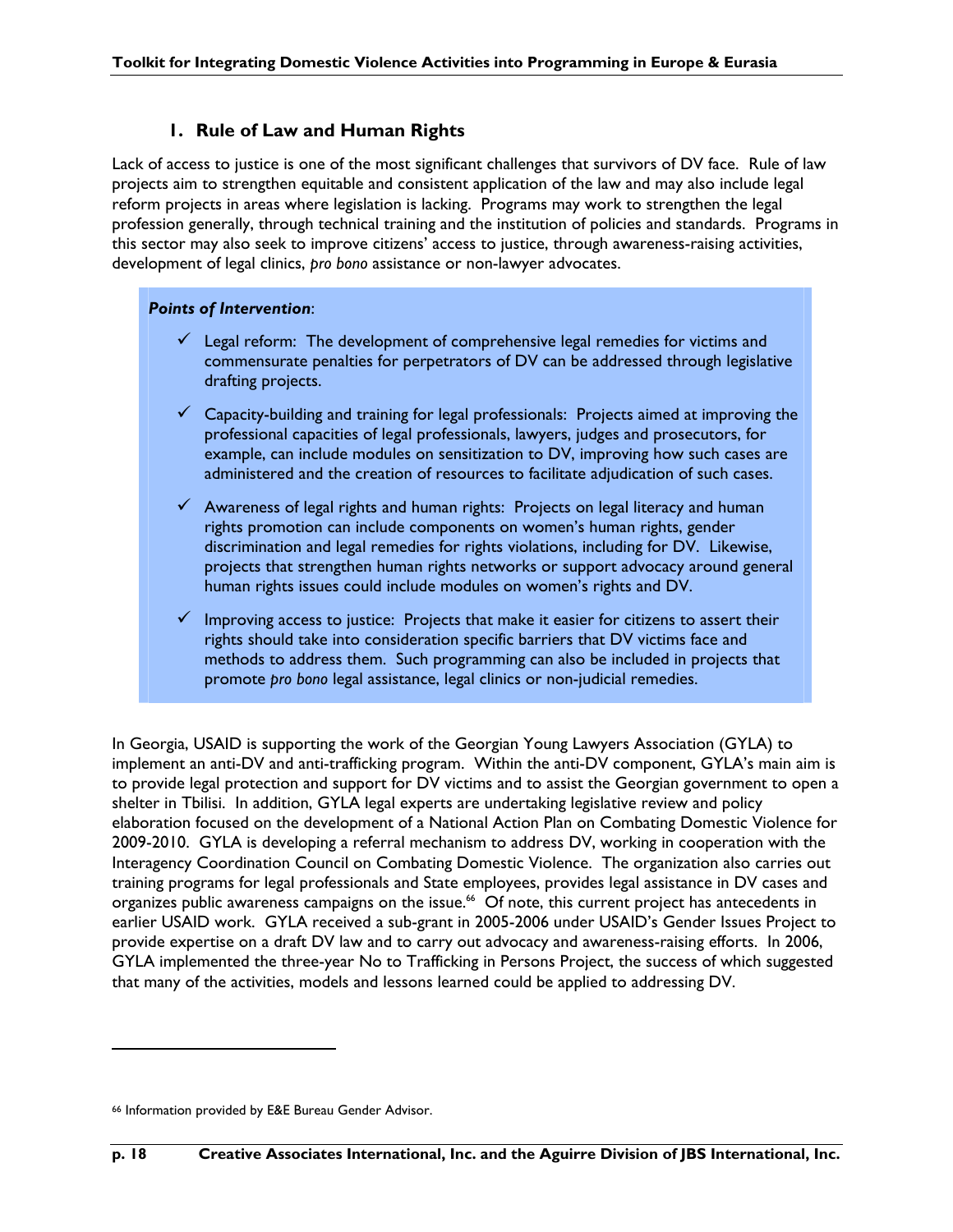The American Bar Association Rule of Law Initiative (ABA/ROLI)<sup>67</sup> has addressed DV through its rule of law programming in a number of E&E countries. In Russia, for example, within their general programming, ABA/ROLI works with government officials, prosecutors, lawyers, justices of the peace, police officers, and social workers to strengthen the legal response to DV.68 In Romania, ABA/ROLI convened a multi-disciplinary working group on DV, drafted amendments to Romanian criminal law and developed and implemented trainings for judges, court clerks and prosecutors.69 Several ABA/ROLI projects have worked with non-lawyers, in the form of awareness-raising in order to address the fact that in some E&E countries, the legal profession is relatively inactive in DV work. "Know Your Rights" brochures on the law relevant to various areas of women's rights, including DV, have been developed and distributed in both Moldova, for local public authorities, and in Russia, for at-risk women.<sup>70</sup> In addition, ABA/ROLI created the Social Advocates program to provide staff of women's NGOs and crisis centers with basic knowledge of how the law can be used to protect women's rights and give them the capacity to offer basic legal assistance to DV victims. This program, developed in Russia, has been adapted by the ABA/ROLI office in Turkmenistan<sup>71</sup> and used by NGOs independently. In Ukraine, ABA/ROLI is training women in rural areas to act as advocates for other women in cases of DV and other legal issues.72

Two projects in Central Asia recognized the important role that non-legal community decision-making bodies play in addressing cases of family violence. While these are not traditional rule of law projects, and community adjudication should not replace formal legal proceedings, it may be a useful practice to include influential community decision-makers' projects that aim to improve victims' access to justice. In a program supported by the U.S. Department of State's Office to Monitor and Combat Trafficking in Persons, Community Responses to Domestic Violence and Human Trafficking project in Uzbekistan, leaders of local mahallahs (decision-making bodies made up of elders in the community) received training on DV prevention.73 The OSCE is currently supporting a program in rural areas of the Kyrgyz Republic, the primary aim of which is to develop women's capacities to create support groups. The project also targets the Aksakal courts (informal bodies of respected elders) to sensitize them about gender issues and to increase their involvement in DV cases.74

### **2. Citizen Participation in Political Process and Local Governance**

A central goal of political process and local governance programs is to ensure that citizens can participate freely in democratic decision-making. There are a number of aspects of local governance programming that are relevant to advancing women's rights and addressing DV.

Good governance means that the needs of women and men, girls and boys are taken into consideration and that policy development and planning is based on the principle of gender equality. One aspect of citizen participation programs is to ensure that women are meaningfully represented in political and

<sup>67</sup> Formerly, the American Bar Association Central European and Eurasian Law Initiative (ABA/CEELI).

<sup>68</sup> See http://www.abanet.org/rol/europe\_and\_eurasia/russia.html.

<sup>69</sup> See http://www.abanet.org/rol/europe\_and\_eurasia/romania.html.

<sup>70</sup> See http://www.abanet.org/rol/europe\_and\_eurasia/moldova.html and http://www.abanet.org/rol/europe\_and\_eurasia/russia.html.

<sup>&</sup>lt;sup>71</sup> See http://www.abanet.org/rol/europe\_and\_eurasia/turkmenistan.html.

<sup>72</sup> When a Woman Helps a Woman in Need, *Success Story*, USAID/Ukraine, 26 March 2009 at

http://ukraine.usaid.gov/success\_full.shtml?p=537.

<sup>73</sup> Community Responses to Domestic Violence and Human Trafficking project Web site,

http://ukraine.winrock.org/DOS/En/project/project.aspx.

<sup>74</sup> Bringing Security Home: Combating Violence Against Women in the OSCE Region, *A Compilation of Good Practices*, p. 75.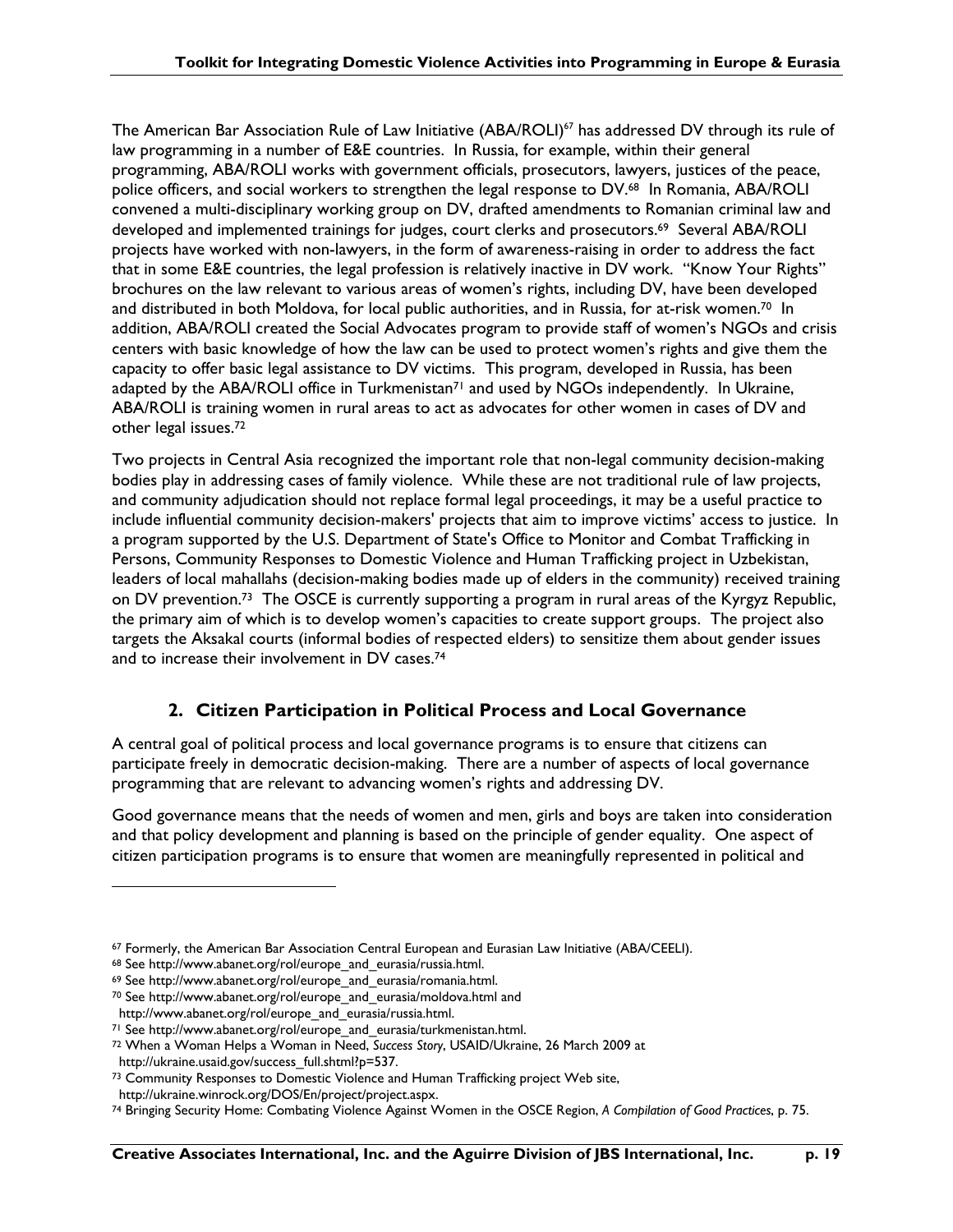planning structures. However, it has also been observed that "mere representation does not assure women's issues are addressed."<sup>75</sup> Thus, an important area of programming includes citizen oversight of how government programs, budget decisions, and laws are implemented as well as analysis of public service delivery. VAW constrains women's access to public services,<sup>76</sup> and it also necessitates specialized responses and support. Evaluation of police and security services, health services, social support services and the availability of affordable housing for DV victims can serve as an indicator of the extent to which basic service delivery is gender-sensitive.

One of the characteristics of good governance is ensuring the security of all citizens. While DV is often perceived as a private matter, it is in fact a public issue. Local governments can be supported in carrying out public information campaigns as an essential part of DV prevention and in their efforts to develop coordinated community responses.

#### *Points of Intervention*:

- $\checkmark$  Women's leadership and participation: Projects that address citizen participation in local governance can improve women's political representation and leadership skills. Activities can be included, for example, coalition building or responding to constituents, that foster the ability of women leaders to advance agendas on women's rights.
- $\checkmark$  Community priorities that reflect women's issues: In community development projects, affirmative steps can be made to ensure that issues disproportionately impacting women, such as DV and lack of affordable housing, are included among priorities. Given that DV is frequently considered a private matter in the E&E region, it may be necessary to take affirmative steps to ensure that the topic is included.
- $\checkmark$  Public services: Projects that encourage citizen oversight of public services should take into consideration whether victim counseling and protection services, such as shelters or emergency telephone lines, exist in the community and are adequate and responsive to the problem of DV.
- $\checkmark$  Public safety: Safety audits should not be limited to ensuring women's safety in public spaces. Training programs for public officials, including police or social workers, can be used to improve the protection of victims of DV in the home.

The STAR (Strategies, Training, Advocacy, Resources) project, created by World Learning, was a network of integrated programs in six former-Yugoslav countries that provided encouragement, financial support and technical assistance to local initiatives that advanced women's economic and political leadership. The strategy behind the STAR Network was that "local women know what is best for their communities and can be the best organizers for positive social change."77 Members of the STAR Network advocated for women's rights and empowered women through skill-building in NGO

<sup>75</sup> *Gender Mainstreaming in Local Authorities: Best Practices*, United Nations Human Settlements Programme (UN-HABITAT) (2008), p. 4.

<sup>76</sup> Lorraine Corner and Sarah Repucci, *A User's Guide to Measuring Gender-Sensitive Basic Service Delivery*, UNDP/UNIFEM (2009), p. 6.

 $77$  See STAR Network Web site, http://www.worldlearning.org/wlid/star/about/index.html.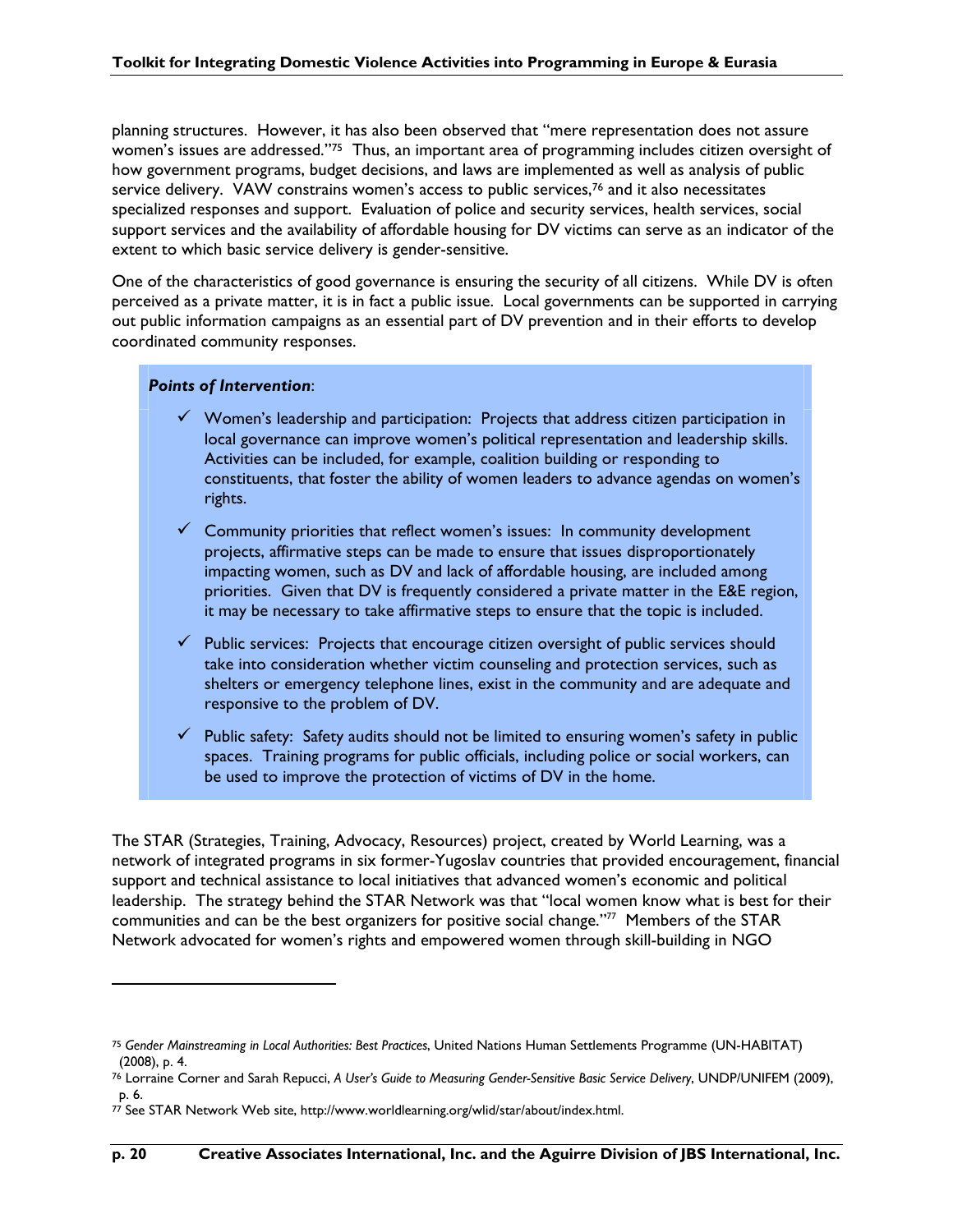management, democratic leadership, micro-enterprise management and peace building.<sup>78</sup> USAID was a primary funder of some STAR Network projects, most significantly in Kosovo from 2002-2004. Through a cooperative agreement, World Learning implemented the Women's Political and Economic Empowerment program in Kosovo, which supported the work of local NGOs and women politicians. Among a number of projects, DV was identified as a critical issue, in part because women's economic dependence and lack of knowledge of the law fueled the problem. STAR Network leaders in Kosovo, along with other local and international NGOs, conducted village-based awareness-raising campaigns, advocated for the provision of shelters for victims and trained police officers.<sup>79</sup> Women's advocacy efforts and leadership around the issue of DV are credited with significant changes in Kosovo, such as the strengthening of laws on VAW and increased understanding of the problem.

The USAID Community Revitalization through Democratic Action (CRDA) program, implemented from 2001-2005 in Serbia and Montenegro, is an example of a broad-based project to improve how citizens, NGOs and the local government cooperate to set priorities and plan projects to improve community life. Overall, the CRDA program, implemented by International Relief and Development (IRD), funded 148 diverse community mobilization projects in Serbia.<sup>80</sup> The program provided citizens with training and support for strategic planning and assisted citizens to engage in planning, decision-making and designing and implementing local programs. An important focus of the CRDA program was advocacy for vulnerable and marginalized groups, such as people with disabilities, ethnic minorities, children and women, and support for social service and assistance projects.

In 2003, when CRDA community leaders identified DV as a pervasive problem in Western Serbia, IRD worked with the community to develop several projects to improve assistance to DV victims. Specifically, CRDA assisted with the establishment of SOS Centers in four Serbian towns, supported SOS telephone lines and training for volunteer operators. The SOS centers launched a media campaign, "We All Have to Know," to raise awareness of DV, established case workers and trained local teachers, counselors and medical professionals on working with DV survivors.81 These activities formed the basis of coordinated community assistance programs. Later activities took a more holistic approach to DV and were aimed at establishing a coordinated, regional approach, supporting community networks and institutions such as local authorities, NGOs, the SOS Centers, social welfare centers, judiciary, prosecutors, police, health centers, schools, and media representatives. When the CRDA project shifted from civil society and community development to economic development (under CRDA-E) in 2005, USAID continued to devote 15% of the CRDA budget to combating DV, which allowed IRD to expand the work from Western Serbia to other regions in the country. Notably, the part of the CRDA program devoted to assistance to DV victims was funded partially by USAID and partially through volunteer services.<sup>82</sup>

### **3. Transparent and Accountable Governance**

Considerable overlap exists between programs that aim to increase citizen participation in local government, as described above, and those that share the goal of greater transparency and

78 Ibid.

<sup>79</sup> STAR Network's Women's Economic and Political Empowerment Program, Final Program Report, World Learning (2005), p. 46.

<sup>80</sup> *Citizen Actions are Changing Serbia,* International Relief and Development (IRD) (2006).

<sup>81</sup> USAID Supports Serbian Efforts to Eradicate A "Quiet Killer," Success Story, USAID, 14 February 2006, http://www.usaid.gov/locations/europe\_eurasia/press/success/2006-02-14.html.

<sup>82</sup> *Citizen Actions are Changing Serbia,* IRD (2006).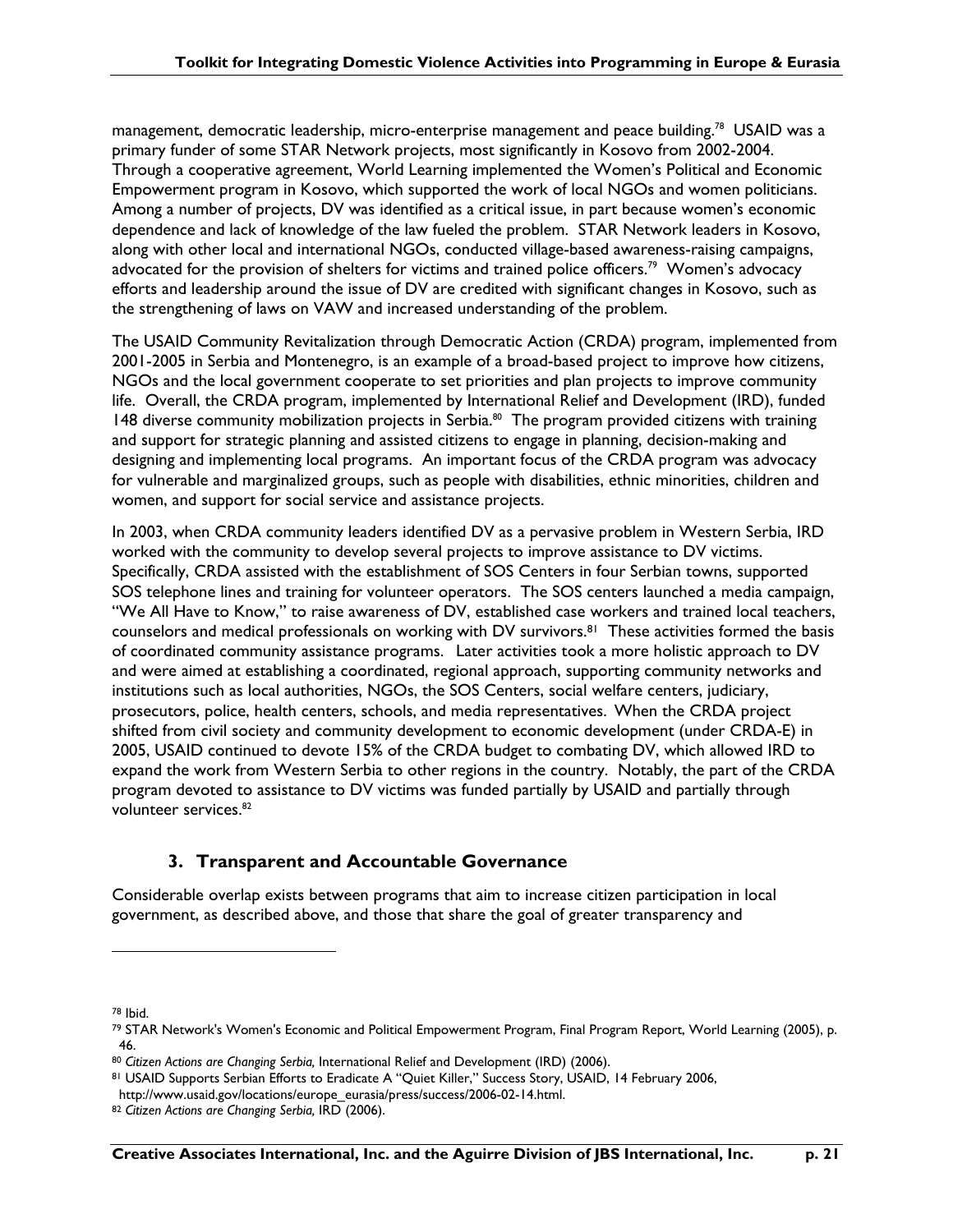accountability of government at all levels. Indeed, projects in this sector aim to increase the effectiveness of local government, for example, by providing capacity-building in the areas of service delivery, budgeting and financial management. Other projects have much in common with Rule of Law work, for example strengthening parliamentary procedures and improving legislative processes in order to ultimately improve the quality and effectiveness of laws and regulations.

Anti-corruption and watchdog efforts are important tools for ensuring transparency in government functions and are of particular relevance to combating DV. Corruption in the police/investigative services and the judiciary is especially harmful to women victims of violence who try to assert their rights.83

#### *Points of Intervention*:

- $\checkmark$  Gender-sensitive budgeting: Within technical assistance projects on budgeting and activities to increase citizen oversight of government spending, modules on gendersensitive budgeting can be included. Gender-sensitive budgeting is an exercise to measure national or local expenditures on VAW or other issues of women's rights and health. Related projects could include support for research that shows the economic impact of DV when left unaddressed at the community level.
- $\checkmark$  Monitoring of law and policies: Programs that support NGOs to conduct monitoring or watchdog work can include sections on how DV cases are dealt with under the legal system, both by the law itself and in practice.
- $\checkmark$  Development of action plans and strategies: Cooperative work with local governments can include support for the development of action plans or strategies to address VAW or DV specifically.
- $\checkmark$  Legislative support programs: Programs that aim to increase the professionalism and effectiveness of parliaments can give special attention to women leaders and issues that affect women.

In 2007, the UN Development Fund for Women (UNIFEM) supported the Initiative for Introducing Gender Sensitive Budgeting in the Area of Domestic Violence on Local and Entity Level in Bosnia and Herzegovina under which an NGO team conducted analysis of the budgets of four public institutions for social protection. The project assessed the extent to which public resources were being allocated to providing services to DV victims, in particular shelter services.<sup>84</sup> This project, under UNIFEM's regional program to advance gender equality and democratic governance through increased transparency and accountability, highlighted links between public spending on social care and the legislative frameworks on DV, social protection and gender equality.<sup>85</sup>

<sup>83</sup> Bianca Schimmel and Birgit Pech, *Corruption and Gender: Approaches and Recommendations for TA, Focal Theme: Corruption and Trafficking in Women*, GTZ (2004), p. 10.

<sup>84</sup> See Nada Golubović and Minja Damjanović, *Opportunities and Challenges for Introducing Gender Sensitive Budgeting in the Area of Domestic Violence on Local and Entity Level in Bosnia and Herzegovina*, United Women Banja Luka (2007),

http://www.unifem.sk/index.cfm?Module=Static&page=w&s=resources.

<sup>85</sup> See http://www.unifem.sk/index.cfm?Module=Static&page=w&s=resources.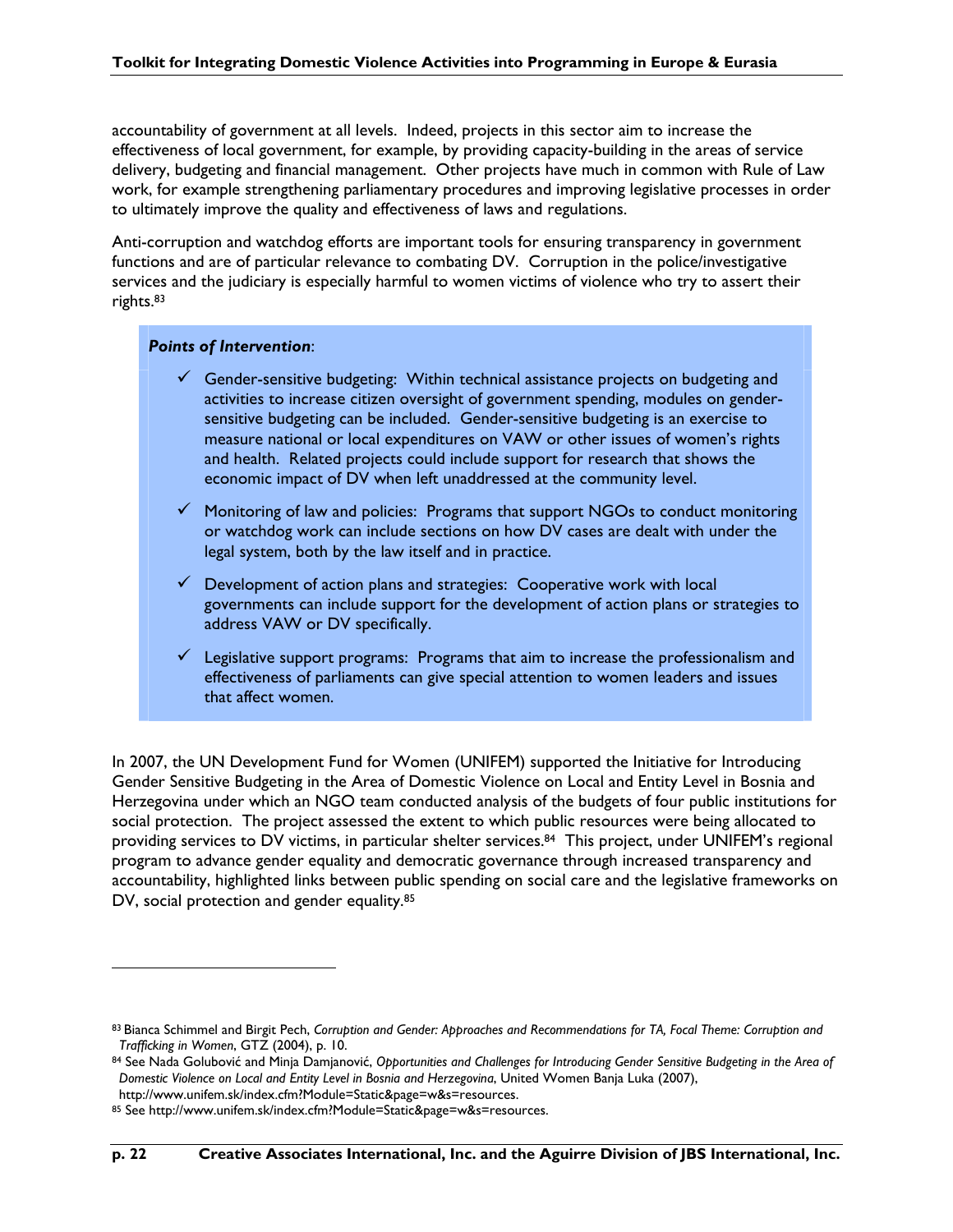In Romania, a 2007 USAID project on civil society strengthening targeted Romanian public policy and watchdog organizations in order to improve their advocacy efforts and outreach and facilitate their partnership work with government and business. Among the 36 NGOs that were supported, two received funds to monitor the implementation of a law on family violence in 20 counties of Romania.<sup>86</sup>

Within its Legislative Support Program, the National Institute for Democracy (NDI) provides support for women parliamentarians in Kosovo who occupy one-third of the seats in Parliament but have not traditionally enjoyed a high level of influence or engagement with Kosovo's governing structures.<sup>87</sup> NDI has assisted women parliamentarians to cooperate among themselves and also to launch a one-year televised debate program aimed at putting issues of importance to women on the national agenda and increasing women's political participation. At the first public debate, held in 2008, female Members of Parliament addressed women's leadership and DV in Kosovo. The debate was followed by further discussion of how conflict in the region and economic difficulties exacerbate DV.<sup>88</sup> In Albania, the UN Joint Program on Gender Equality and Domestic Violence addressed gender disparities in political office and challenged stereotypes that not only keep women from decision-making positions in politics but lead to women's subordination in general.89

### **4. Civil Society Development**

Strengthening of civil society aims to improve the capacity of the third sector to represent and advocate on behalf of their constituencies. USAID supports and strengthens independent and active civil society organizations in various forms, including women's and human rights organizations. Often, women's organizations and crisis centers have been among the civil society groups that receive assistance within larger civil society support programs. As such, existing NGOs have been supported in undertaking specific anti-DV projects and have benefitted from initiatives to build their capacities and skills in how to manage non-profits. USAID has also provided critical support for the creation of women's crisis centers and shelters, as stand-alone organizations or within existing institutions such as hospitals or clinics.

The efforts of women's NGOs remain a critical factor in addressing DV in the region, as much of their work is still not supported or replicated by local governments. In addition, the region lacks progress in several areas in which civil society groups play a vital role such as development of programs for perpetrators, expanding services for victims/survivors, awareness-raising and coordination. In addition, civil society as an institution is rather young in the E&E region. As these organizations develop, the need arises to support their efforts in networking and coalition building. USAID and other donors are in a position to assist women's organizations that address issues of violence and to link them with other NGOs such as human rights monitors, child welfare groups and HIV/AIDS prevention programs. This, in turn, should enhance advocacy efforts and bring about more effective change.

The E&E region suffers from a distinct lack of programs for perpetrators of violence, such as therapy and counseling for aggressive behavior or substance abuse programs. USAID can consider ways to encourage greater male participation in anti-DV activities organized by NGOs or the development of NGO-based services for perpetrators that run parallel to victim services.

<sup>86</sup> Information provided by E&E Bureau Gender Advisor.

<sup>87</sup> Kosovar Women Parliamentarians Lead the Fight Against Domestic Violence and Engage Citizens in Debate on Gender Issues*,* NDI Web site, 16 March 2009, http://www.ndi.org/node/15320.

<sup>88</sup> Ibid.

<sup>89</sup> *Students debate equal participation of women in upcoming parliamentary elections*, UNDP/Albania, 12 June 2009 at http://www.undp.org.al/index.php?page=detail&id=127.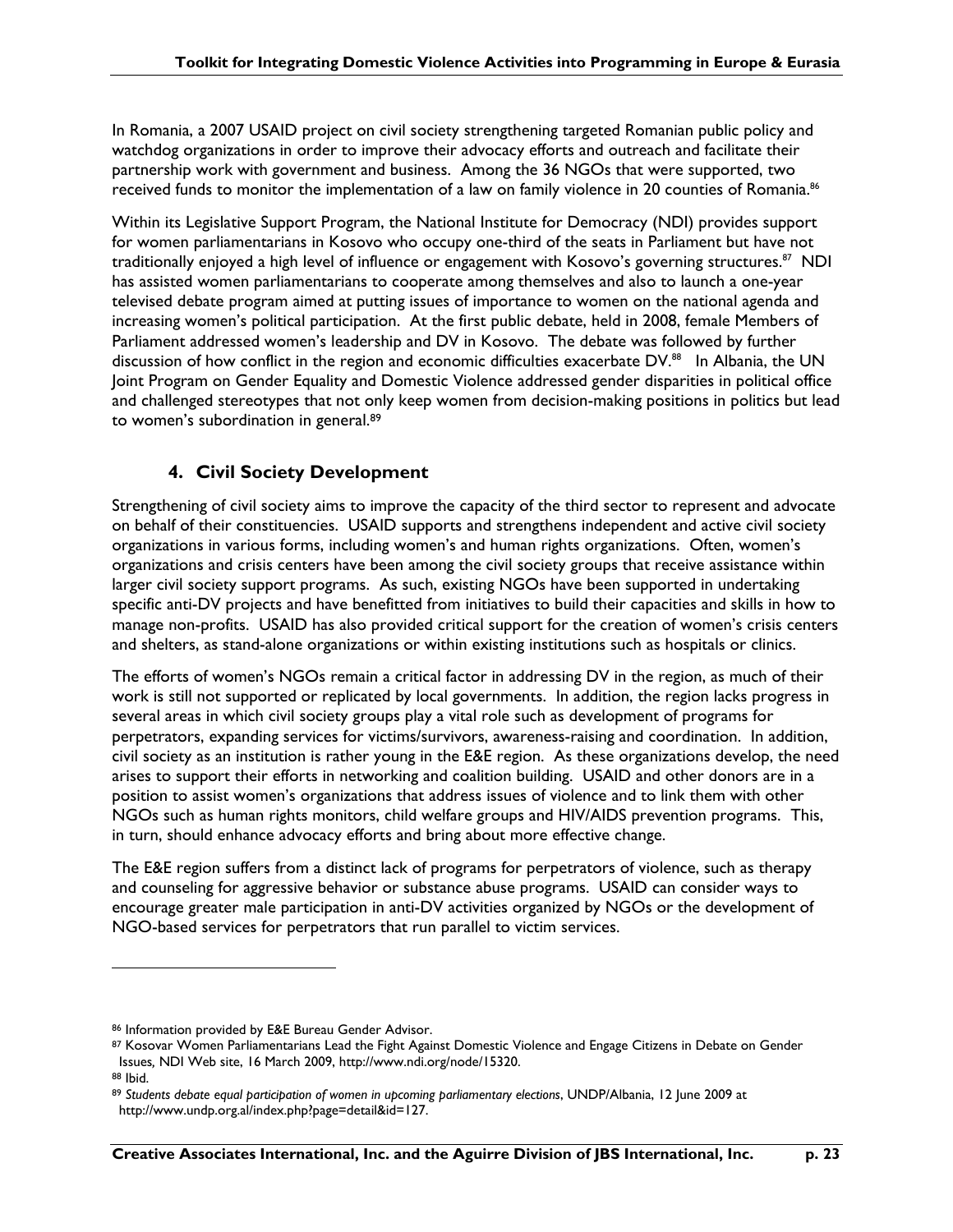#### *Points of Intervention*:

 $\overline{a}$ 

- $\checkmark$  Crisis center support: Crisis centers in the region are still in need of support, not only for operational costs but also to expand their services. Dedicated funding for NGO-based crisis centers, which provide critical services for communities, should be considered.
- $\checkmark$  Capacity building: Women's NGOs, like other civil society organizations, can still benefit from capacity-building programs. Many women's organizations that address DV continue to depend on donor support. Technical assistance could be provided to help these organizations become sustainable, to better promote their activities through the media or to transition from service provision to also advocating for systems change at the policy level.
- $\checkmark$  Networking and partnerships: Despite critical links between DV and other societal problems in the region, NGOs often work in isolation from each other. Civil society programs can facilitate coalition-building and networking among NGOs working on DV and other women's issues. Such networking, either across countries or the region, is especially important for women's NGOs that have developed good practices but lack the means to convene regularly for information exchange. DV remains a non-priority issue in many countries, and policy makers or the public may not adequately understand its connections to other social problems. For this reason, a second form of partnership-building— across sectors—would benefit NGOs working on DV.

USAID supports the Civil Society Strengthening Project (CSSP) in Macedonia, which aims to build the capacity of NGOs so that they can be more effective and influential in their communities and work in partnership with government and business.<sup>90</sup> Among the NGO beneficiaries are organizations that have led policy actions on the issue of DV. Throughout the program, technical assistance and coaching was specifically directed toward initiating and advancing community-based services.91 NGOs working on DV and TIP have received training and skill building under the CSSP to provide appropriate services to survivors and also to work in cooperation with the local municipal authorities that are tasked with such service provision. As described elsewhere in this toolkit, the program has supported NGOs to conduct research into the issue of DV and to undertake policy work in cooperation with government authorities.

USAID funded the six-year Support to Croatia's Non-governmental Organizations (CroNGO) program in Croatia. During the first phase of the program (2001-2004), NGOs were supported and empowered through direct support, training and technical assistance with the idea that they would be better equipped to mobilize citizens and represent their interests to local, regional and national governments.<sup>92</sup> During the second phase of the project (2004-2007), the focus shifted toward support for civil society to develop as a sector, and NGOs were provided with training on advocacy strategies, professionalism, volunteerism, increasing visibility and legal issues. Several of the NGOs in the program addressed either

<sup>90</sup> Macedonia Civil Society Flourishing with USAID Support*, Success Story*, USAID, 8 August 2008, http://www.usaid.gov/locations/europe\_eurasia/press/success/2008-08-08.html.

<sup>91</sup> See Web site for the Center for Institutional Development (CIRa), the implementer of the CSSP in Macedonia,

http://www.cira.org.mk/en/index.php?option=com\_content&task=view&id=13&Itemid=30.

<sup>92</sup> *The CroNGO Program: Legacy for the Future*, Academy for Educational Development (AED) (2007), p. 18.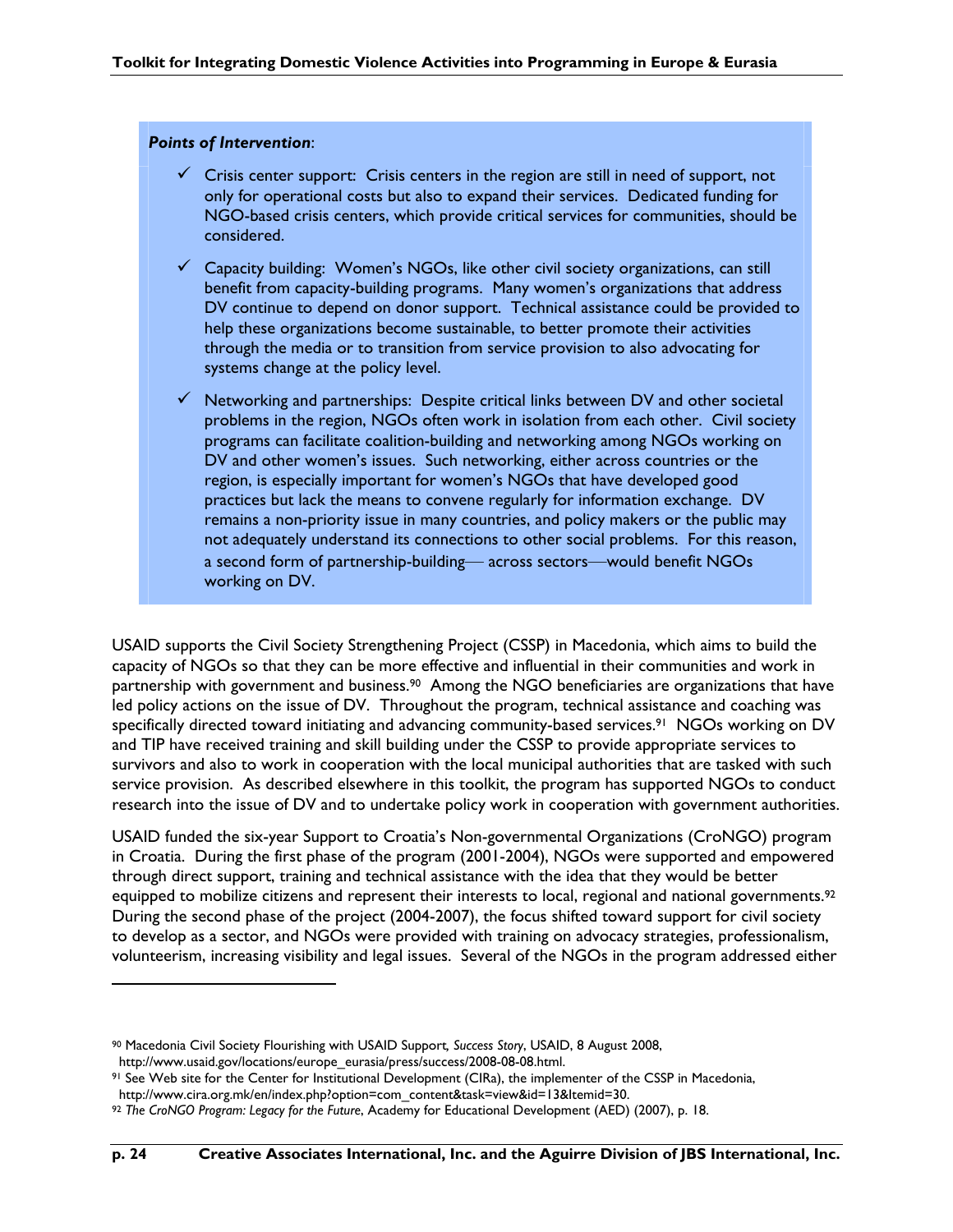women's empowerment or peace building and non-violence. Some specifically gained skills in managing activities on VAW, for example using the media to publicly communicate a position, even making television documentaries on DV, and carrying out nation-wide campaigns against VAW.93 Another NGO managed a hotline and ran a counseling center for DV victims.<sup>94</sup>

Under the Community Responses to Domestic Violence and Human Trafficking project, launched by Winrock International in 1999 in Armenia, Moldova, Ukraine and Uzbekistan, victim-sensitive community-based responses to DV were enhanced by strengthening the capacity of women's NGOs. Women's NGOs were the recipients of capacity-building projects that enabled them to train professionals from multiple disciplines in the community (for example, law enforcement, judges, prosecutors, medical professionals, teachers, social workers, psychologists and crisis center staff).95 The NGOs also played key roles in developing and facilitating local Advisory Boards to coordinate DV prevention efforts. The program was particularly strong in Ukraine (1999-2004) where NGOs from around the country supported research, trained numerous community members, conducted educational and awareness-raising programs and developed their capacities to provide comprehensive services to DV survivors.

### **5. Media**

USAID supports media development in order to promote the free exchange of information. USAID's media strengthening programs aim to foster independence of media outlets, build their capacity to provide balanced and accurate reporting and cover topics that are relevant to citizens, as well as enhance media connections with civil society.

Studies of gender and the media have found that, like other sectors, women are underrepresented both in news stories and in professional roles, most notably in the press. The media can also foster negative stereotypes about women, some of which perpetuate women's subordinate role. In 2005, the Global Media Monitoring Project, a five-year longitudinal study of women in the news media,<sup>96</sup> noted that "women's points of view are rarely heard in the topics that dominate the news agenda . . . . Even in stories that affect women profoundly, such as gender-based violence, it is the male voice (64% of news subjects) that prevails."<sup>97</sup> Significantly, the news media also disproportionately focuses on women as victims—twice as often as men—yet categories of crime in which women are, in fact, the primary victims account for only 1% of all topics in the news for the years surveyed.98 "The portrayal of victims is a convenient method of dramatizing and humanizing certain stories in the news. But rather than covering events that particularly injure women such as DV, news tends to emphasize the presence of women who are caught up in accidents, crime and other incidents that actually involve both women and

<sup>93</sup> Ibid., 71 and Harry Blair et al., *Final evaluation of USAID Project for Support to Croatia's Non-Governmental Organizations (CroNGO), 2001-2007*, AED (2007), p. 74.

<sup>94</sup> *The CroNGO Program: Legacy for the Future,* p. 74.

<sup>95</sup> Community Responses to Domestic Violence and Human Trafficking project Web site, http://ukraine.winrock.org/DOS/En/project/project.aspx.

<sup>96</sup> The media monitoring project is a global effort, carried out with national coordinators, including from the E&E region. In 2005, coordinators from Azerbaijan, Bosnia and Herzegovina, Croatia, Georgia, Montenegro, Romania, Serbia and Uzbekistan participated.

<sup>97</sup> Margaret Gallagher, *Who Makes the News? Global Media Monitoring Project 2005*, World Association for Christian Communication (WACC) (2005), p. 17.

<sup>98</sup> Ibid., 46.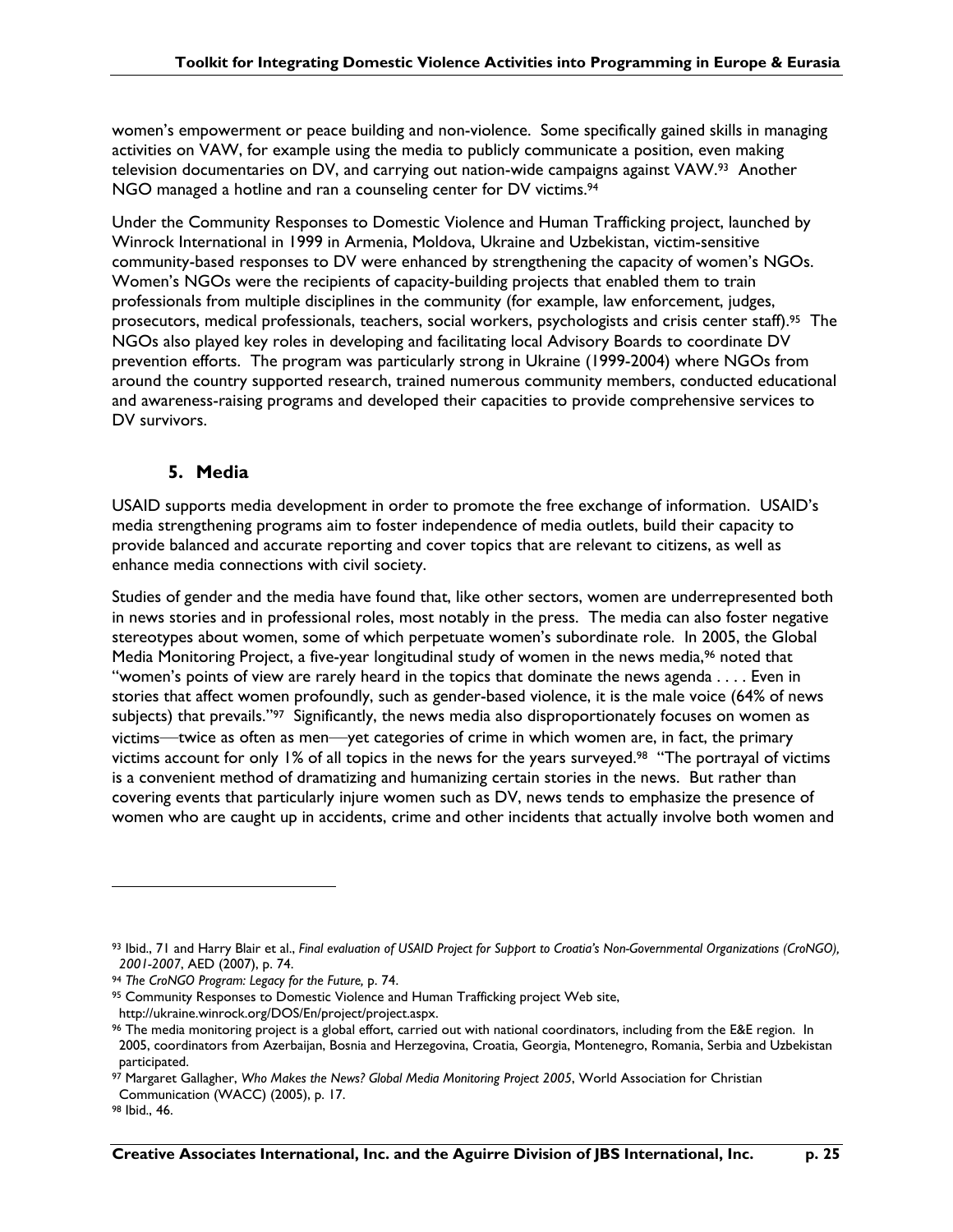men. By disproportionately focusing on female victims in events that normally affect both sexes, the news perpetuates a stereotype of female weakness and helplessness."99

Media programs can play a vital role in shaping social constructs about GBV through enhancing the skills of media professionals to undertake gender-fair coverage and to encourage a gender-balance within the profession, both at the reporting level and also among editors and managers.

### *Points of Intervention*:

- $\checkmark$  Gender-sensitive media: Programs that provide training and skill-building for media professionals can include modules on how to appropriately report on VAW and DV and how to reduce gender stereotyping in the media.
- $\checkmark$  Media support for civil society work: Media programs can be linked to civil society programs so that media outlets take part in advocacy work, promote the services of NGOs and specifically provide information relevant to assistance for DV victims. Likewise, media outlets, in collaboration with NGOs, can conduct awareness-raising campaigns on VAW.
- $\checkmark$  NGO work with media: Related to the point above, the capacity of NGOs to work with media outlets can be enhanced for advocacy campaigns against DV.

The PRO-Media project, implemented in Montenegro by the International Research & Exchanges Board (IREX) in 2001-2002, targeted journalists and editors for training in order to increase their sensitivity to gender issues. At the outset of the PRO-Media project, IREX conducted a baseline survey of independent media articles about women's issues that revealed insufficient coverage in Montenegro of such topics as VAW, trafficking of women and girls, economic and political rights, and reproductive rights. These topics became the areas of focus for training in journalism skills. In parallel, IREX awarded small grants to investigative journalists who covered topics of women's rights as a method to increase reporting.100 Surveys conducted in 2002 revealed a significant increase in both the number of articles about women's issues in the media in Montenegro as well as the quality of the reporting.

In 1999, Internews created a combined training and production project on the issue of DV in Russia. The project "Because I am a Woman" trained television journalists from around Russia to more effectively and responsibly cover issues impacting women's lives.<sup>101</sup> It also offered small grants to support journalists in creating short films on DV, which were later aired during regular programming, for example on already-existing talk shows. It was reported that after such segments were aired, public discussion of DV increased, and some local governments initiated their own campaigns of public service announcements and also better coordination of their work with local women's crisis centers.102

In 2004, under a USAID Media program, the Center for Investigative Reporting (CIN) was founded in Bosnia in order to elevate the standard on investigative reporting in Bosnia, to introduce international standards and to provide a diverse staff of reporters and editors with skills in interviewing, research,

<sup>99</sup> Ibid.

<sup>100</sup> Elaine Zuckerman and Ann Graham, *Gender Assessment of Serbia and Montenegro*, WID/USAID (2002), p. 14. 101 See http://www.internews.org/global/gender/default.shtm.

<sup>102</sup> *A Decade of Change: Profiles of USAID Assistance to Europe and Eurasia*, *Helping People in Need,* USAID, p. 8, http://www.usaid.gov/locations/europe\_eurasia/ten\_year/.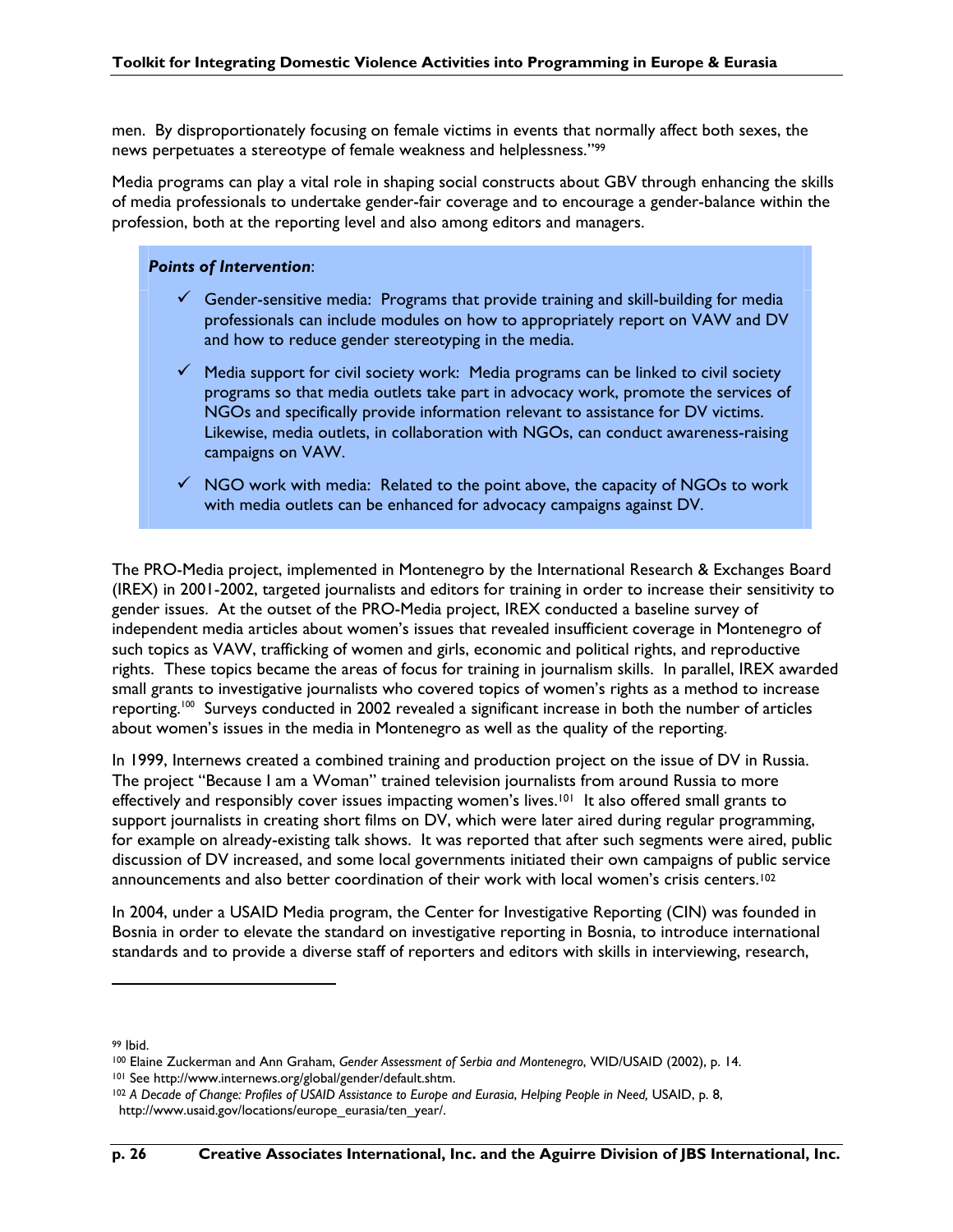story organization and accuracy.<sup>103</sup> The CIN gained international recognition for several stories on corruption and abuse of power, but CIN reporters were also credited with initiating public debate on other issues not regularly covered in the media, such as DV.104 As in other CIN projects, the series on DV, "What to Do to Help a Victim" and "What to Do If You Are a Victim," included information about actions readers could take as well as government responsibilities.<sup>105</sup>

This toolkit also includes several examples of NGO-led activities under the 16 Days of Action Against Gender-Based Violence campaign. In many cases, campaign activities included media events and coverage by radio and television stations and in the press.

## **E. Health**

DV is a serious health concern around the world, producing both negative short-term and long-term health consequences. Women victims of DV suffer from physical, sexual and psychological harm. Furthermore, because DV is used to exert control over women, it impedes their ability to make choices about sexual behavior that can lead to other serious health issues.

### **1. Maternal and Child Health**

Research indicates that women are at an increased risk for DV during and after pregnancy.<sup>106</sup> A multicountry study of intimate-partner violence found that in cases when pregnant women were abused physically, 90% of the perpetrators were the men responsible for the pregnancies and those with whom the women were living at the time. $107$ 

Because of the strong links between maternal and child health (MCH), the impact of DV on both women and children's health can be appropriately addressed through MCH programming. Critically, however, such interventions must address the health needs of victims/survivors of DV themselves, and not merely as carriers of children. The tendency in social welfare programs in the region is to focus heavily on child health and well-being issues and at times to blame DV victims for "failures" to protect children from violence.

### *Points of Intervention*:

- $\checkmark$  Women's Wellness Centers: Programs that aim to increase women's access to basic health services should include components on DV. Such centers may be the only agency that DV victims turn to for assistance, so they should be equipped to address both violence prevention and response.
- $\checkmark$  Capacity-building for healthcare professionals: In the E&E region, many healthcare professionals lack knowledge about DV, do not regularly screen for the problem and do not regularly make referrals. Programs that aim to increase the sensitivity and

<sup>103</sup> Assessment of USAID/Bosnia and Herzegovina Media Interventions, Final Report, USAID/ARD (2006), p. viii.

<sup>&</sup>lt;sup>104</sup> Center for Investigative Journalism Bosnia-Herzegovina, Final Report, Department of Journalism, New York University (2007). 105 Ibid.

<sup>106</sup> See Claudia García-Moreno et al., *Multi-country Study on Women's Health and Domestic Violence against Women*, WHO, (2005),

p. 67, noting that most women who reported physical abuse during pregnancy also reported that they had been abused before, and in 8%-34% of cases, women reported that the severity of the physical abuse increased during pregnancy.<br><sup>107</sup> Ibid.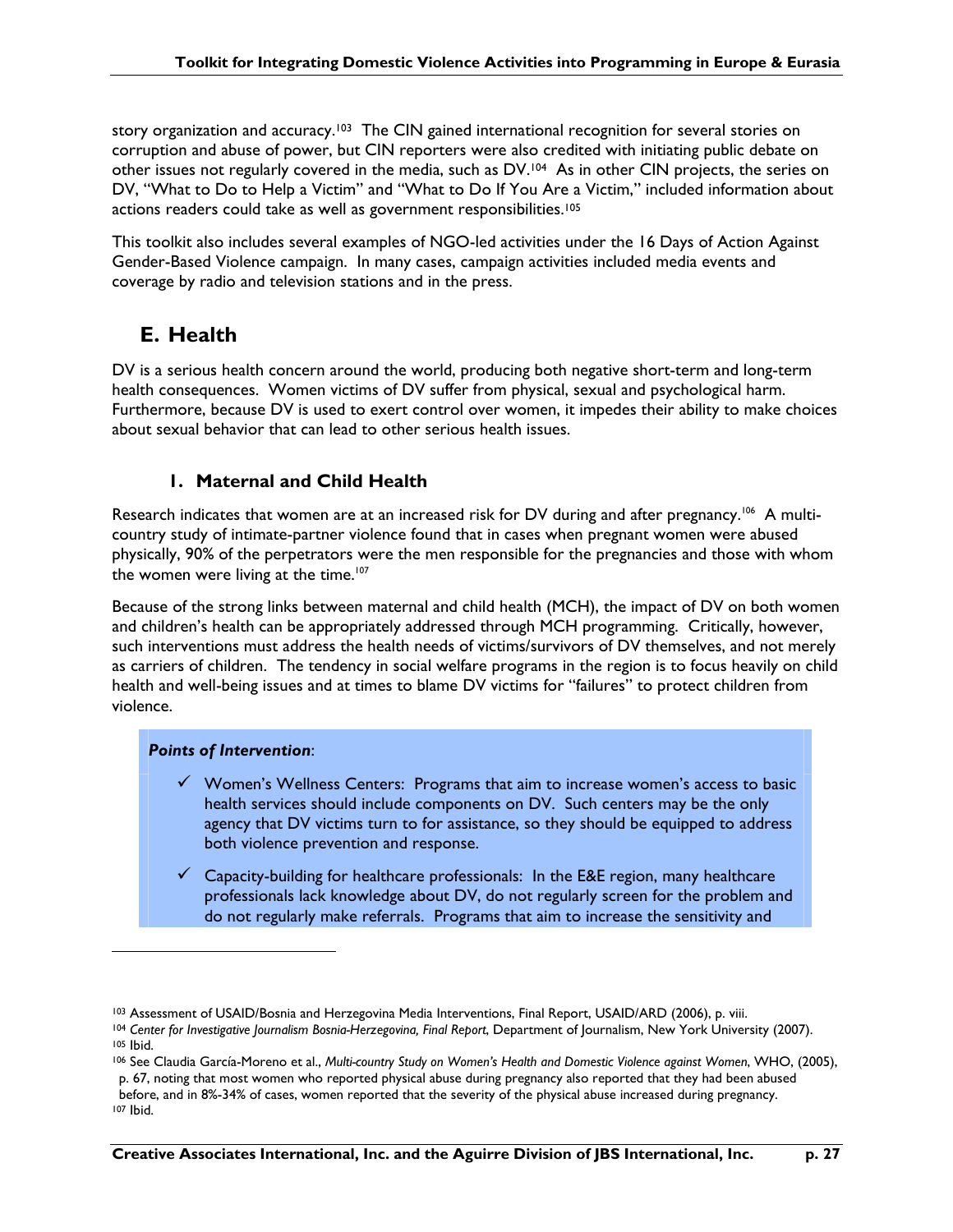skills of medical professionals and expose them to best practices should include modules on DV within such topics as women's health, pediatrics and family practice. Related projects could be aimed at integrating DV in curricula for healthcare professionals under programs on strengthening health systems.

USAID funded the American International Health Alliance (AIHA) to work in partnership with local healthcare establishments to found Women's Wellness Centers in more than 30 communities across the E&E region. The centers use a common model of comprehensive clinical services and cost-effective health promotion that cover women's health needs throughout their lives.<sup>108</sup> The AIHA model is adapted to the situation in the region after the collapse of the Soviet Union, which resulted in fragmented healthcare services, a breakdown in State-supported care and an increase in public health concerns such as substance abuse, unsafe sexual practices and DV. Because the Women's Wellness Centers provide a new model for addressing women's health and dealing with clients, AIHA first formed a Women's Health Task Force in each country, which included medical professionals, educators and policymakers, to identify priorities, create a women's wellness program and delineate the clinical services and educational outreach programs that would be included in the work of the centers.<sup>109</sup> One of the core services of the Women's Wellness Centers is counseling and support for DV victims. For example, a center in Georgia distributed educational materials on DV to clients,<sup>110</sup> a center in Ukraine runs a hotline that provides counseling on DV,<sup>111</sup> and in Moldova, the center cooperates closely with a local crisis center for women<sup>112</sup> and has also led activities to increase awareness of the problem and educate healthcare providers to recognize signs of abuse.<sup>113</sup>

In order to address the prevalence of DV during pregnancy, the World Health Organization (WHO) Regional Office for Europe developed a joint activity linking its gender equality and MCH programs, Making Pregnancy Safer. In 2005, Moldova was selected as the pilot site for the project which tested whether maternity care could also address the needs of pregnant women experiencing abuse.<sup>114</sup> Under the project a strategy was devised for addressing DV during pregnancy and improving service delivery by healthcare practitioners involved in antenatal care (family doctors, obstetricians, gynecologists and nursing staff) as well as other professionals such as psychologists and social workers. The program worked through a training of trainer model, which included international experts. The WHO concluded that "the health service is in a unique position to address abuse, given its engagement with women, however, while central to women experiencing abuse, meeting their needs will require a coordinated, multi-sectoral response to maximize health gain and integrate policy planning and service delivery."115

<sup>108</sup> Women's Wellness Center Model Overview, http://www.eurasiahealth.org/toolkits/wwc/eng/model.html. 109 Ibid.

<sup>110</sup> Women's Wellness Center—Kutaisi, Georgia, Profiles of 16 Women's Wellness Centers, http://www.eurasiahealth.org/toolkits/wwc/eng/brief.html.

<sup>111</sup> Women's Wellness Center—Odessa, Ukraine, Profiles of 16 Women's Wellness Centers, http://www.eurasiahealth.org/toolkits/wwc/eng/brief.html.

<sup>112</sup> Women's Wellness Center—Chisinau, Moldova, Profiles of 16 Women's Wellness Centers, http://www.eurasiahealth.org/toolkits/wwc/eng/brief.html.

<sup>113</sup> Women's Wellness Center Model Overview.

<sup>114</sup> Making Pregnancy Safer & Gender Mainstreaming: Response to Domestic Violence in Pregnancy*,* WHO Regional Office for Europe (2005), http://www.euro.who.int/document/MPS/mps\_gem\_mda\_new.pdf.

<sup>115</sup> Ibid.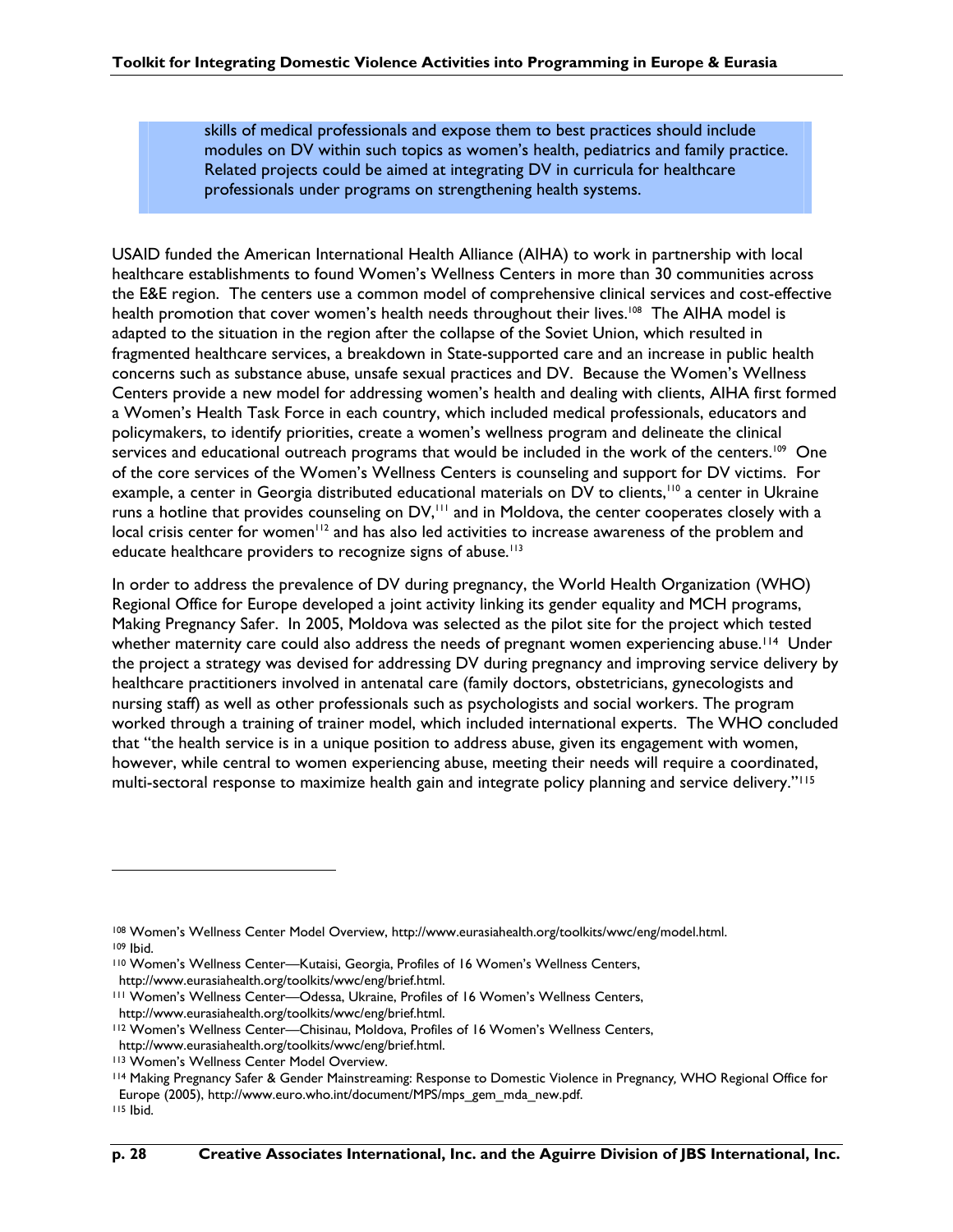### **2. Family Planning/Reproductive Health**

DV is perpetrated by intimate partners and, in addition to physical injuries, can have serious consequences for a woman's reproductive health. DV has been linked to an increase in gynecological problems and unintended and high-risk pregnancies.<sup>116</sup> Perhaps most significantly for programs that support family planning and reproductive health (FP/RH) activities, "abuse limits women's sexual and reproductive autonomy. Women who have been sexually abused are much more likely than non-abused women to use family planning clandestinely, to have had their partner stop them from using family planning, and to have a partner refuse to use [contraception]."<sup>117</sup>

Evidence suggests that involving men in FP/RH programming may help reduce the risk of DV. Men tend to make decisions about sexual relations, sometimes using coercion or violence.<sup>118</sup> Indeed, a study of the E&E region revealed that while marital rape is criminalized in a majority of countries, such cases are rarely reported or prosecuted,<sup>119</sup> suggesting that societal attitudes toward coerced sex may be ambiguous. Organizations that work with perpetrators note that notions of fatherhood and the desire to serve as positive male role models are often powerful entry points for helping violent men change their behavior.

Projects that promote men's shared responsibility for and active involvement in parenthood, sexual and reproductive behavior (which can include both family planning and maternal and child health) and shared responsibilities for family life also help produce models of equitable gender relations in which violence has no place. Although men in the E&E region have not been particularly engaged in anti-VAW activities, especially in sub-regions where patriarchal values are strong, projects that increase male participation as partners in reproductive health questions are being used and may be especially effective in addressing DV, including abuse that occurs during pregnancy.

### *Points of Intervention*:

- $\checkmark$  Capacity-building for family planning professionals: Similar to building the capacity of medical workers who deal with women's health generally, programs for professionals who deal with FP/RH issues should also include skill-building in how to screen for and respond to GBV.
- $\checkmark$  Male involvement in reproductive health issues: Special efforts should be used to increase men's involvement in FP/RH issues as a way to address root causes of DV. Family planning programs should make efforts to include men as partners as well as to promote specialized services on male reproductive health.

USAID/Armenia has supported initiatives to improve the response to GBV in reproductive health programs. Under the PRIME II Project (2002-2004), IntraHealth worked in close cooperation with the Armenian Ministry of Health to implement a program that had several objectives: to increase awareness among health professionals of VAW as a public health concern, to improve the knowledge and practice of health providers related to VAW, to increase cooperation between the health sector and other

<sup>116</sup> *Ending Violence Against Women: From Words to Action*, UN Secretary-General (2006), pp. 58-59.

<sup>117</sup> Violence Against Women: Effects on Reproductive Health, *Outlook* (20) 1, PATH/UNFPA (2002), p. 3.

<sup>118</sup> *It Takes 2: Partnering with Men in Reproductive and Sexual Health*, UNFPA (2003), p. 15.

<sup>119</sup> *Domestic Violence in Europe and Eurasia*, USAID (2006).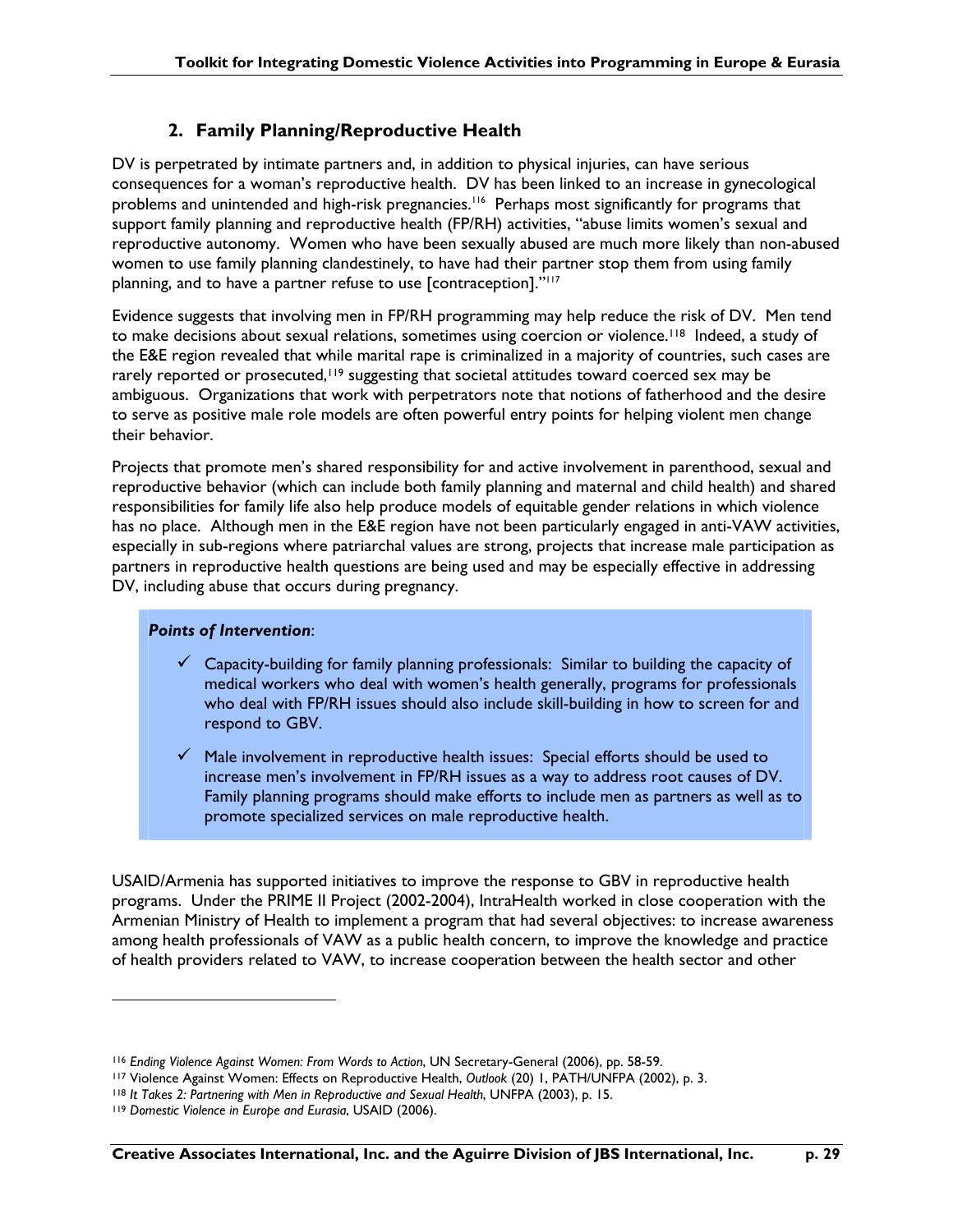agencies that provide assistance to victims/survivors and to improve the readiness of healthcare providers to identify and manage VAW.<sup>120</sup> A polyclinic in Yerevan was chosen as a demonstration site for the VAW program, which included training and support for primary providers of reproductive health services. The PRIME II Project also included activities to sensitize policy makers and project implementers to VAW as a public health concern. In 2003, the Gender-Based Violence program of PRIME II, working with the Ministry of Health and Government of Armenia, convened a National Meeting on Violence Against Women as a Public Health Concern (2003) at which representatives of government, the public health sector, law enforcement, international agencies and NGOs participated.<sup>[2]</sup> PRIME II and the Ministry of Health also jointly published a *Directory of Organizations Offering Services in Gender-Based Violence* (2003), an informational guide for healthcare providers that includes contact information for governmental and NGO resources in the community.<sup>122</sup> The guide is intended to increase awareness of available services and to facilitate a coordinated response to VAW.

Program H is a multi-faceted program developed by Promundo, a Brazilian NGO, which stimulates young men to question traditional norms of masculinity and also leads them to critically discuss the costs of such masculine stereotypes and the advantages of gender equitable behavior, including better care of their own sexual and reproductive health.<sup>123</sup> The program, which has expanded to six countries in Latin American and the Caribbean, is a set of methodologies and exercises that health providers, peer educators and others can use with young men to motivate them to reflect on how ideas of manhood influence their lives in several spheres, such as personal and sexual relations, reproductive health, experiences of DV, unplanned pregnancies and fatherhood.<sup>124</sup> Program H is an innovative approach to attracting men to health services, including increasing their involvement in reproductive health matters, but it also aims to address deeper issues that perpetuate gender inequality.

### **3. HIV/AIDS**

VAW and HIV/AIDS are "mutually reinforcing pandemics that affect the health and development of millions of women, families and communities worldwide";125 each problem presents an increased risk for the other. Women who have experienced violence are at a higher risk for HIV infection, and HIVinfected women are more likely to have experienced violence.<sup>126</sup> As described in the section on family planning above, physical violence committed by intimate partners is often accompanied by sexual violence. Even when force is not used, social norms often dictate that women "should" provide sex to partners, and one reason that women engage in high-risk sexual behavior is to please male partners or because of difficulties convincing partners to use condoms.<sup>127</sup> It is not insignificant that "the proportion of women among newly detected HIV-infections is increasing . . . in Eastern Europe and Central Asia" and, therefore, international bodies, such as the European Union, have called for specific measures to

<sup>&</sup>lt;sup>120</sup> National Meeting: Violence against Women as a Public Health Concern, Report of Proceedings, Armenia Country Document Series 3 (2003), p. 8.

<sup>121</sup> Ibid., 6.

<sup>122</sup> *Directory of Organizations Offering Services in Gender-Based Violence (GBV): Community Resources in Yerevan* (2003), p. 5.

<sup>&</sup>lt;sup>123</sup> Program H is supported by the Pan-American Health Organization, International Planned Parenthood Federation, John Snow Inc./ Brazil and Durex SSL Intl. See Promundo Web site, http://www.promundo.org.br/330.

<sup>124</sup> See Promundo Web site, http://www.promundo.org.br/22418.

<sup>125</sup> Dinys Luciano Ferdinand, *Development Connections: A Manual for Integrating the Programmes and Services of HIV and Violence Against Women*, Development Connections/UNIFEM (2009), p. 5.

<sup>126</sup> *Ending Violence Against Women: From Words to Action*, UN Secretary-General (2006), p. 58.

<sup>127</sup> *Integration of the Human Rights of Women and the Gender Perspective: Violence against Women, Intersections of Violence against Women and HIV/AIDS*, UN Special Rapporteur On Violence Against Women, Its Causes and Consequences (2005), paras. 29- 31.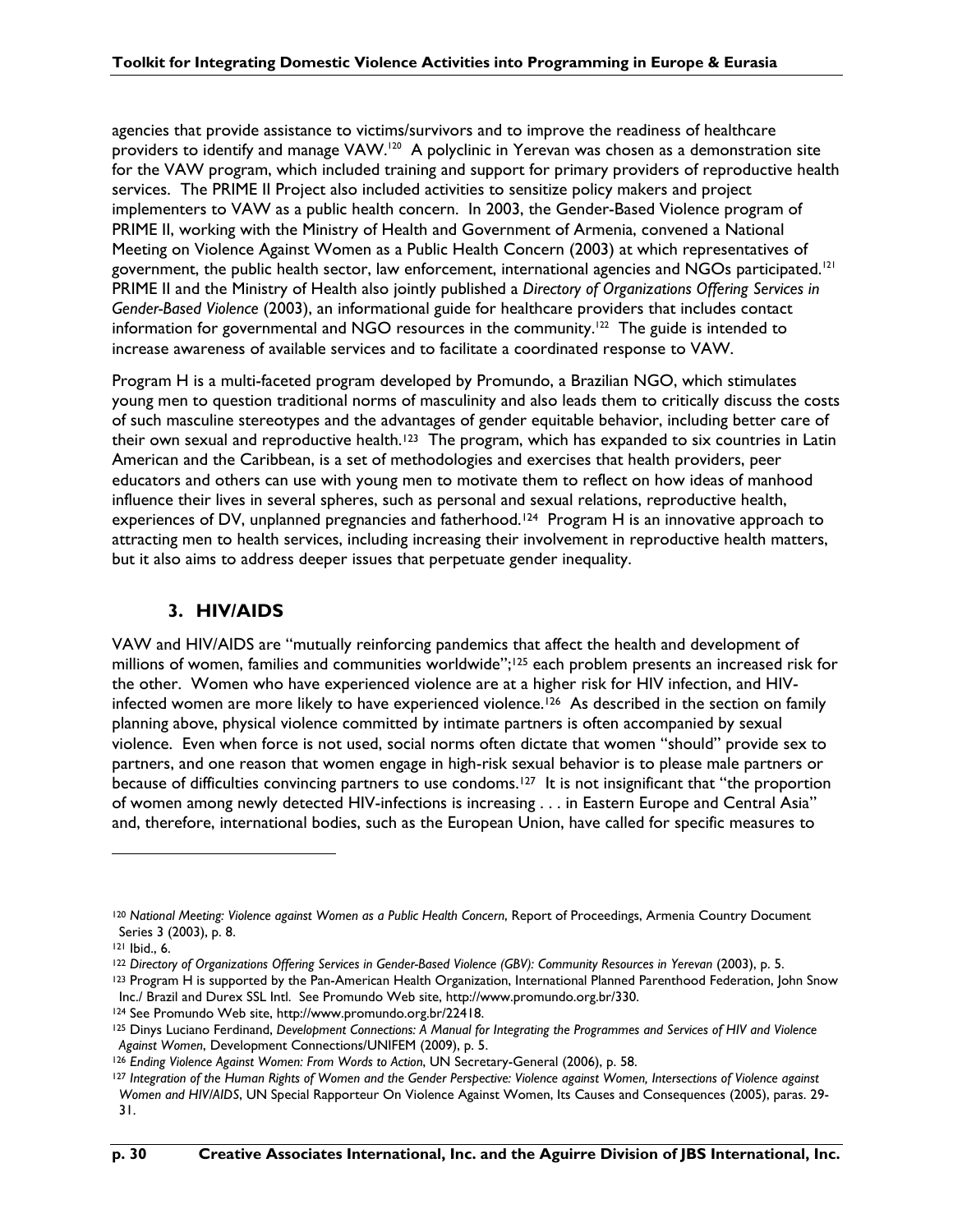combat the "feminization" of the epidemic, including efforts to "strengthen global attention and action to address gender inequality, gender-based violence and abuse as drivers of the AIDS pandemic."128

#### *Points of Intervention*:

 $\overline{a}$ 

- $\checkmark$  Prevention: HIV prevention programs, including for high-risk women and youth, should recognize root causes of women's vulnerability and address VAW as a risk factor for coerced sex and risky sexual behavior.
- $\checkmark$  Voluntary Counseling and Testing: Stigma surrounding both HIV and VAW prevent women from seeking help.<sup>129</sup> Because of the intersections between HIV and VAW, HIV/AIDS counseling and testing programs for women should include screening for VAW, counseling on violence, and referrals to services if needed.
- $\checkmark$  Prevention of Mother to Child Transmission (PMTCT): Violence can impede women from accessing services, including those related to prevention of HIV transmission. PMTCT programs are opportunities to discuss VAW in the context of future pregnancies and family planning.
- $\checkmark$  Advocacy on HIV/AIDS: Advocating for programs and policies that address the risk factors for HIV among women should also draw attention to VAW. Root causes common to both problems such as gender discrimination and stereotyped gender roles should be addressed comprehensively, and common solutions such as women's empowerment programs should be supported.

In the E&E region, USG support for HIV/AIDS prevention and management has been significantly more limited than in other regions. Additionally, funding has been targeted to groups perceived as the most at-risk, and therefore opportunities to address the intersections of the epidemic and other public health problems have been limited. Some of the most innovative and successful programs that combine interventions on HIV transmission and VAW have originated in sub-Saharan Africa and South-East Asia. These programs have yielded good practices and have much to teach other regions that are addressing the HIV/AIDS epidemic. In fact, many of the accepted strategies for addressing VAW apply in this context as well, with an added emphasis on affirmative steps to link VAW and HIV. For example, national action plans on VAW should be tied to strategies for addressing AIDS; the reverse is true as well. Health providers on family planning, reproductive health and HIV/AIDS services must recognize their role in screening for VAW, making appropriate referrals and in providing high-quality health care. Community mobilization and outreach on prevention for both VAW and HIV can be coordinated. The psychological impacts of VAW and stigma surrounding HIV serve to perpetuate these problems and, therefore, social protection services must be comprehensive, appropriate and accessible to all.<sup>130</sup>

In late 2008, the EU European Commission and the UN Population Fund (UNFPA) launched a comprehensive youth-friendly sexual and reproductive health program, the Reproductive Health

<sup>&</sup>lt;sup>128</sup> EU Statement on the Occasion of the Comprehensive Review of the Progress Achieved in Realising the Declaration of Commitment on HIV/AIDS and the Political Declaration on HIV/AIDS, 10-11 June 2008, paras. 10-11.

<sup>129</sup> *Development Connections: A Manual for Integrating the Programmes and Services of HIV and Violence Against Women*, p. 37. 130 Pillars for a Comprehensive Response to VAW, summarized from *Scaling Up for Zero Tolerance: Civil Society Leadership in Eliminating Violence Against Women and Girls in Ghana, Rwanda, and South Africa,* Global AIDS Alliance (2008), p. 8.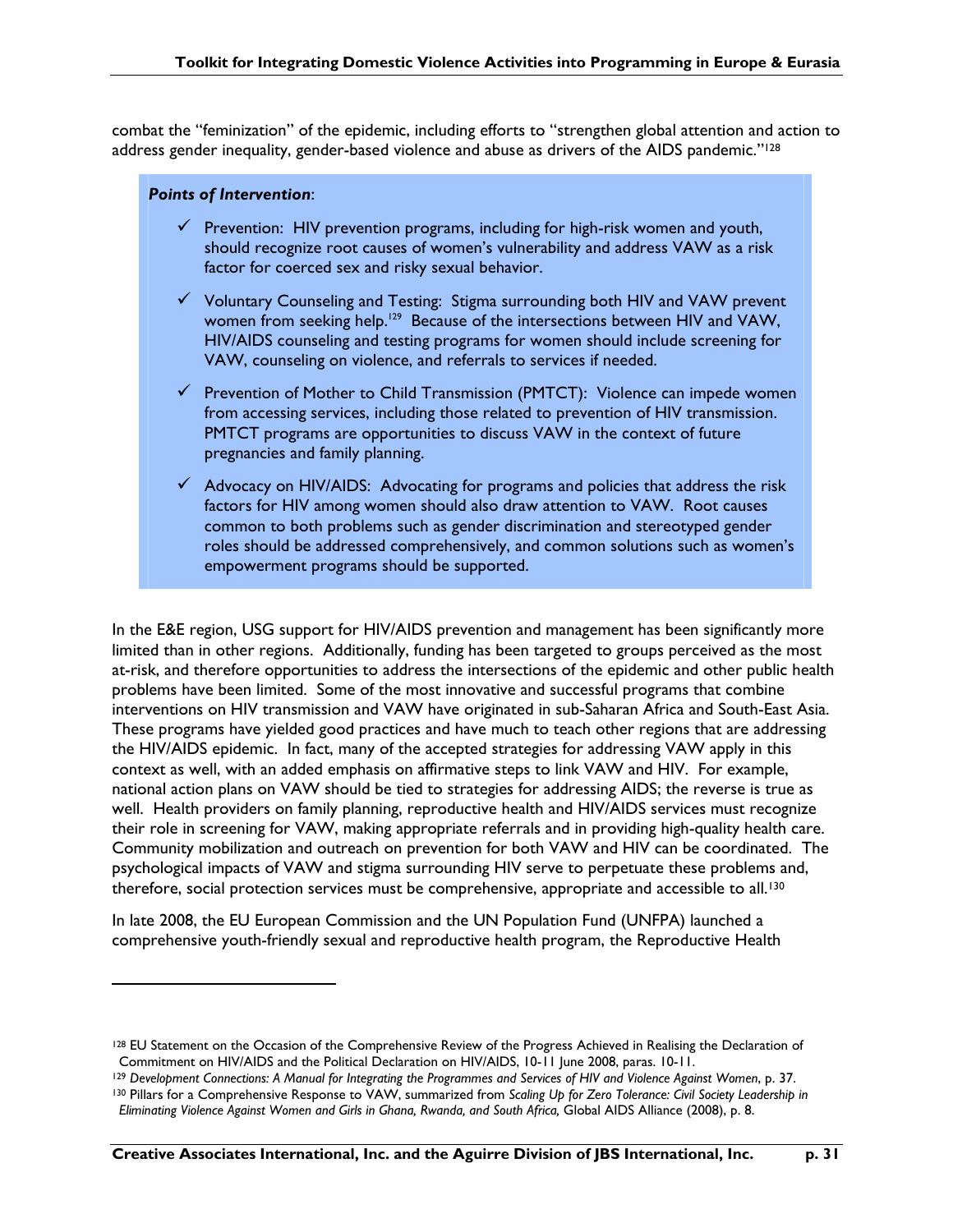Initiative for Youth in the South Caucasus, in Armenia, Azerbaijan and Georgia. The initiative is modeled after a successful program first used in Asia and aims to build national capacities and regional partnerships to improve the sexual and reproductive health status of young people.<sup>131</sup> The program targets youth ages 15-24 to increase their knowledge about such interrelated issues as HIV/AIDS, sexually-transmitted diseases, fertility, childbirth, gender-based violence, human rights and gender equality and to replicate good practices for delivery of youth-friendly services.

## **F. Economic Growth**

VAW in all forms places severe economic strains on women and families and the country as a whole. Women who experience violence in the home are often deterred by spouses from working or may have problems with absenteeism and lack of productivity. Women's lower economic status is also a key factor in preventing women from leaving abusive relationships. At the macro level, a country's economic growth is hindered when resources are used to address violence that has occurred rather than prevention efforts.

The full impact of the global economic crisis on women in the E&E region remains unclear. Experts have noted, however, that both earlier financial crises and the position of women in the economies of Europe and the CIS suggest that there will be serious consequences for women. "[T]he crisis seems likely to affect women in such areas as employment and social safety networks, unpaid care work, health, education, migration, and also in terms of gender violence."132 Because evidence suggests that "incidents of abuse and VAW increase during periods of socio-economic crisis," it is especially important that social protection systems be maintained and also that projects which empower women economically remain.133

### **1. Microfinance/Small Business Development**

Microfinance and support for small businesses are used to boost employment opportunities that reach underserved populations, typically those who are not able to participate in or benefit from market reform and economic progress in the country. Such schemes often target women in developing nations, as a means of empowerment and to ensure greater support for children, families and community development. Microfinance projects have also been used specifically to address women's vulnerability to violence. Not only does a woman's financial independence give her greater opportunities to escape violence, but when women are seen as income-earners, their confidence, status in the family and opportunities for decision-making also often increase. Of note, women's employment assistance programs have been embedded in TIP prevention and protection work in the E&E region, as discussed in Section I below, but they are also important tools for increasing women's economic independence generally and, consequently, for protecting them from DV.

When such programs address women at-risk for violence, they must cooperate closely with local victims' support centers to ensure that other needs of these women are also met, for example legal assistance, psychological counseling and support.

<sup>131</sup> Reproductive Health Initiative for Youth in the South Caucasus project Web site, http://www.foryouth.ge/en/.

<sup>132</sup> Louise Sperl, "The Crisis and Its Consequences for Women," *Development and Transition* (13), July 2009,

http://www.developmentandtransition.net/.

 $133$  Ibid.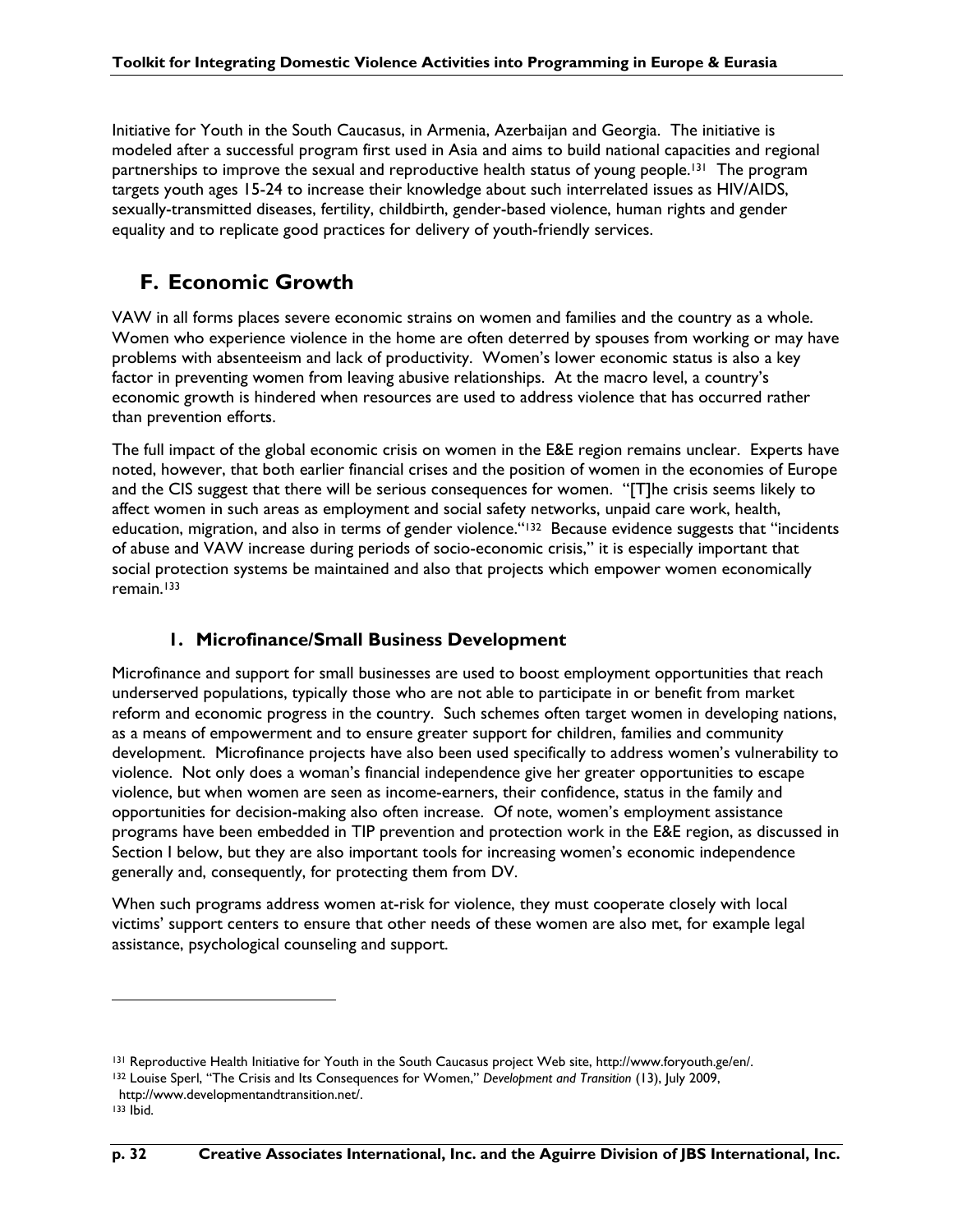#### *Points of Intervention*:

- $\checkmark$  Microfinance: Such programs can be used as a platform to promote gender equity and address GBV, including DV, by incorporating specific activities that target at-risk women for assistance and building in modules and training on the issue of violence.
- $\checkmark$  Small Business and Employment Assistance for Women: Similarly to how microfinance projects are used, small business development can empower women economically.

A large number of beneficiaries from USAID microfinance projects around the world are women. USAID microfinance development assistance acknowledges the utility of such programs to address violence and exploitation. For example, in FY 2007, \$6.7 million USD of USAID's total microenterprise funding "assisted victims of trafficking in persons and women who are particularly vulnerable to other forms of exploitation and violence."<sup>134</sup> For the E&E region, funding levels were much lower—\$0.11 million USD—and it is also not clear to what extent VAW, or DV, is really a focal issue of such programming.

Two non-USAID projects highlight how microenterprise programming can incorporate anti-DV work into program design. With funding from the U.S. Embassy and State Department, Pact-Cambodia initiated the two-and-a-half year Women's Empowerment Program *(*WORTH*)* in 2004 that targeted the root causes of VAW, such as poverty and lack of education, by increasing women's empowerment, savings and microenterprise. The WORTH program worked to increase the incomes of more than 2,000 poor Cambodian women through microenterprise development and also empowered the women to initiate grassroots advocacy campaigns on such topics as DV, human trafficking, property rights and other issues that the women identified as priorities.<sup>135</sup> NGO partners of the WORTH program used specifically adapted curricula that included elements of women's empowerment.

The Intervention with Microfinance for AIDS and Gender Equity (IMAGE) project similarly uses microfinance as a platform to address both HIV/AIDS and VAW, most specifically DV in rural areas of South Africa. In 2001, the Small Enterprise Foundation, the Microfinance Institution and the Rural AIDS and Development Action Research Programme launched the IMAGE project, which combines povertyfocused, group-based microfinance for women with structured training and discussion of gender-based violence, HIV/AIDS and other social issues. In addition to compulsory meetings and trainings on business planning, microfinance is also contingent on attendance at "Sisters of Life" workshops. These workshops are structured to strengthen the confidence of the participants, enhance their communication and leadership skills and improve critical thinking. The training topics include gender roles and culture, sexuality and GBV, communication and relationships, and HIV transmission and prevention.<sup>136</sup> The IMAGE project has been evaluated extensively; findings reveal that women participants are half as likely to experience DV as compared to those who are not part of the project. Divorce and separation rates among the women have not changed, but women's status has improved, and they report being treated more respectfully by their partners. Overall, the women report increased

<sup>&</sup>lt;sup>134</sup> Microenterprise Results, Reporting Annual Report to Congress, Fiscal Year 2007, USAID (2008), pp. ii and 13, http://www.usaid.gov/our\_work/economic\_growth\_and\_trade/micro/mrr\_fy\_07\_annual\_report.pdf.

<sup>135</sup> Note from the Field: Empowering Women at Risk, USAID/Cambodia (2005).

<sup>136</sup> *Using Microfinance to Fight Poverty, Empower Women and Address Gender-Based Violence and HIV,* Institute of Development Studies (May 2008).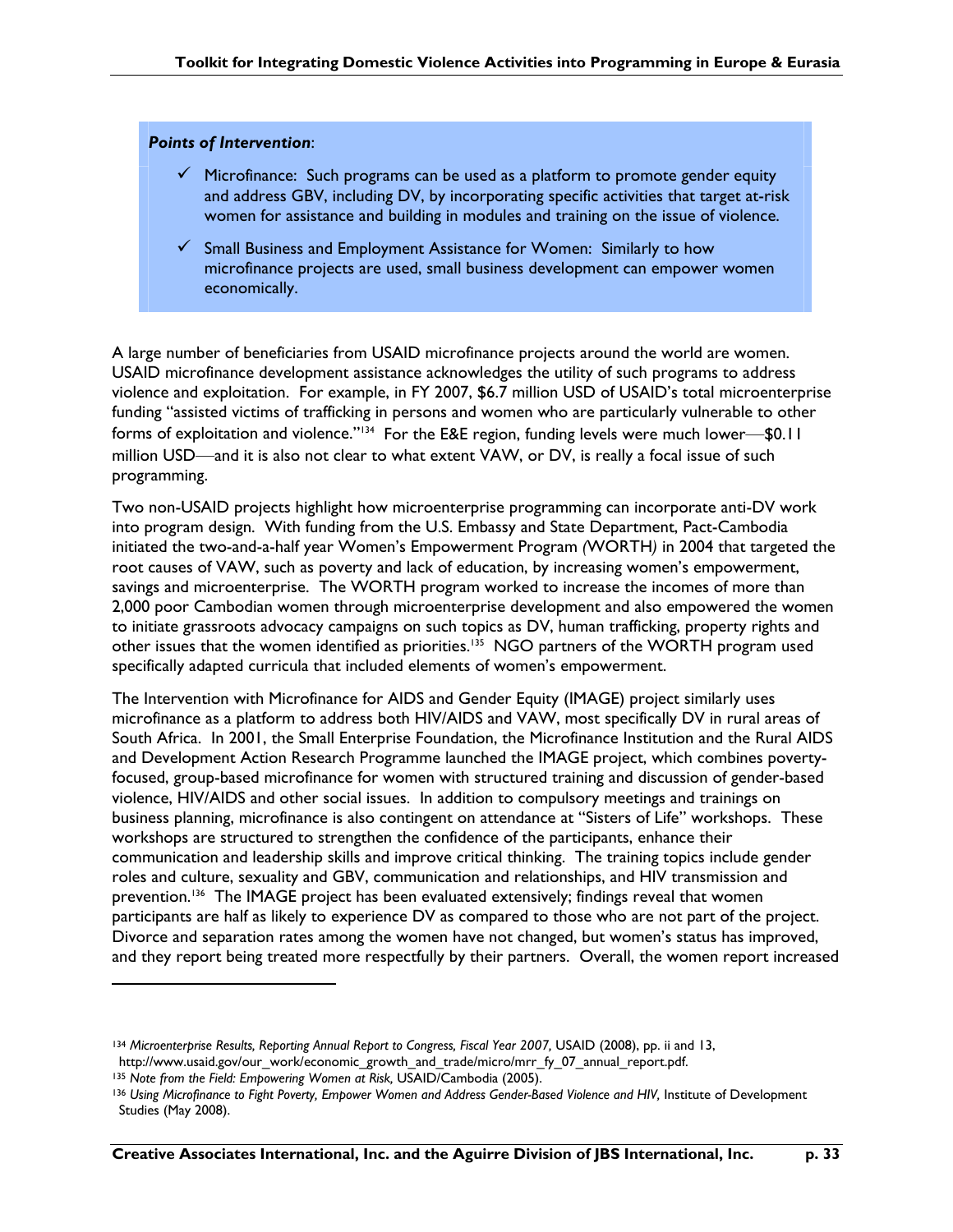self-confidence and engagement in community life and also a significant decrease in incidents of physical and sexual abuse.<sup>137</sup>

### **G. Youth Programs**

Young people are important targets of development programs, and USAID addresses youth as a crosscutting issue. Youth-focused programs strive to address the development needs of children and youth and also to involve young people in development processes. The impact of DV on young people and children is significant. DV negatively affects their health and educational performance and is linked to the use of violence in their own lives.<sup>138</sup> At the same time, a key to breaking the cycle of VAW and to changing societal tolerance is to shape the attitudes of young people. Youth can often serve as enthusiastic and energetic activists for causes that are relevant to their lives and can be positive forces for social change.

### *Points of Intervention*:

- $\checkmark$  Healthy lifestyle programs: Programs that foster healthy behavior in young people can include components on intimate-partner violence. Not only may youth be experiencing violence in the home, but they are also at risk for such violence being repeated in their own relationships.
- $\checkmark$  Empowerment programs for girls: Programs that aim to increase girl's leadership skills, job skills and self-esteem can include the topic of DV in order to decrease the risk that young women will experience violence in their lives.
- Education-based projects: School-based anti-violence programs can be effective in shaping the attitudes of young people, in addressing violence that occurs in the home and in fostering community-based responses to DV. For older students, curricula and modules on gender studies, VAW and DV can be incorporated into a range of educational reform projects, for example in university curricula or in specialized academies, such as for police cadets or magistrates.

In Russia's Far East, Winrock International is implementing the USAID-funded LIDER Program (the Russian acronym for Leadership, Initiative, Action, Unity, and Results), which enhances youth participation in local governance and advocacy around issues of health and social well-being. An important component of the program is strengthening NGOs that work with or are organized by young people and foster youth activism. By working through Youth Advisory Councils, young people are engaged in all stages of design and implementation of the program and identify the core issues that the program targets, including "health" and "happy family life".<sup>139</sup> VAW is not a focus of the overall LIDER Program, but because DV does impact young families, the project includes activities devoted to this topic. For example, in 2008, one NGO project consisted of a series of trainings and debates on the topics of gender equality and DV prevention for pupils in local schools, universities, and summer camps.

<sup>&</sup>lt;sup>137</sup> Ibid.<br><sup>138</sup> Ending Violence Against Women: From Words to Action, UN Secretary-General (2006), p. 61.

<sup>139</sup> See http://russia.usaid.gov/programs/democratic\_dev/civil\_society/Winrock\_LIDER/.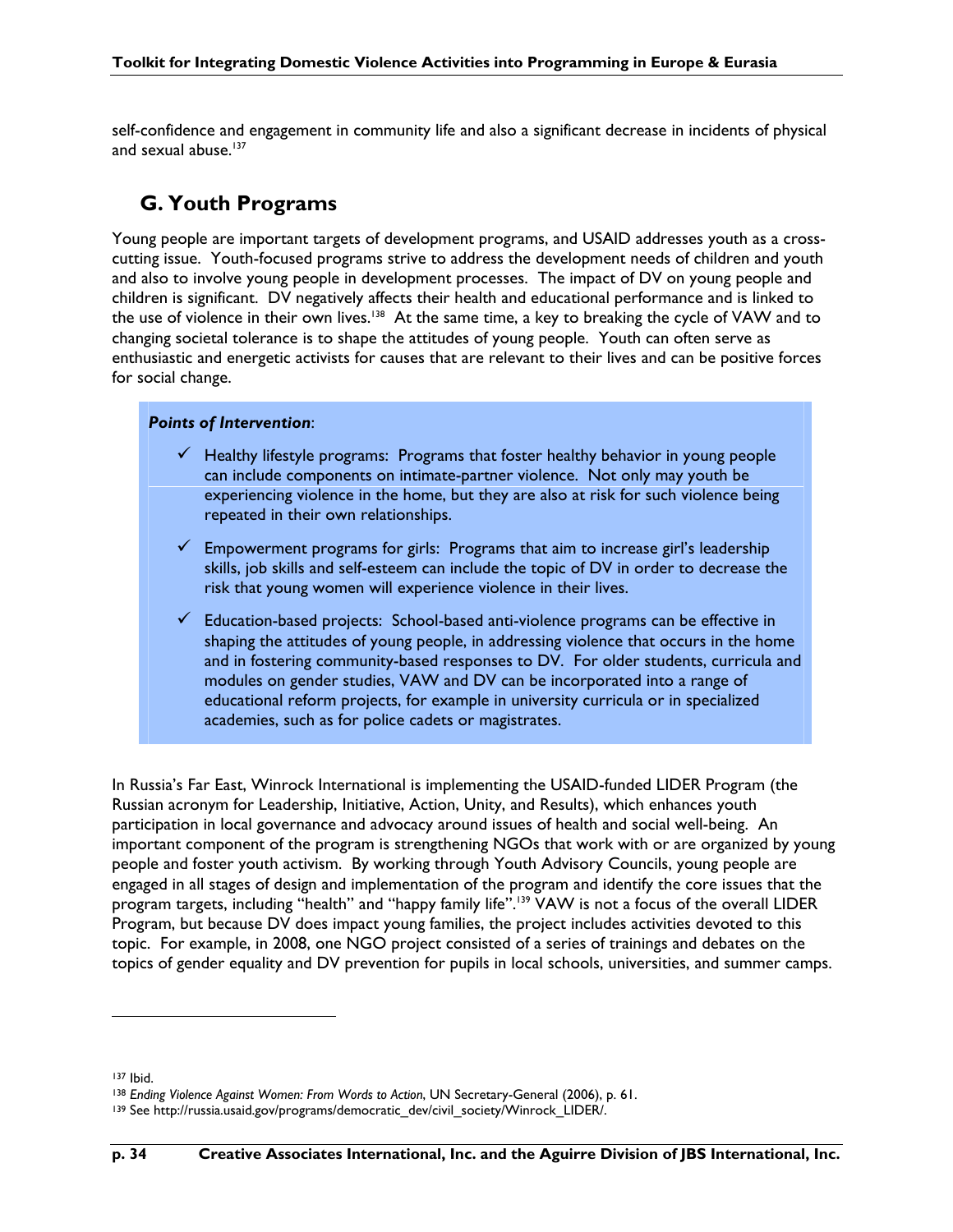Over 1,500 young people were introduced to the "Together Against Violence" project, and the NGO is planning to create awareness-raising materials on family violence and human trafficking.140

The Internet Access and Training Program (IATP), implemented by IREX in several Eurasian countries, is an educational program that provides training in Internet use.<sup>141</sup> Within this broad program, IREX has addressed GBV and young people in several ways. In Georgia, IATP access sites were used to host seminars on GBV under the 16 Days of Action Against Gender-Based Violence,<sup>142</sup> an annual global campaign, Women's History Month and International Women's Day.<sup>143</sup> During the seminars, students, NGO representatives and others discussed such topics as GBV, measures to prevent violence and legal remedies for DV in Georgia. In Moldova, under the IATP Student and Tech Age Girls (TAG) project, young women carried out a campaign to raise awareness of DV in their community.<sup>144</sup> After they conducted an anonymous survey, the TAG participants uncovered several factors that contribute to family violence and, using the computer skills gained in the program, they developed a PowerPoint presentation that was shown during a conference attended by local schools. In addition, the students created pamphlets directed toward youth that encourage them to seek help through hotlines if they are experiencing DV and, in order to reach a wider audience, published information about the project on their Web site<sup>145</sup> created through the IATP center.

Animus Association Foundation is a Bulgarian NGO that undertakes advocacy work and provides services to victims of VAW. Within their rehabilitation work, the Animus Association created a social club for women victims of violence that includes a team dedicated to prevention work in the community. Animus Association received a small grant from the Democracy Commission of the U.S. Embassy for the Introducing Issues Involving Violence Against Women to Students in Sofia Schools project.This project, implemented by the social club, aimed specifically at changing the attitudes of young people toward various forms of VAW such as DV, sexual violence and trafficking in women, and consisted of school-based discussions with students, teachers and school administrators using specialized publications.<sup>146</sup>

Under a broad-based IQC to provide training support to USAID programs in Central Asia,<sup>147</sup> the Academy for Educational Development (AED) conducted training programs in the Kyrgyz Republic for professors and students of the pedagogical university to develop their awareness of and capacities to offer instruction on gender issues. AED worked closely with local organizations to develop the program and at their request included a component on a Kyrgyz tradition that has been revived during the transition period— bride kidnapping. During the trainings, the acts of bride kidnapping and forced marriage were presented in the context of gender equality and human rights.<sup>148</sup> As a result of the project, several gender-focused courses were developed and adopted as part of the university curriculum. In a separate activity on youth summer camps within a democracy and healthy lifestyles

143 Online Chats in Central Asia and the Caucasus Create Forums for Women to Discuss Issues*,* IREX, http://www.irex.org/newsroom/news/2006/0323\_women.asp.

<sup>140</sup> *LIDER Newsletter* 3, January 2009, http://www.lider.winrock.ru.

<sup>141</sup> Since 2007, the IATP is funded by USAID, but it was earlier supported by the State Department Bureau of Equation and Cultural Affairs.

<sup>142</sup> Women Throughout Georgia Discuss Gender-related Violence Online, IREX, December 2004, available at http://www.irex.org/newsroom/news/2004/1208-iatp-women.asp.

<sup>144</sup> Internet Access and Training Program, Monthly Highlights, IREX, May 2009.

<sup>145</sup> www.nasilie.wikidot.com.

<sup>&</sup>lt;sup>146</sup> Democracy Commission Small Grants Program of the US Embassy in Bulgaria—1994-2006, p. 170.

<sup>&</sup>lt;sup>147</sup> The START indefinite quantity contract (1993-2004).<br><sup>148</sup> AED Training Shines New Light on an Old Kyrgyz Tradition: Bride Kidnapping, AED News Story available at http://www.aed.org/News/Stories/bridekidnapping.cfm.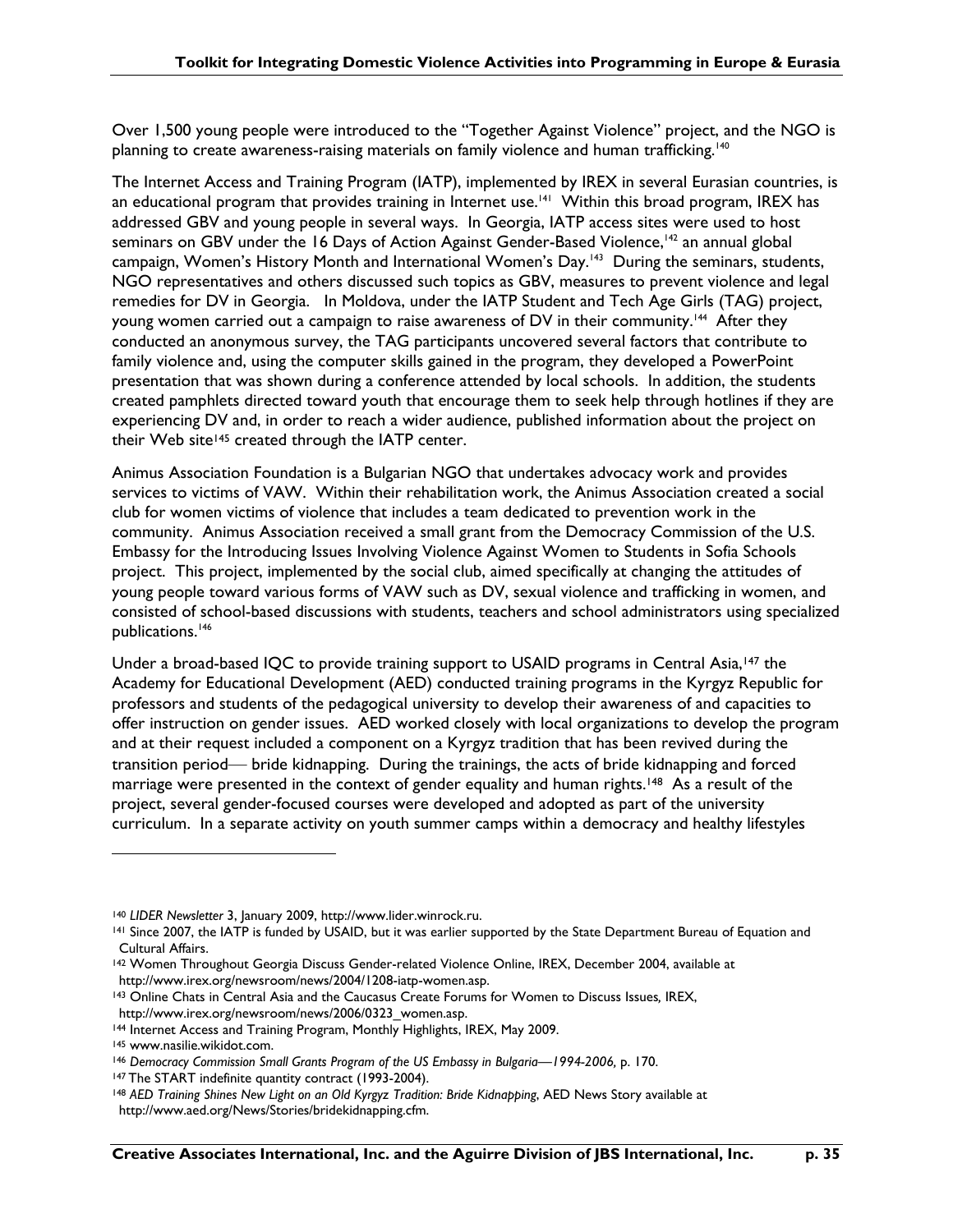training program, AED encouraged discussion of the consequences of bride kidnapping through role-play sessions with Kyrgyz adolescents.<sup>149</sup>

USAID grantees have successfully involved youth volunteers in advocacy against DV. After participating in a Community Connections program on NGO Development, the Director of Women's Hope Organization in Georgia was inspired to engage youth in projects to inform women about their rights. The NGO launched a political newspaper which features a section on women's issues, including DV and trafficking, interviews with women leaders, monitoring of local government activities and gender equality. Youth volunteers, primarily young women, distribute the newspaper and also talk with the public about the work of the organization on women's issues.<sup>150</sup> In Russia, the Crisis Center of Sartatov, a former USAID grantee, organized a campaign around the 16 Days of Action Against Gender-Based Violence in which young people played a central role. Teams of youth, mainly social work students, took to the streets to distribute information on DV and the services offered by the center to encourage citizens to sign a pledge on non-violence behavior and to engage in discussions about tolerance for DV.151

From 2000-2005, USAID's Office of Population and Reproductive Health, Bureau for Global Health supported the CATALYST Consortium, a global reproductive health and family planning activity, implemented by a partnership of five organizations. CATALYST had been particularly active in Bolivia, and when the Bolivian Ministry of Health and Sports developed a plan to serve youth under its comprehensive health strategy, the Consortium recognized an opportunity to address a subject that had received little attention—how youth experience GBV.152 The overall goal of the project was to reduce the prevalence of GBV among Bolivia's adolescent population, specifically focusing on violence in their intrapersonal relationships. The project worked not only to raise awareness of young people about GBV but also to increase youth-friendly support systems in clinical and social services. The project worked on several levels, for example, by forming alliances with the authorities (at the local, district and municipal levels) and supporting core groups of young people. The youth played a central role in the project, by assessing the problem of GBV, planning and conducting workshops for other youth, developing community action plans and negotiating with authorities to achieve buy-in for the action plans.153

### **H. Vulnerable Groups**

In recent years, there has been increased attention to the intersection of women's status and vulnerability to violence. For example, refugee and immigrant women, women from minority ethnic communities and rural women and girls all face distinct risks for violence that are not always addressed through mainstream programming. In the case of ethnic minorities, specific beliefs or lack of culturallyappropriate services may prevent women victims from seeking assistance. Orphans and other socially disadvantaged children may have already experienced family violence and are also at risk of entering non-healthy relationships as they mature.

153 Ibid., 11.

<sup>&</sup>lt;sup>149</sup> Democracy and Healthy Lifestyles Training for Adolescent Youth Summer Camps, AED Press Release, 3 September 2004.<br><sup>150</sup> Youth Volunteers Help Spread News on Women's Issues, Success Story, USAID, 24 January 2008,

http://www.usaid.gov/locations/europe\_eurasia/press/success/2008-01-24.html.

<sup>151</sup> *Saratov Youth Unite Against Family Violence*, Success Story, USAID, 19 January 2007,

http://www.usaid.gov/locations/europe\_eurasia/press/success/2007-01-19.html.

<sup>152</sup> *Making a Difference: Mobilizing Youth against Gender-Based Violence in Bolivia*, Project Summary, USAID/CATALYST Consortium (2005), p. 1.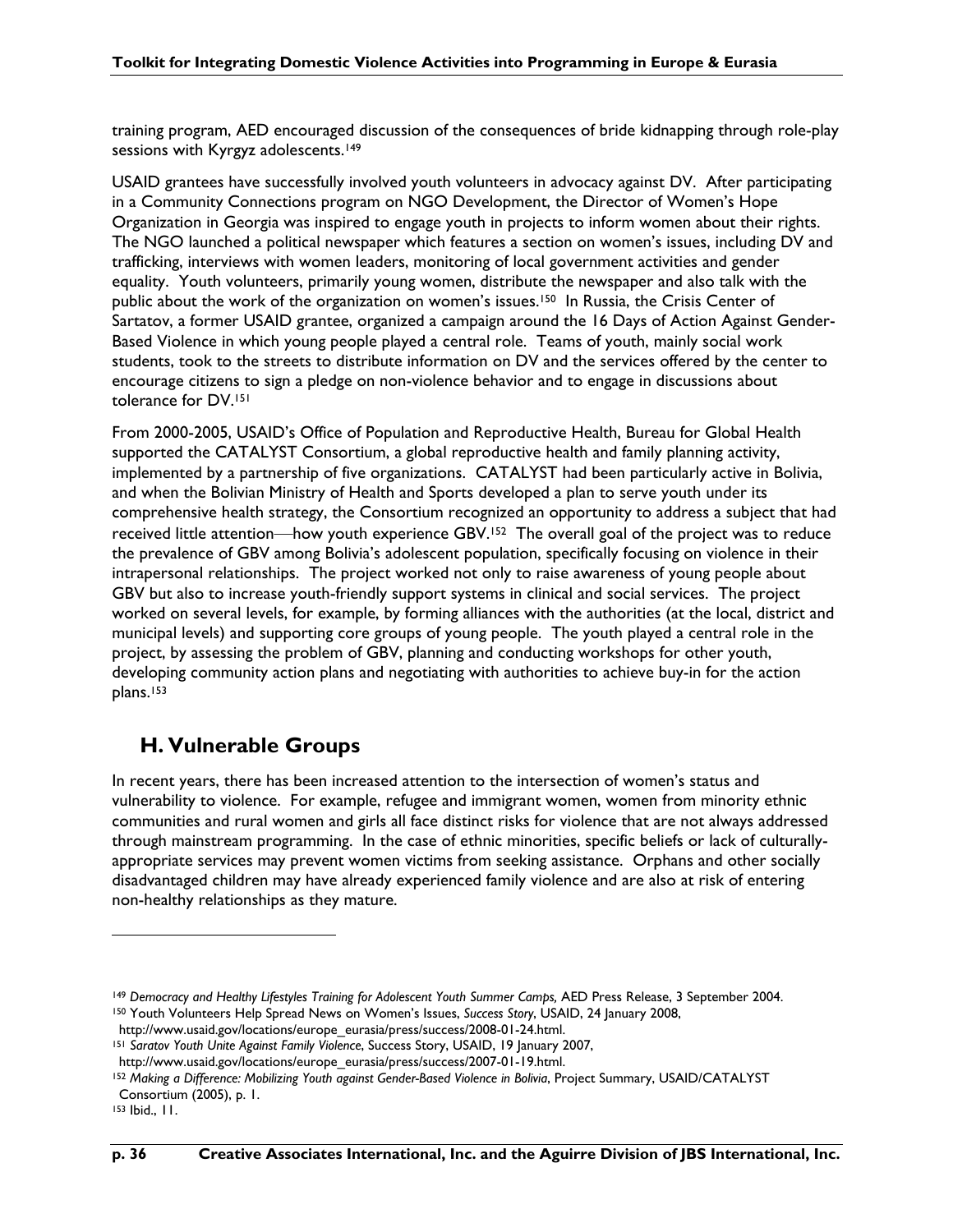It has also been shown that "women and girls with disabilities experience violence and physical and sexual abuse at significantly higher rates than their non-disabled counterparts."<sup>154</sup> Women with disabilities are particularly vulnerable to emotional, physical and sexual abuse committed by partners or family members.<sup>155</sup> It should be noted that physical abuse is also a cause of disability in women, such as hearing or vision impairments. Women with disabilities are often isolated from protection and support programs that are designed with non-disabled women in mind. Attitudinal barriers on the part of service providers, healthcare professionals or police about disabled women and violence also present obstacles to escaping abuse.

### *Points of Intervention*

 $\overline{a}$ 

- $\checkmark$  Working with minority groups: Programs that aim to better the community response to DV should make efforts to reach out to minority women who often experience marginalization. Existing programs can often be tailored and adapted to better reach minority women, through collaborative work with minority communities.
- $\checkmark$  Orphans and vulnerable children: Family violence has links to other social problems that can lead to family dissolution and placement of children in care or to children living on the street. Programs that focus on early intervention to prevent child abandonment and abuse should include skill-building for professionals in recognizing signs of DV and intervention strategies that deal with all family members.
- $\checkmark$  Integration of people with disabilities: Programming that includes activities on DV should ensure that the needs of disabled women are fully integrated. For example, draft law projects can highlight the vulnerabilities of disabled women; outreach efforts should target both disabled and non-disabled women; training for police and service providers can include capacity-building on responding to the needs of disabled victims/clients; and crisis centers and shelters should be fully accessible. A general good practice for integrating disability is collaboration with local disabled persons organizations, in order to reach program beneficiaries and to ensure that programs are inclusive and fully accessible to women with disabilities.

The USAID-supported Girls and Women Literacy Project in Kosovo targeted rural women and girls with literacy skills and also addressed such themes as DV, health and nutrition, life skills and civic education. Building on an initiative of the government, USAID and the Ministry of Education, Science and Technology concluded a memorandum of understanding under which USAID supported the creation of 25 women's literacy centers that offer classes three times a week, reaching almost 400 women and girls.<sup>156</sup> Under the Internet Access and Training Program, described above, projects in

<sup>154</sup> Karen Heinicke-Motsch and Susan Sygall eds., *Building an Inclusive Development Community: A Manual on Including People with Disabilities in International Development Programs, Building an Inclusive Development Community*, Mobility International USA (MIUSA) (2003), section 7.61a.

<sup>155</sup> See Fact Sheet 1: Violence against Women with Disabilities: Findings from Studies, 1992-2002, Center for Research on Women with Disabilities, http://www.bcm.edu/crowd/?pmid=1409.

<sup>156</sup> Literacy Program in Kosovo Targets Rural Women, Girls, Success Story, USAID

http://www.usaid.gov/locations/europe\_eurasia/press/success/kosovo\_literacy.html.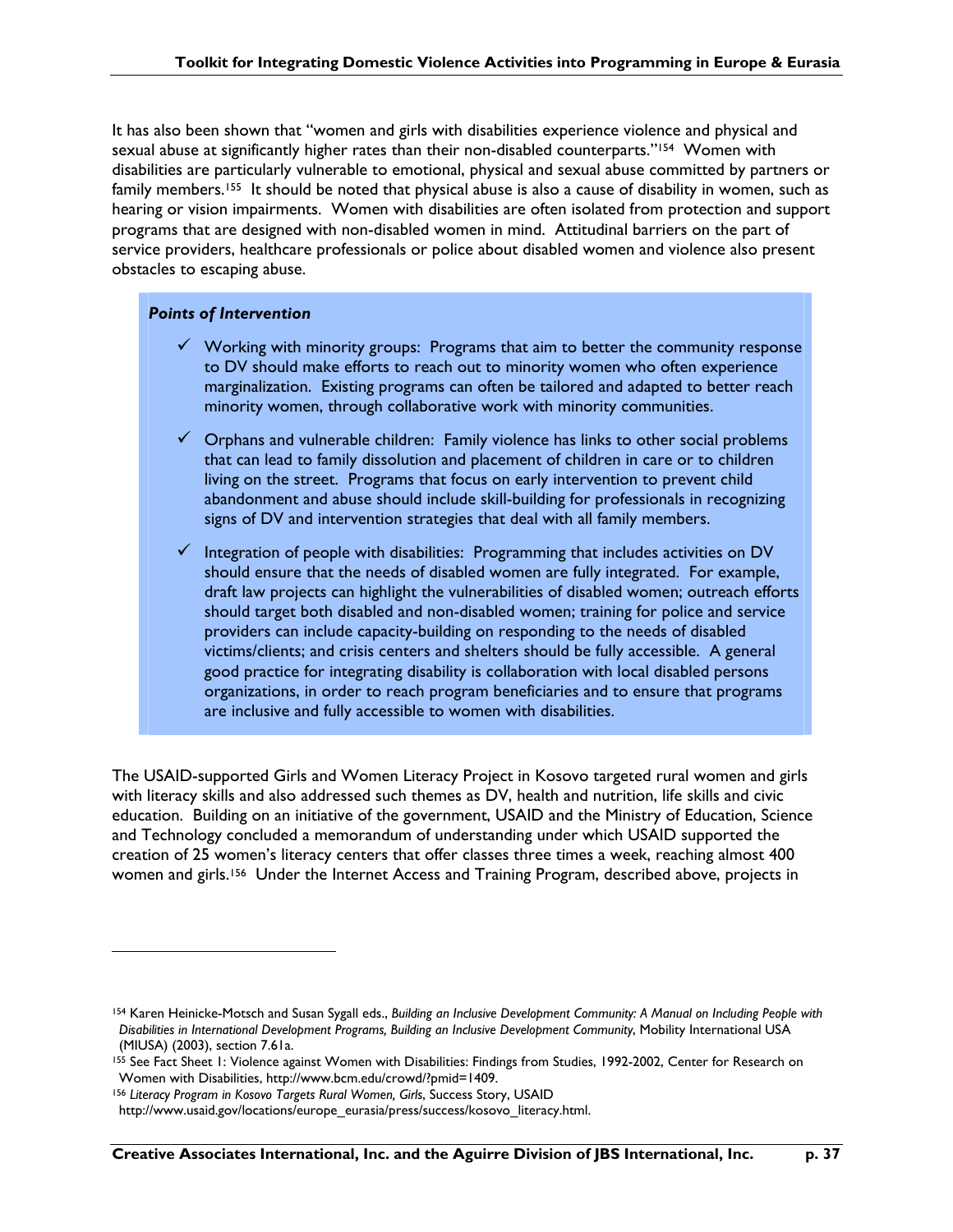Moldova and Ukraine focused on vulnerable girls from disadvantaged families, and in the case of Moldova, these projects were linked with a USAID-supported trafficking prevention project.<sup>157</sup>

In Serbia, BIBIJA-Roma Women's Centre, an NGO, implements projects to empower Roma women, who experience high levels of violence but often live in physical and social isolation from communitybased services. Initiated in 2008 as a health project, the work began with an assessment of Roma attitudes toward family violence, consequences to women's health and women's coping strategies. The data and information were then used to inform an advocacy strategy to improve the lives of Roma women by developing a community network of services and incorporating existing telephone hotlines and crisis centers.<sup>158</sup> In a related project, the NGO uses community mobilization strategies to prevent VAW, working both with Roma women and men and boys.159

USAID's orphans and vulnerable children projects in both Belarus and Russia address the multiple factors that lead to child abandonment. Through working with at-risk families, these projects tangentially touch on the issue of DV. For example, the Supporting Orphans and Vulnerable Children in Belarus project includes components on parenting skills, such as promoting non-violent resolution of conflicts, substance abuse prevention, counseling and treatment. The Assistance to Russian Orphans program has, likewise, focused on prevention of child abuse through early detection of families in crisis. Although these programs address family violence primarily as a form of child abuse, in planning new programs for orphans and vulnerable children, the connections between DV and child abuse could be made more explicit. Additionally, efforts could be made to promote coordination between child protective services and services for women.

Within the Women's Legal Rights Initiative project in Albania, described above, USAID supported the development of a law to address DV, *On Measures Against Violence in Family Relations*. The draft law specifically highlights the needs of "children, the elderly and the disabled" for legal protection.<sup>160</sup>

The Institute for Social Policy and Social Work in Bulgaria received a grant from UNIFEM in 2006 for a project to address the fact that officials were giving inadequate attention to the high rate of violence against disabled women, which was reflected in the fact that the country had no statistics on this issue. Under the project, Development of Integrated Practices to Address Violence against Women and Girls with Disabilities, the NGO worked with both government agencies and civil society to ensure that the new DV law was applied to women with disabilities. Several practices were introduced to identify cases of abuse, such as recording disability status in records of services provided to DV survivors. The project also included a training component for professionals and outreach to disabled women.<sup>161</sup>

### **I. Trafficking in Persons Programs**

Important intersections exist between TIP and DV in the E&E region and elsewhere. A study of the health consequences of trafficking, for example, revealed "it is common for women who have been

<sup>157</sup> See http://www.irex.org/programs/iatp/index.asp.

<sup>158</sup> This project was funded by the Open Society Institute/Soros Foundation under the Increasing the Engagement of Roma Communities and Advocates on Public Health Issues Affecting Roma Health project,

http://www.soros.org/initiatives/health/focus/roma/focus\_areas/increasing/grantees/bibija\_2008.

<sup>&</sup>lt;sup>159</sup> UNIFEM CEE Announces Eight Grants for Community-level Initiatives to Prevent Violence against Women and Girls, UNIFEM News and Events, http://www.unifem.sk/index.cfm?Module=articles&Page=ArticleShow&ArticleID=103.

<sup>160</sup> *Domestic Violence Legislation in Albania: Post Activity* Report, USAID (2006).

<sup>161</sup> Trust Fund Grantees, II<sup>th</sup> Cycle (2006), UNIFEM,

http://www.unifem.org/gender\_issues/violence\_against\_women/trust\_fund\_grantees.php?year=2006.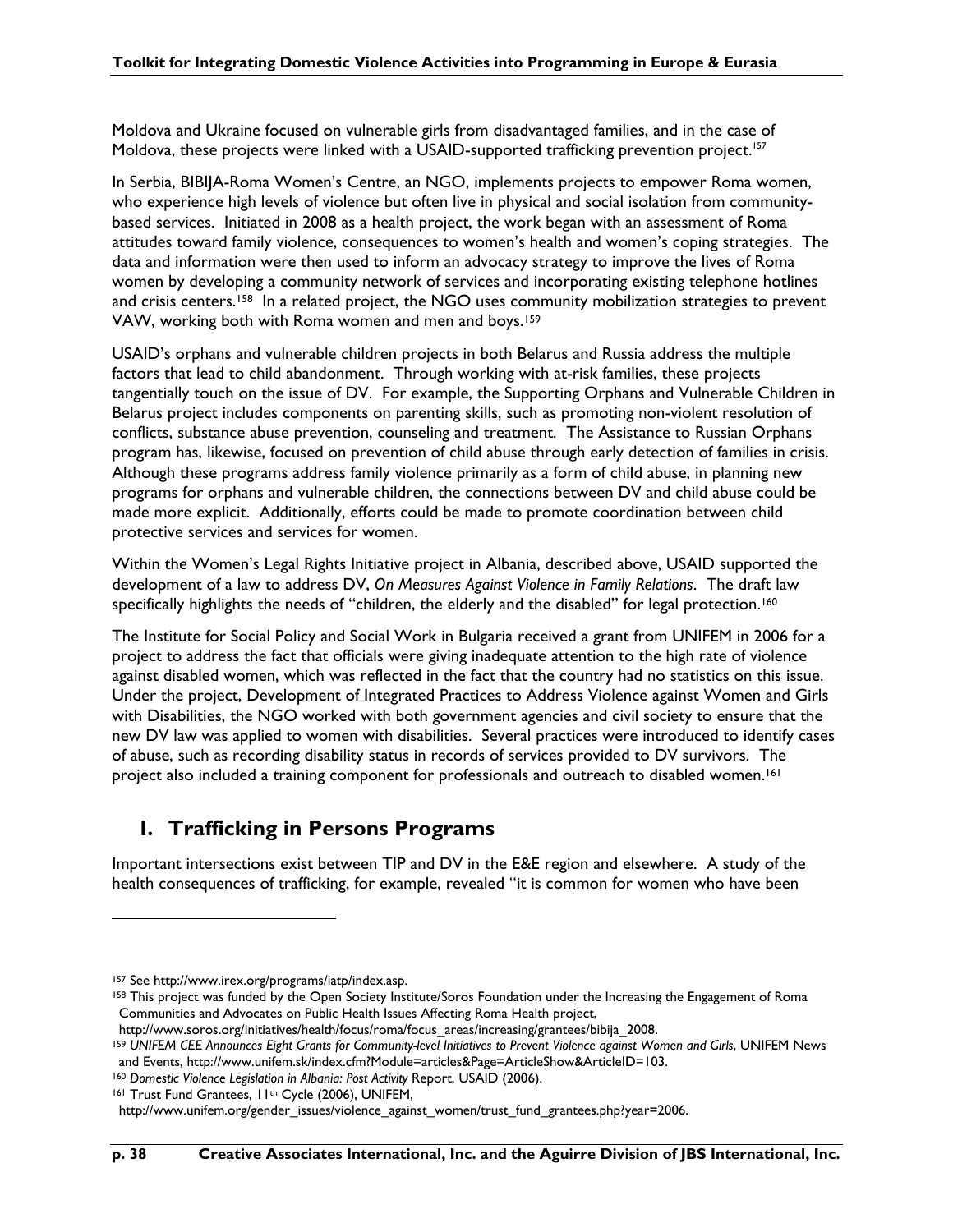trafficked to report a history of violence or abuse. For many, abuse . . . is the driving force that propels them into the hands of traffickers." $162$  A closer examination of the patterns and types of violence women experienced before they were trafficked showed that more than half had experienced physical and/or sexual violence, and of those who experienced physical violence, most reported that the perpetrator was a parent or other family member. Fewer women, but a significant number, stated that they experienced physical violence from a husband/partner or boyfriend.<sup>163</sup>

The USAID Social Transition Team has supported considerable research that analyzes the links between DV and trafficking,<sup>164</sup> and this toolkit is not intended to repeat those findings. In brief, research suggests three primary "points of vulnerability" created by DV that may be exploited and lead to human trafficking:

- DV may act as a push factor that ultimately results in trafficking;
- DV may erode an individual's self-esteem and self-confidence, thereby increasing vulnerability to traffickers;
- DV can impact children in a number of negative ways, such as leading to absence from school or the increased likelihood of participating in risky, dangerous or self-defeating behaviors, which, in turn, lowers job prospects at home and increases vulnerability to trafficking.<sup>165</sup>

In Europe and Eurasia, anti-trafficking initiatives have received a great deal of donor attention. In fact, they are among the best-funded projects on VAW in the region and/or the only women's rights initiatives that some funders support. This toolkit does not suggest that anti-TIP work is of lesser importance, but it should be noted that many NGOs in the region have replaced DV programs with anti-TIP work, "in some cases . . . to meet the new demand; in others, a reaction to the lack of funding for anti-violence programs and the availability of funding for anti-trafficking work."<sup>166</sup> Funding streams for victim assistance are often badly coordinated, resulting in some countries of the E&E region operating well-equipped, but unfilled, shelters for trafficking victims while DV shelters are overcrowded and underfunded, some even at risk of closure.<sup>167</sup> This situation has led experts to call for greater attention to GBV in general; "[A]nti-trafficking programs should be seen as components of sustainable development, anti-discrimination and anti-violence programs implemented in the [CEE/CIS] region. They should support development of long-term, comprehensive programs and seek long-term solutions.

<sup>162</sup> Cathy Zimmerman, *The Health Risks and Consequences of Trafficking in Women and Adolescents: Findings from a European Study,* London School of Hygiene and Tropical Medicine (2003), p. 31.

<sup>163</sup> Cathy Zimmerman et al., *Stolen Smiles: The Physical and Psychological Health Consequences of Women and Adolescents Trafficked in Europe,* London School of Hygiene and Tropical Medicine (2006), pp. 23-24.

<sup>164</sup> The reports, Examining the Intersection Between Trafficking in Persons and Domestic Violence (2007) and Methods and Models for Mixing Services for Victims of Domestic Violence and Trafficking in Persons in Europe and Eurasia (2008), both provide excellent background information and conceptual frameworks for linking TIP and DV programs.<br><sup>165</sup> Stephen Warnath, *Examining the Intersection Between Trafficking in Persons and Domestic Violence, Creative Associat* 

International, Inc. & Aguirre Division, JBS International, Inc. (2007), pp. vi-vii.

<sup>166</sup> Barbara Limanowska, *Trafficking in Human Beings in South Eastern Europe: 2004–Focus on Prevention*, UN Children's Fund (UNICEF)/UN Office of the High Commissioner for Human Rights (UNOHCHR)/ OSCE Office for Democratic Institutions and Human Rights (ODIHR) (2005), p. 20.

<sup>167</sup> Cindy Clark, Ellen Sprenger and Lisa VeneKlasen, *Where Is the Money for Women's Rights? Assessing the Resources and the Role of Donors in the Promotion of Women's Rights and the Support of Women's Rights Organizations*, Association for Women's Rights in Development (AWID) (2006),, pp. 91-92.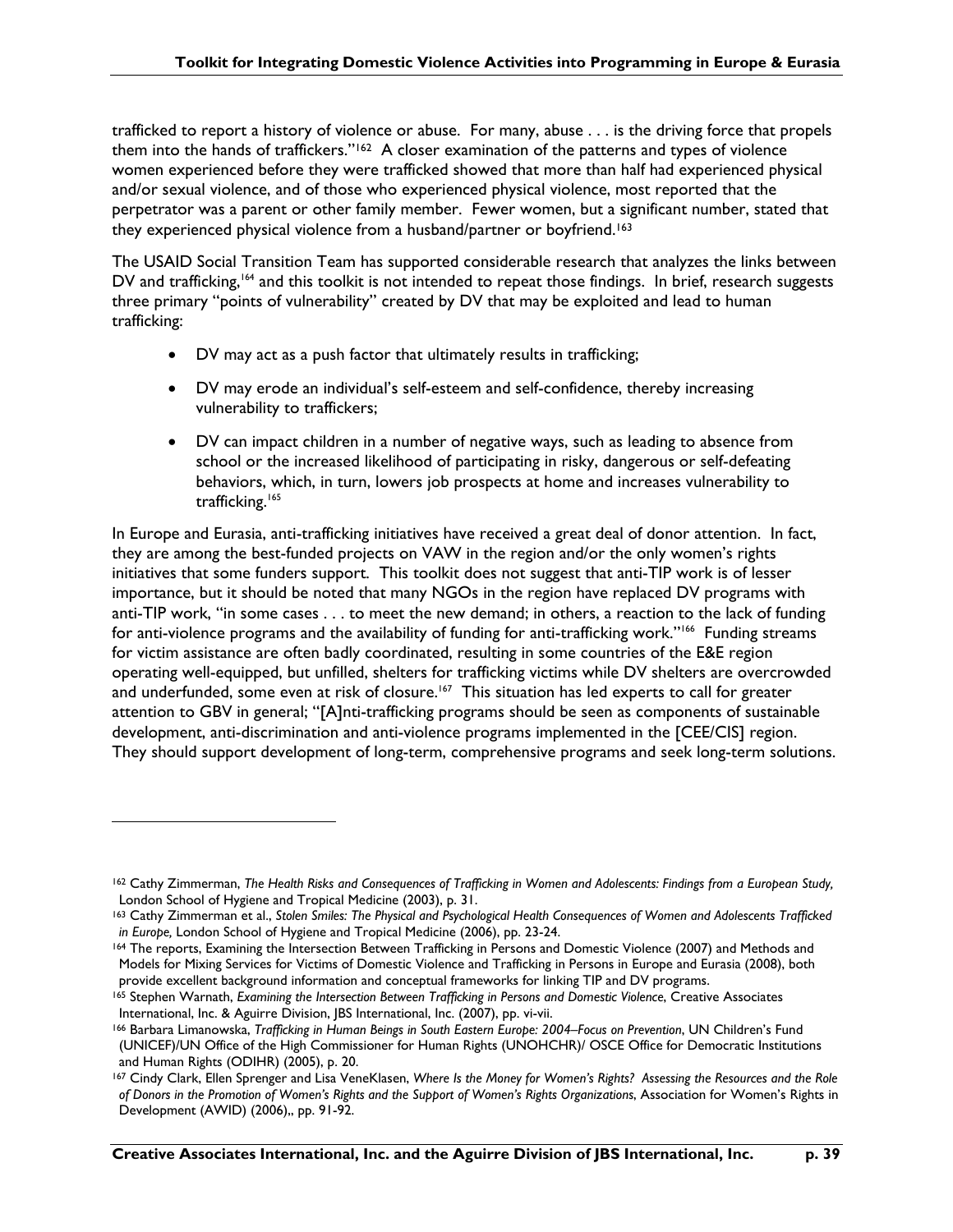Prevention of trafficking (should be) understood as addressing its root causes in the countries of origin."168

#### *Points of Intervention***:**

- $\checkmark$  Prevention of TIP: Prevention programs should strive to address the root causes of trafficking that are common to all forms of VAW. Because of the close links between TIP and DV, a problem that has not yet been adequately addressed in the region, specific attention should be given to prevention of DV.
- $\checkmark$  Services for TIP victims: Comprehensive services for victims of all forms of VAW are preferable to more narrowly-focused protection programs, such as shelters. This toolkit does not suggest, however, that mixing services for TIP and DV victims is always appropriate. Indeed, strong arguments support specialized and separate programs. However, given limited funding and support for services for victims in the region, options should be explored to maximize protection for both types of victims.

Under the Moldova Anti-Trafficking Initiative, USAID addressed women's lower economic status as a factor that contributes to their vulnerability to both trafficking and DV. The program implementer, Winrock International, conducted a baseline assessment of the pressures and risks faced by a sample of over 1,000 Moldovan women, ages 16-35, which revealed that 41% had experienced violence in some form (physical, psychological, sexual or economic); the majority lived below the poverty line; almost a quarter of victims lived in households with an unemployed family member, and over half had dependent children.<sup>169</sup> The resulting New Perspectives for Women project (2004-2008) identified the beneficiary groups as those who are at the greatest risk—young women and girls from rural areas with poor job skills, living in poverty or in abusive situations. The program works through five Regional Support Centers in Moldova to help women find alternatives for employment and small business creation. The centers provide consultations on topics such as resume writing, interviewing and business planning, training in trafficking prevention, short and long term employment assistance, internship and mentoring programs and support through peer groups. The New Perspectives for Women project also raises awareness of both trafficking and DV by training young volunteer advocates. Prevention of incidents of VAW are difficult, if not impossible, to quantify, but the New Perspectives for Women project has been successful in assisting women to leave violent relationships through the work of the Regional Support Centers.<sup>170</sup>

The Preventing Human Trafficking in Kyrgyzstan Project, also implemented by Winrock International, took a different approach to the problem of human trafficking from that used in Moldova. This two-year project, initiated in 2003, aimed to strengthen the capacity of local NGOs to undertake prevention work, such as conducting public outreach campaigns and training for at-risk women and girls and developing appropriate victim services in Kyrgyzstan.<sup>171</sup> An important aspect of the awareness-raising work under this project was its broad perspective on VAW. The program raised the theme of VAW

<sup>168</sup> Ibid.

<sup>169</sup> *Women At-Risk in the Republic of Moldova: National Representative Survey*, IMAS Inc. (2005), pp. 6-7.

<sup>170</sup> Former Victim Escapes Cycle of Domestic Violence, Success Story, *New Perspectives for Women*, November 2006; and Stopping the Violence: NPW Assistance Helps Cahul Mother and Daughter Escape Abusive Home, Success Story, *New Perspectives for Women*, November 2007, http://winrock.org.md/.

<sup>171</sup> *Preventing Human Trafficking in Kyrgyzstan Project, Final Quarterly Progress Report*, Winrock International (2005), p. 2.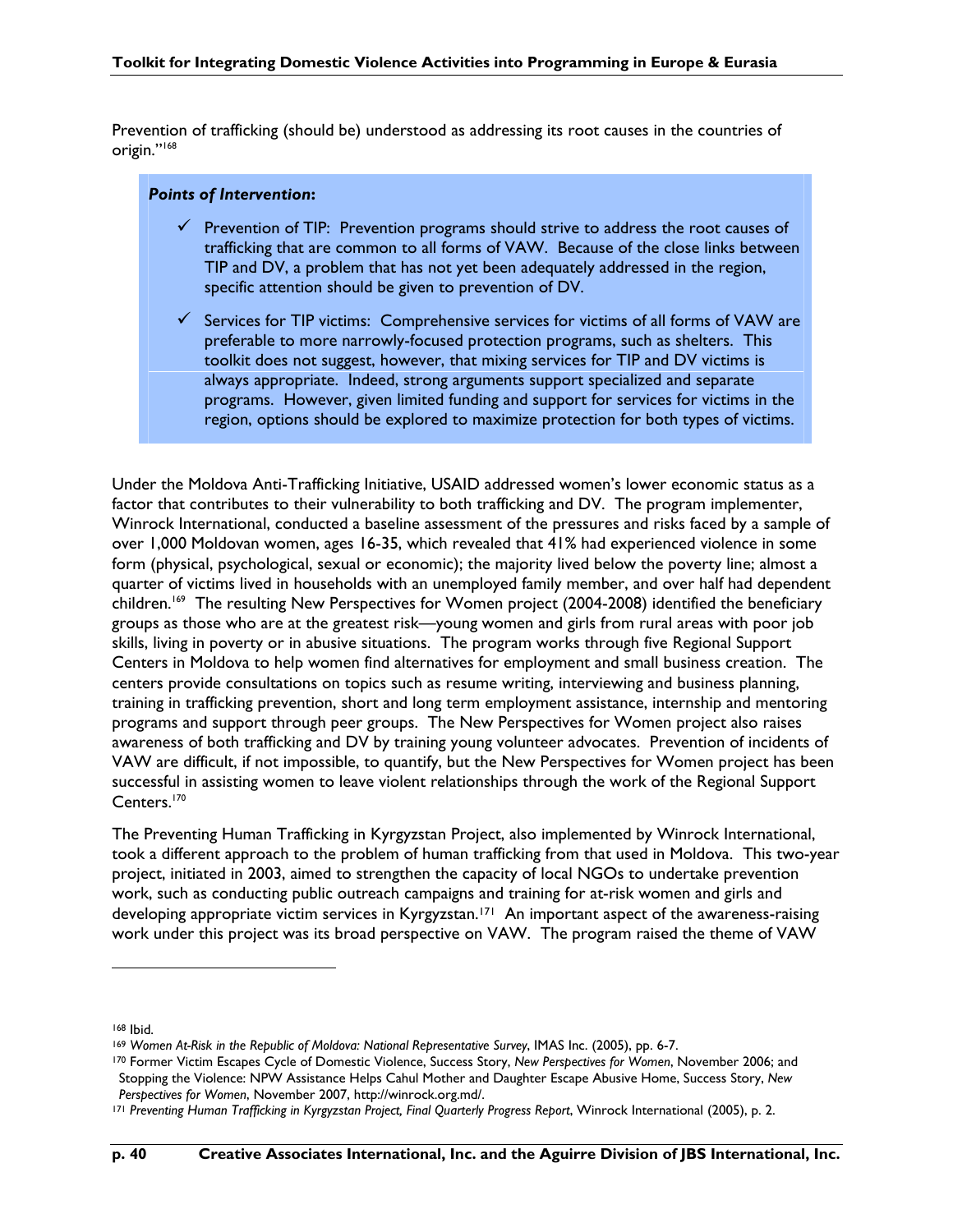generally and also framed the problem of trafficking as one form of such violence. For instance, Winrock International, in collaboration with local NGOs, organized activities throughout the country to mark the 16 Days of Action Against Gender-Based Violence. Because the project secured the assistance of local media outlets, messages against VAW were widely broadcast throughout the country.172 Several radio programs raised the topic of DV specifically<sup>173</sup> and many made use of a call-in format in which viewers could pose questions to experts about how women can enforce their rights.

Several NGOs in the region have received small grants, through USG mechanisms, for projects that address aspects of TIP and DV simultaneously. For example, in Serbia and Macedonia, NGOs received Democracy Commission grants to publicize the problem of human trafficking through several media and to develop an SOS telephone line for victims of trafficking and DV.<sup>174</sup> Grants to Russian NGOs addressed programming on prevention and support for DV victims, who were identified as risk groups for trafficking. <sup>175</sup> The operation of mixed shelters, for victims of trafficking and other forms of GBV have been supported in Kyrgyzstan and Russia, for example. Lastly, a project to develop law enforcement procedures and policies on TIP in Croatia included a study tour for a delegation of prosecutors and police officers which addressed TIP-specific issues, such as border control, as well as more general topics such as victim assistance programs, models for operating hotlines and shelters and strategies to combat DV and sexual assault.<sup>176</sup>

## **J. Post-Conflict Reconstruction**

VAW in a number of forms, such as rape, DV and human trafficking, is greatly exacerbated by conflict. Women are frequently the targets of violence during armed conflict, and the instability produced by war leaves women vulnerable to violence, for example as refugees and displaced persons. In post-conflict and transitional settings in which USAID typically works, the incidence of DV commonly increases, in part due to such factors as economic and personal insecurity, poverty, unemployment and crime, high levels of post-traumatic stress, ethnic tensions, changes in gender roles and the prevalence of small arms.177 It is, therefore, critical that programming in post-conflict settings take VAW into consideration. "Violence against women in the context of conflict has a broader effect on the viability and sustainability of other development programs and dimensions of social welfare."178

Programs developed for post-conflict settings in the E&E region have given little attention to the topic of VAW, or if they have, it has been in the context of addressing the repercussions of widespread violence used as a tactic of war and not violence in the private sphere. It is important that prevention of VAW,

<sup>172</sup> Ibid., 15

<sup>173</sup> Ibid., 24.

<sup>174</sup> The U.S. Government's International Anti-Trafficking Programs, Fiscal Year 2003,

http://www.state.gov/g/tip/rls/rpt/34182.htm.

<sup>175</sup> U.S. Government Funds Obligated in Fiscal Year 2007 for Anti-Trafficking in Persons Projects,

http://www.state.gov/g/tip/rls/rpt/101295.htm and U.S. Government Funds Obligated in Fiscal Year 2006 for Anti-Trafficking in Persons Projects at http://www.state.gov/g/tip/rls/rpt/83374.htm.

<sup>176</sup> The U.S. Government's International Anti-Trafficking Programs, Fiscal Year 2003.

<sup>177</sup> Mirjana Dokmanovic, *Firearms Possession and Domestic Violence in the Western Balkans: A Comparative Study of Legislation and Implementation Mechanisms*, South Eastern and Eastern Europe Clearinghouse for the Control of Small Arms and Light Weapons (SEESAC) (2007), p. 5. See also Vesna Nikolić-Ristanović and Mirjana Dokmanović, *International Standards on Domestic Violence and Their Implementation in the Western Balkans*, Humanist Committee on Human Rights—HOM (*Humanistisch Overleg Mensenrechten*, Netherlands) (2006) for a discussion of the factors in post-conflict countries that contribute to increased DV.

<sup>178</sup> Women and Conflict: An Introductory Guide to Programming, USAID/DCHA/CMM (2007), p. 9.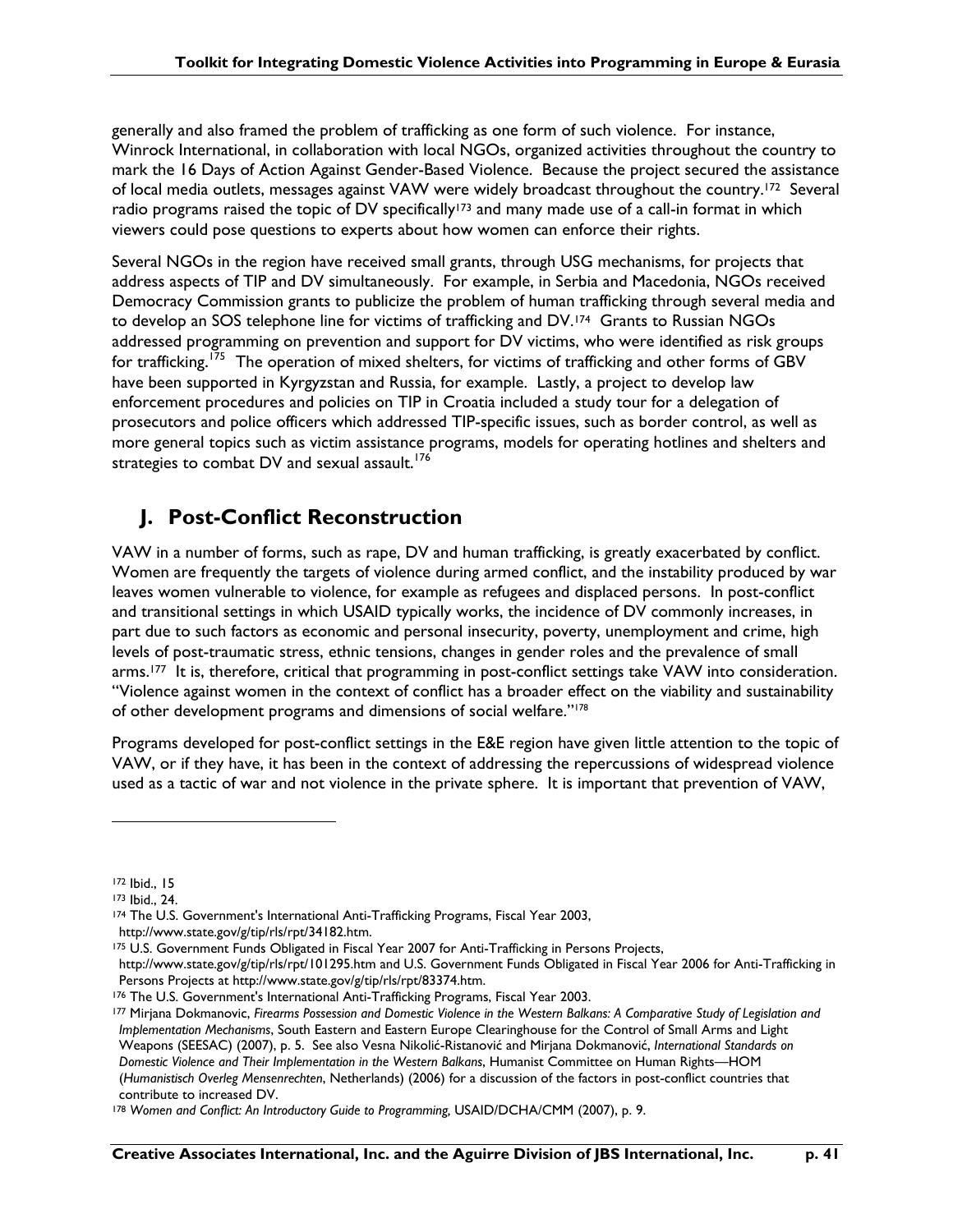protection of victims and prosecution of perpetrators of violence be incorporated as essential elements of post-conflict recovery. It has also been recommended that in post-conflict settings, detection of the early phases of DV as well as non-violent solutions to conflict be widely promoted through awareness campaigns and in educational work.179 An understanding of the root causes of VAW as well as the connections between violence that occurs during and after conflict is a critical component of conflict mitigation work.

### *Points of Intervention*

- $\checkmark$  Conflict assessments: USAID has the capacity to conduct assessments of conflict regions, and specific attention should be given to the study of on-going VAW, in particular DV in post-conflict settings, as a destabilizing factor and a risk to citizen security.
- $\checkmark$  Economic recovery and community development programs: Programs that make use of microcredit and small-business support can incorporate elements that address women's empowerment and VAW, as described above.
- $\checkmark$  Psychosocial counseling and healthcare: Programs that address the physical and mental health impacts of conflict should give special attention to combating DV and addressing the consequences of VAW more generally.

The U.S. State Department's Bureau of Population, Refugees, and Migration (PRM) provides funding for programs that target prevention of and response to GBV in several regions, including the North Caucasus and refugee populations in Moscow and St. Petersburg. Within their program to support and rebuild healthcare infrastructure in the North Caucasus, the International Medical Corps (IMC) launched a comprehensive, community-based initiative on GBV prevention and response in 2007, with PRM funding. The program aims to reduce the incidence of GBV and provide medical, psycho-social and referral services to survivors of violence among displaced Chechens and vulnerable populations in Ingushetia and Chechnya. Because the issue of GBV is sensitive for these regions, the IMC is implementing a program that provides support and treatment for victims and also works with activists to mobilize awareness in the community with the aim of preventing new cases from occurring.<sup>180</sup>

Medica Zenica is one of the leading organizations addressing both VAW that occurred during conflict and post conflict related violence. This Bosnian NGO-based women's center was founded in 1993 to address the urgent needs of Bosnian women and girls who had experienced sexual violence during the war in the former Yugoslavia. The center still provides shelter, psychosocial support and therapeutic counseling to survivors of rape used during war and other traumas, and since its inception Medica Zenica has also documented and responded to other forms of VAW, such as DV and trafficking, that have continued in peacetime. A large part of the work of Medica Zenica remains client-centered. The organization provides holistic support for survivors of VAW and also conducts research, offers training to diverse professionals who encounter survivors of VAW, advocates for more comprehensive services

<sup>179</sup> See *International Standards on Domestic Violence and Their Implementation in the Western Balkans*.

<sup>180</sup> See International Medical Corps Web site, http://www.imcworldwide.org/section/work/middle\_east/chechnya and http://www.imcworldwide.org/section/work/middle\_east/ingushetia.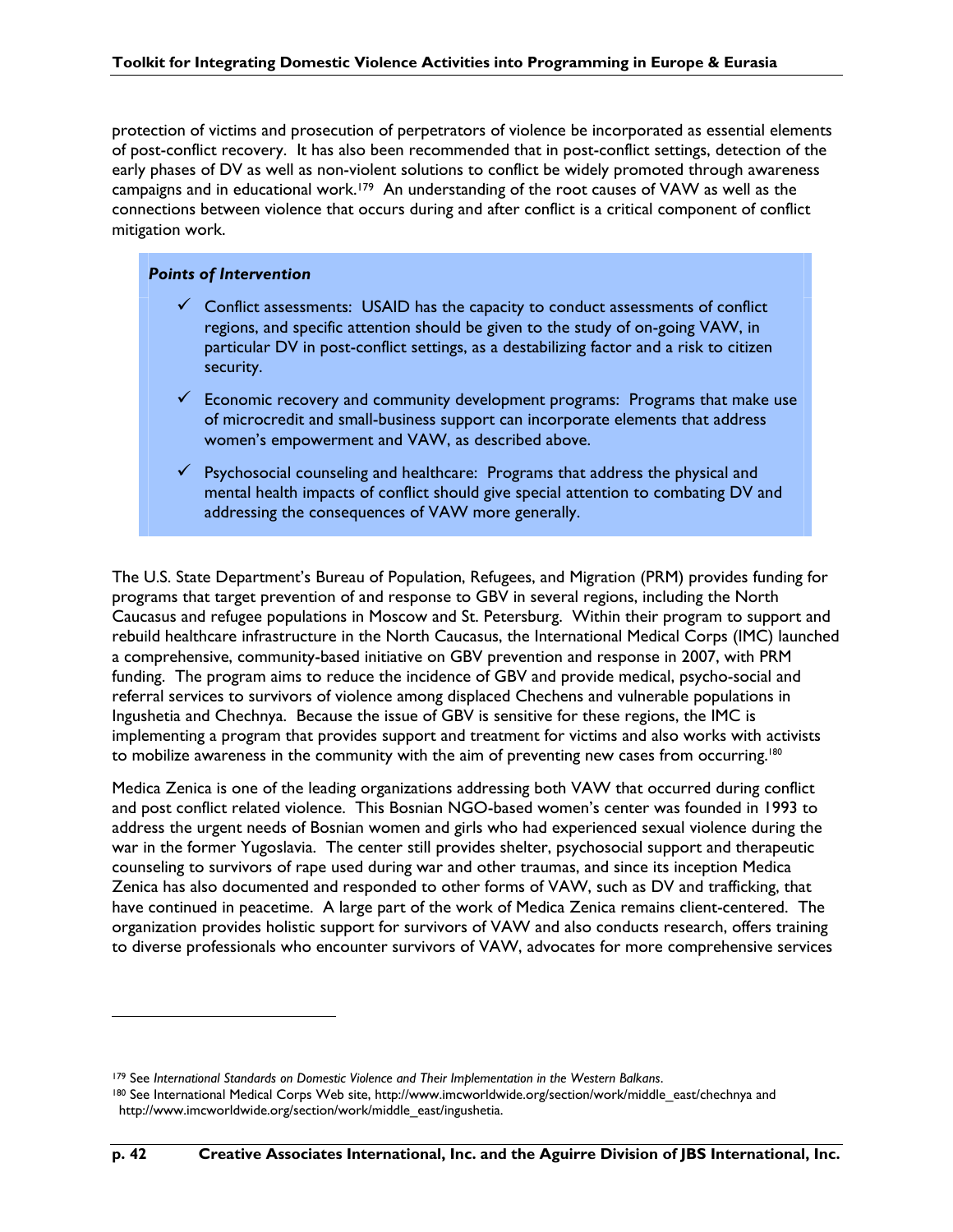in other parts of the country and has worked with the government and international organizations to develop a coordinated community-based network for preventing and responding to violence.<sup>[8]</sup>

The OSCE Mission to Moldova supports a project that addresses the interrelation of DV and conflict prevention and examines the role of women in peace building processes.182 In 2008, World Window, an NGO in the Transnistrian region, held a series of seminars for youth leaders of both Moldova and Transnistria to develop a common understanding of the causes and consequences of DV and international commitments on women's rights and to work cooperatively to reach solutions on resolving conflict and promoting gender equality. Participants were introduced to negotiation processes on the Transnistrian conflict and are expected to develop their own activities combining these skills with the seminar topics into late 2009.<sup>183</sup>

## **K. Global Partnerships**

USAID enters into partnerships to further development objectives and maximize contributions from a variety of sources. USAID is increasingly taking on the role of facilitator of public-private partnerships between governments and the private sector to improve provision of public services. An important feature of USAID's partnership strategy is that the joint projects emerge from shared goals and strategic interests and make use of the varied strengths of the implementers. This approach sets these types of partnerships apart from instances in which USAID implementers have successfully collaborated with private sector or media outlets, which generally donate materials or expertise for short-term and limited projects.

 USAID makes use of several mechanisms to foster partnerships, but two have particular relevance to the issue of VAW: Global Development Alliances (GDA) and faith-based initiatives. Global development alliances link public and private actors for social and economic improvement and capitalize on the experience, creativity and assets of each partner. "This approach to partnership relies on the overlapping interests of the U.S. Government's strategic objectives for foreign assistance and the core business goals of industry."184

Faith-based initiatives aim to increase the capacities of faith-based and secular community organizations to carry out their own assistance work. Such initiatives have been particularly effective in addressing health issues such as HIV/AIDS and increasing volunteerism, both topics that have relevance to DV.

### *Points of Intervention*:

 $\overline{a}$ 

 $\checkmark$  Global Development Alliances: USAID can partner with businesses that are already supporting anti-DV projects through their corporate social responsibility programs. In addition, in developing the terms of cooperation with private partners, USAID can emphasize its strategic objectives to ensure gender equality and combat violence. For example, activities that address DV could be incorporated into GDAs that promote good health, support community development and civil society work, or work with

<sup>181</sup> See Medica Zenica Web site, http://medicazenica.org/uk/, and *Bringing Security Home: Combating Violence Against Women in the OSCE Region. A Compilation of Good Practices*, p. 81.

<sup>182</sup> *Anti-Trafficking and Gender Programme of the OSCE Mission to Moldova*, OSCE (2008), p. 22, http://www.osce.org/moldova. 183 Ibid.

<sup>184</sup> See http://www.usaid.gov/our\_work/global\_partnerships/fbci/faq\_partnership.html.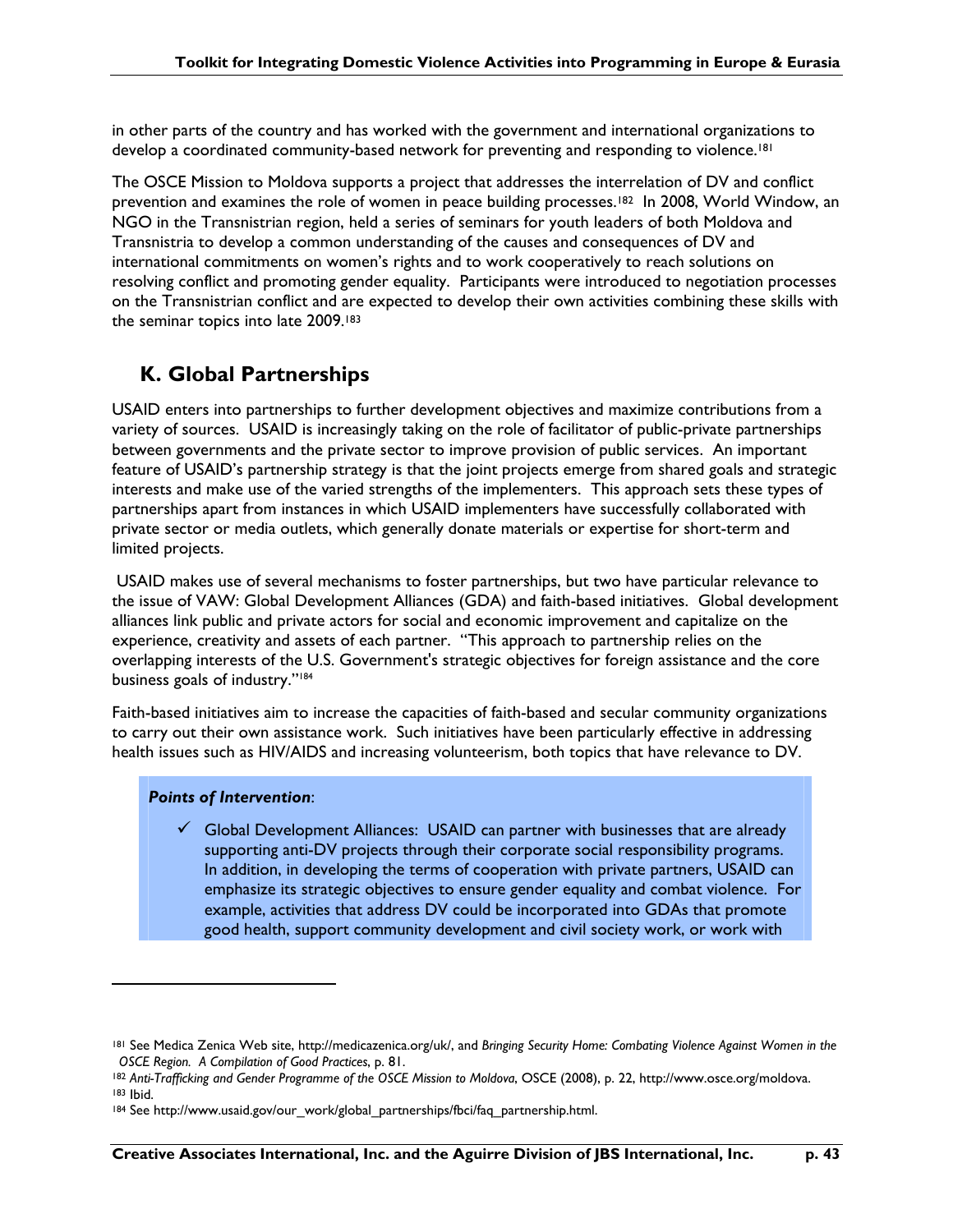#### media outlets.

Faith-Based Initiatives: Faith-based organizations play an important role in shaping the values of a community and therefore can be involved in programs that address ending societal tolerance for DV, strengthening healthy and non-violent families and supporting victims/survivors of DV.

### **1. Global Development Alliances**

Corporate support for women's rights generally is a developing field. For the most part, corporate sector support is among the least common sources of funding for women's NGOs.<sup>185</sup> In the past several years, however, the private sector has become markedly more active in supporting anti-violence programs through commitments to corporate responsibility. In Europe, private businesses have contributed to foundations against DV (Slovakia<sup>186</sup>), provided direct funding to women's shelters (Switzerland<sup>187</sup> and Malta<sup>188</sup>) and made donations of their own services to DV victims (Spain).<sup>189</sup> Several multinational corporations that operate in the E&E region, such as the Body Shop and Avon Products Inc., are conducting their own anti-DV work<sup>190</sup> or contributing to anti-violence funds for which NGOs can apply.<sup>191</sup>

Private business can also play an important role in raising awareness of DV among employees or clients in adopting employment-based codes of conduct and zero tolerance policies for the workplace and in providing technical assistance to NGOs that work with DV victims.

The experience of USAID in concluding global development alliances on DV or VAW in the E&E region is not extensive, but there have been significant efforts worth noting. At present USAID/Ukraine is developing collaborative relationships with several local and multi-national businesses that have already contributed to the Countering Trafficking in Human Beings Project. USAID has leveraged funds and donations from private sector partners, such as the donation of advertising space and mobile telephone service used for awareness-raising campaigns, the donation of computer equipment to NGOs that work with victims of trafficking and provision of technical expertise in developing public service materials.

<sup>185</sup> Cindy Clark, Ellen Sprenger and Lisa VeneKlasen, *Where Is the Money for Women's Rights? Assessing the Resources and the Role of Donors in the Promotion of Women's Rights and the Support of Women's Rights Organizations*, Association for Women's Rights in Development (AWID) (2006), p. 67.

<sup>186</sup> Can a Tobacco Company Be a responsible Corporate Citizen*?, The Slovak Spectator*, 16 June 2008,

http://www.spectator.sk/articles/view/32075/31/can\_a\_tobacco\_company\_be\_a\_responsible\_corporate\_citizen.html.

<sup>187</sup> Orange Commits to Fight Against Domestic Violence, *Media News*, 13 July 2004,

http://www1.orange.ch/binary/docs/press/2004/2004\_16\_en.pdf.

<sup>188</sup> Vodafone Malta Foundation Supports Ghabex in Upgrading Facilities at the Emergency Shelter, 9 May 2008, http://www.vodafone.com/start/media\_relations/news/local\_press\_releases/malta/malta\_press\_release/vodafone\_malta\_founda tion12.html.

<sup>189 10,000</sup> Abused Women across Spain to Receive a Prototype Personal Alarm System, 16 November 2004, available at http://www.news-medical.net/?id=6294.

<sup>190</sup> The Body Shop is running an international campaign on domestic violence, Stop Violence in the Home. Information, http://www.thebodyshop.co.uk/\_en/\_gb/values-campaigns/stop-violence.aspx?.

<sup>191</sup> In 2008-2009, Avon Products, Inc. committed \$1.25 million USD to the UNIFEM-managed UN Trust Fund to End Violence against Women in a public-private partnership. UNIFEM and Avon Announce Partnership to End Violence Against Women and Advance Women's Empowerment: Company Contribution Benefits UN Trust Fund, Press Release, 4 March 2008; Avon/UNIFEM Partnership Strengthened with New US \$250,000 Contribution to UN Trust Fund*,* March 03, 2009.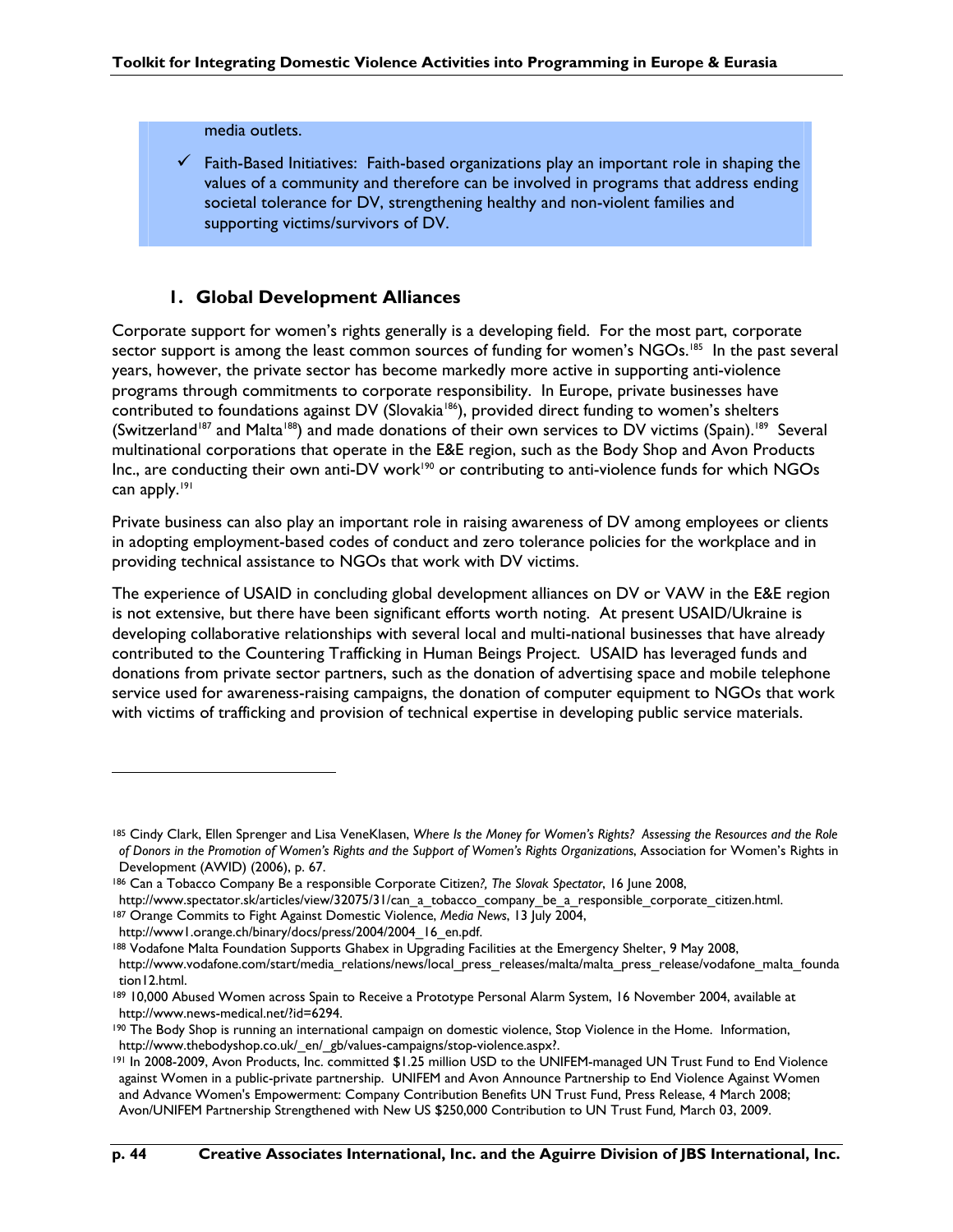In December 2008, the WID office of USAID launched a public-private partnership, the Power to Lead Alliance. This three-year alliance promotes and implements leadership programs in several regions where girls are especially marginalized. The core implementer, CARE USA, has leveraged equal funding through partnerships with several private enterprises. Such a project is a strategic alliance of development goals and business interests, which may very well address some of the root causes of girls' and women's vulnerability to violence.

Public-private partnerships on VAW concluded by other development agencies also serve as useful examples of the form such projects can take. For example, in 2004, the United Nations Population Fund (UNFPA) launched an extensive advocacy campaign in Turkey to raise awareness of VAW and call for reform. A key component to the campaign's success was the fact that UNFPA sought a number of private sector partners. For example, the Turkish Football Federation announced the campaign slogan, Stop Violence Against Women!, during matches, and players wore shirts with the campaign logo. A Turkish sports channel broadcast anti-violence messages from the campaign during football matches.192 At the time, Turkey's largest private media company, Hürriyet, was running an independent campaign against DV and collaborated with UNFPA, and ultimately the two organizations cooperated on activities to address the role of the media in perpetuating violence, such as training for journalists and developing standards for reporting on DV.193

Beginning in 2005, Johnson & Johnson, a global health and pharmaceuticals corporation, has partnered with the United Nations Development Fund for Women (UNIFEM) and the UNAIDS-led Global Coalition on Women to address the intersections of gender-based violence and HIV/AIDS. This publicprivate partnership created a specific fund, administered by UNIFEM, to invest in innovative communitylevel initiatives that can be scaled up at the national level. All of the projects aim to end VAW as a key step toward reducing women's vulnerability to HIV and improving their access to HIV/AIDS and other health services.194

Avon Products, Inc. (USA) has entered public-private partnerships to end DV. In 2004, Avon Products initiated a core program to address DV in the U.S. and Mexico, a campaign that has now expanded to 51 countries, including several in the E&E region.<sup>195</sup> In addition to contributing directly to the UNIFEM Trust Fund to End Violence Against Women, the company supports awareness and education efforts (for example through public service announcements) and direct services and prevention programs. Avon Products works through public-private partnerships with country-level NGOs, for example the Ukrainian Women's Fund.<sup>196</sup> Through this partnership, Avon hosts information on Avon Ukraine's

194 Backgrounder: Partnering to Address Links Between Violence Against Women and HIV/AIDS, http://www.unifem.org/news\_events/story\_detail.php?StoryID=561.

<sup>&</sup>lt;sup>192</sup> For more information on how UNFPA implemented the Stop Violence Against Women! campaign, as well as lessons learned, see *Programming to Address Violence Against Women*: *10 Case Studies,* UNFPA (2006).

<sup>193</sup> Meltem Ağduk, *UNFPA and Hürriyet Partner to Stop Domestic Violence in Turkey*, The UN-Business Focal Point, 27 April 2007,http://www.enewsbuilder.net/focalpoint/e\_article000804558.cfm?x=b11,0,w.

<sup>195</sup> See Combating Violence Against Women – Public and Private Sector Initiatives, presentation of Susan Heaney, Global Director, Corporate Responsibility, Avon Products (USA), The Global Summit of Women, May 2009,

http://www.globewomen.org/summit/2009/2009%20Program%20with%20Speeches.htm.

<sup>196</sup> Avon supports DV programs in Bosnia and Herzegovina, Bulgaria, Croatia, Kazakhstan, Macedonia, Moldova, Romania, Serbia and Ukraine, but it has only established partnerships with organizations from Ukraine—as well as countries where USAID is no longer active—the Czech Republic, Poland, Slovenia and Slovakia. Ibid.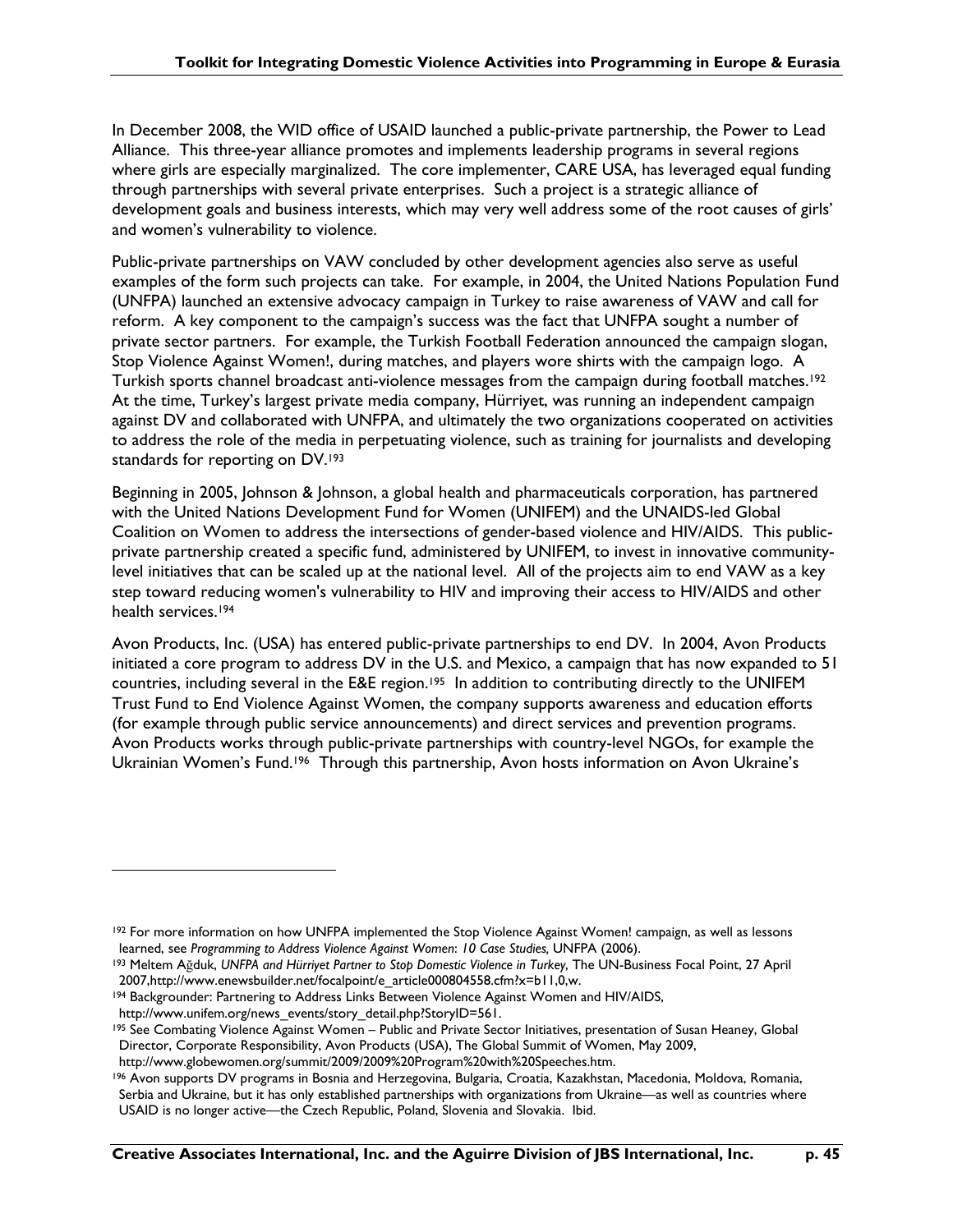company Web site about the DV campaign as well as numbers for toll-free support lines and local NGOs that offer support to victims.197

### **2. Faith-Based Initiatives**

The Strengthening Community-Based Initiatives in HIV/AIDS and Family Violence in Romania project (2005-2007) recognized the key role of the Romanian Orthodox Church in influencing perceptions about and attitudes toward social problems such as DV. The Romanian Orthodox Church occupies an important intermediary position between the government, civil society and citizens, and is generally perceived as an effective provider of social services.<sup>198</sup> The primary goal of the project, implemented by John Snow International (JSI) with USAID funding, was to promote positive social behavior, especially among Romanian youth, and strengthen the ability of communities to institute social change around the problems of family violence and HIV/AIDS. Of note, the issue of DV was selected because this problem is prevalent in Romania but generally tolerated by society, including by religious leaders; it was thought that a partnership with a key religious institution could help to end the "conspiracy of silence" that existed in communities and families. A partnership, consisting of International Orthodox Christian Charities, the Romanian Orthodox Church, the Ministry of Education, Research and Youth, JSI and Romanian NGOs, implemented the following types of activities in 12 counties: development and testing of messages on prevention of family violence and HIV/AIDS and combating discrimination against victims; development of a curriculum and training for Romanian Orthodox priests and teachers of religion to disseminate the messages in parishes and schools; and assistance to the Romanian Orthodox Church in developing a strategy on social advocacy.

## **IV. CONCLUSION**

When it is not addressed, DV, indeed all forms of VAW, present significant obstacles to achieving development goals. Perhaps to many, the impact of DV on development programs is not readily apparent, but this phenomenon is itself related to the fact that DV remains a closed topic in most societies, and its victims are often hidden or shamed. In launching a European-wide campaign against DV, the CoE Secretary-General noted, "women suffering from DV are not only victims of abuse, they are also victims of silence, victims of indifference and victims of neglect. They are not helpless and weak, but they are often let down."<sup>199</sup> Development organizations can play key roles in the areas of supporting national governments to meet international obligations on combating VAW, promoting messages that such violence is intolerable and antithetical to a nation's progress and by fostering local and grass-roots initiatives to assist and empower victims.

<sup>197</sup> http://www.avon.ua/PRSuite/domestic.page.

<sup>198</sup> Merce Gasco and Daniela Iancu, *Strengthening Community-Based Initiatives in HIV/AIDS and Family Violence in Romania: Final Narrative Report*, JSI Research & Training Institute, Inc (2007), p. 1.

<sup>199</sup> Proceedings of the Council of Europe Campaign to Combat Violence against Women, including Domestic Violence Launching Conference, 27 November 2006 (2007), p. 73.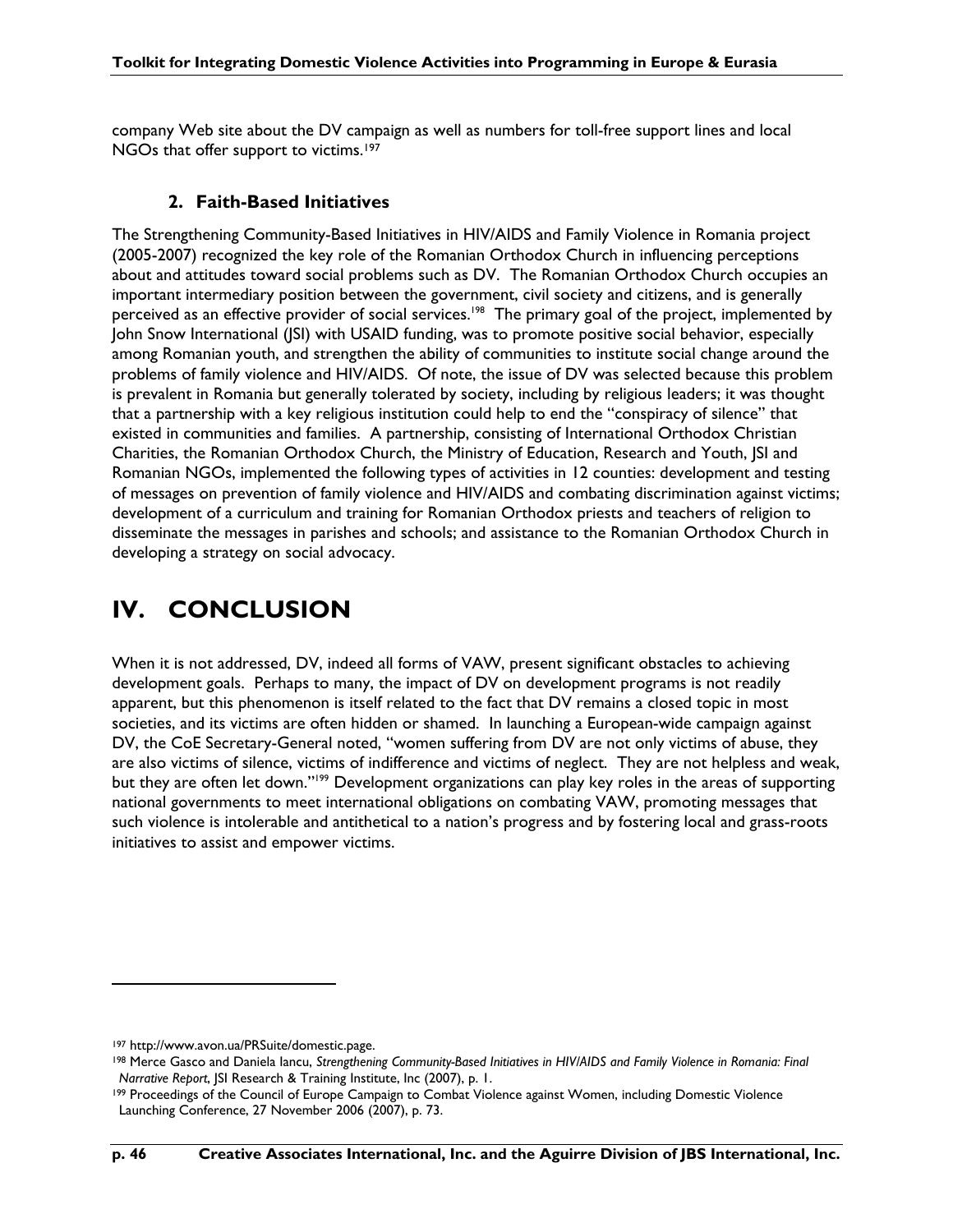## **APPENDIX: Selected Resources**

The following are sample reference materials intended to provide further background information, strategies and recommendations for integrating DV activities into specific program areas. Most of the resources listed are policy frameworks. Some, however, provide more detailed technical assistance, but they are nevertheless included here since they also cover basic concepts that are useful for program design.

### **General Domestic Violence Resources**

- **Domestic Violence in Europe and Eurasia**, USAID/E&E/DGST (2006). http://pdf.usaid.gov/pdf\_docs/PNADG302.pdf
- **The UN Secretary-General's Database on Violence Against Women**. http://webapps01.un.org/vawdatabase/home.action
- **Stop Violence Against Women Web Site** (country pages). http://www.stopvaw.org
- **Violence Against Women: Do Governments Care?** (fact sheets). http://www.stopvaw.org/Expert\_s\_Corner.html
- **Country Report 2008, Reality Check on European Services for Women and Children Victims of Violence: A Right for Protection and Support?** Women Against Violence Europe (WAVE) (2008). http://www.wave-network.org/start.asp?ID=23079&b=151

### Guiding Principles and Strategies

- **Bringing Security Home: Combating Violence Against Women in the OSCE Region. A Compilation of Good Practices**, OSCE (2009). http://www.osce.org/gender/publications.html
- **Ending Violence Against Women: From Words to Action**, UN Secretary-General (2006). http://www.un.org/womenwatch/daw/vaw/v-sg-study.htm
- **Programming to Address Violence Against Women**, volumes 1 and 2, UNFPA, (2006, 2008). http://www.unfpa.org/public/publications/pid/386 and http://www.unfpa.org/public/publications/pid/1913
- **Not a Minute More: Ending Violence Against Women**, UNIFEM (2003). http://www.unifem.org/resources/item\_detail.php?ProductID=7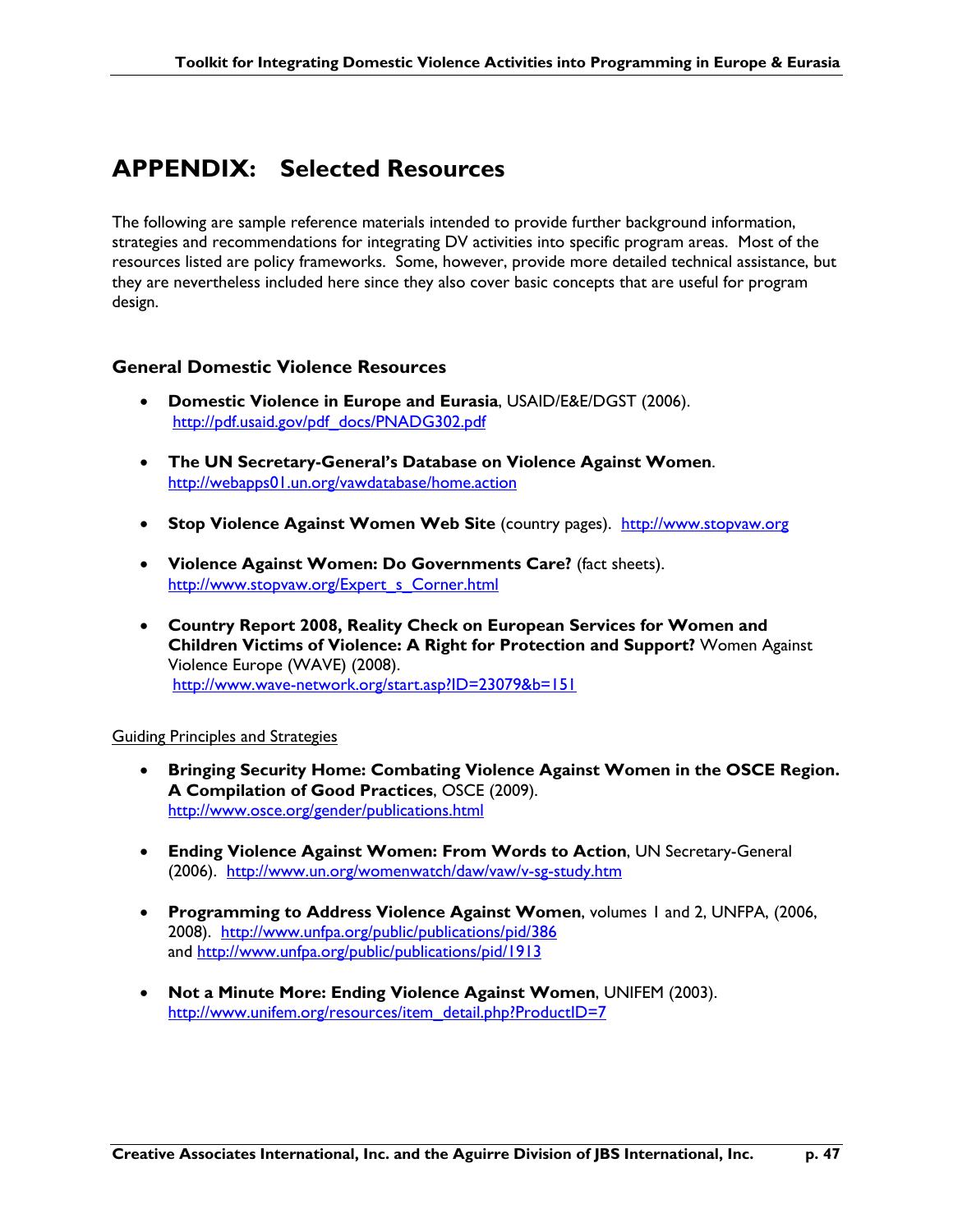### Data-Collection and Research

- **Putting Women First: Ethical and Safety Recommendations for Research on Domestic Violence Against Women**, WHO (2003). http://www.who.int/gender/documents/en/
- **Demographic and Health Survey Questionnaire Module on Domestic Violence**, MEASURE DHS. http://www.measuredhs.com/pubs/pub\_details.cfm?ID=709
- **Violence against Women and Girls: A Compendium of Monitoring and Evaluation Indicators**, USAID, Interagency Gender Working Group (IGWG)/ Measure Evaluation (2008). http://www.cpc.unc.edu/measure/tools/gender/violence-against-women-and-girls-compendiumof-indicators

### **Democracy and Governance**

Rule of Law and Human Rights

- **Good Practices in Legislation on Violence against Women**, Materials from expert group meeting on violence against women (co)-convened by the Division for the Advancement of Women, Department of Economic and Social Affairs (DAW/DESA) (2008). http://www.un.org/womenwatch/daw/egm/vaw\_legislation\_2008/vaw\_legislation\_2008.htm
- **Model Strategies and Practical Measures on the Elimination of Violence Against Women in the Field of Crime Prevention and Criminal Justice**, International Centre for Criminal Law Reform and Criminal Justice Policy (1999). http://www.icclr.law.ubc.ca/Site%20Map/Publications%20Page/Elimination.htm
- "**Justice Reform and Gender**" from **Gender and Security Sector Reform Toolkit**, Geneva Centre for the Democratic Control of Armed Forces (DCAF), OSCE/Office for Democratic Institutions and Human rights (ODIHR), UN International Research and Training Institute for the Advancement of Women (UN-INSTRAW) (2008). http://www.dcaf.ch/gender-security-sector-reform/gssrtoolkit.cfm?navsub1=37&navsub2=3&nav1=3

### Citizen Participation in Political Process and Local Governance

- **Gender Mainstreaming in Local Authorities: Best Practices**, UN Human Settlements Programme (UN-HABITAT) (2008). http://www.unhabitat.org/pmss/getPage.asp?page=bookView&book=2632
- **A User's Guide to Measuring Gender-Sensitive Basic Service Delivery**, UNDP/UNIFEM (2009). http://www.undp.org/oslocentre/

#### Transparent and Accountable Governance

• **Budgeting for Women's Rights: Monitoring Government Budgets for Compliance with CEDAW**, UNIFEM (2006). http://unifem.org/resources/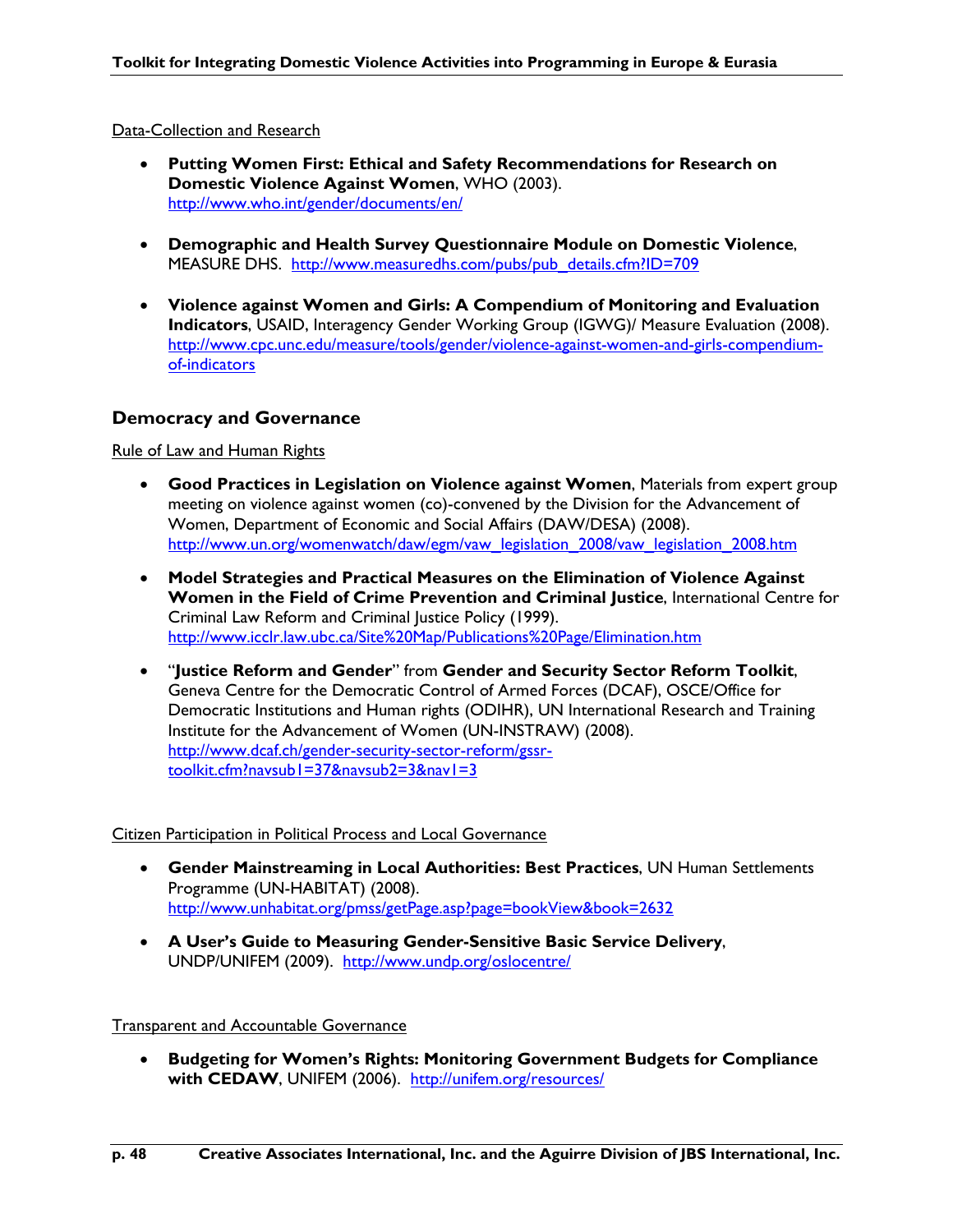- **Gender Responsive Budgeting in Practice: A Training Manual**, UNIFEM (2006). http://unifem.org/resources/
- **Corruption and Gender: Approaches and Recommendations for TA, Focal Theme: Corruption and Trafficking in Women**, GTZ (2004). http://www.gtz.de/de/dokumente/gtzen-corruption-and-gender-2004.pdf

### Civil Society Development

- **Making Rights A Reality: Human Rights Education Workshop for Non-Governmental Organizations**, Amnesty International (2005) http://www.amnesty.org/en/library/info/ACT77/055/2005/en
- **Making a Difference: Strategic Communications to End Violence Against Women**, UNIFEM (2003). http://www.unifem.org/resources/item\_detail.php?ProductID=6
- **Away From Violence: Guidelines for Setting Up and Running a Women's Refuge**, WAVE (2004). http://www.wave-network.org/start.asp?ID=18&b=15
- **More Than a Roof Over Your Head: A Survey of Quality Standards in European Women's Refugees**, WAVE (2002). http://www.wave-network.org/start.asp?ID=19&b=15
- **Intervening with Perpetrators of Intimate Partner Violence: a Global Perspective**, WHO (2003). http://www.who.int/violence\_injury\_prevention/publications/violence/intervening/en/index.html

### Media

- **Getting the Balance Right: Gender Equality in Journalism**, International Federation of Journalists/ UN Educational Scientific and Cultural Organization (UNESCO) (2009). http://portal.unesco.org/ci/en/ev.php-URL\_ID=28397&URL\_DO=DO\_TOPIC&URL\_SECTION=201.html *Includes* **Guidelines on Reporting on Violence Against Women**. http://www.ifj.org/assets/docs/185/063/c3093b9-8c8e63f.pdf
- **Mission Possible: Gender and Media Advocacy Training Toolkit**, World Association for Christian Communication (WACC) (2005). http://www.whomakesthenews.org/tools/missionpossible-a-gender-and-media-advocacy-training-toolkit.html
- **Human Rights Education Workshop for Journalists**, Amnesty International (2005). http://www.amnesty.org/en/library/info/ACT77/054/2005/en

### **Health**

• **Addressing Gender-Based Violence Through USAID's Health Programs: a Guide for Health Sector Program Officers**, USAID (2006). http://www.prb.org/pdf05/GBVReportfinal.pdf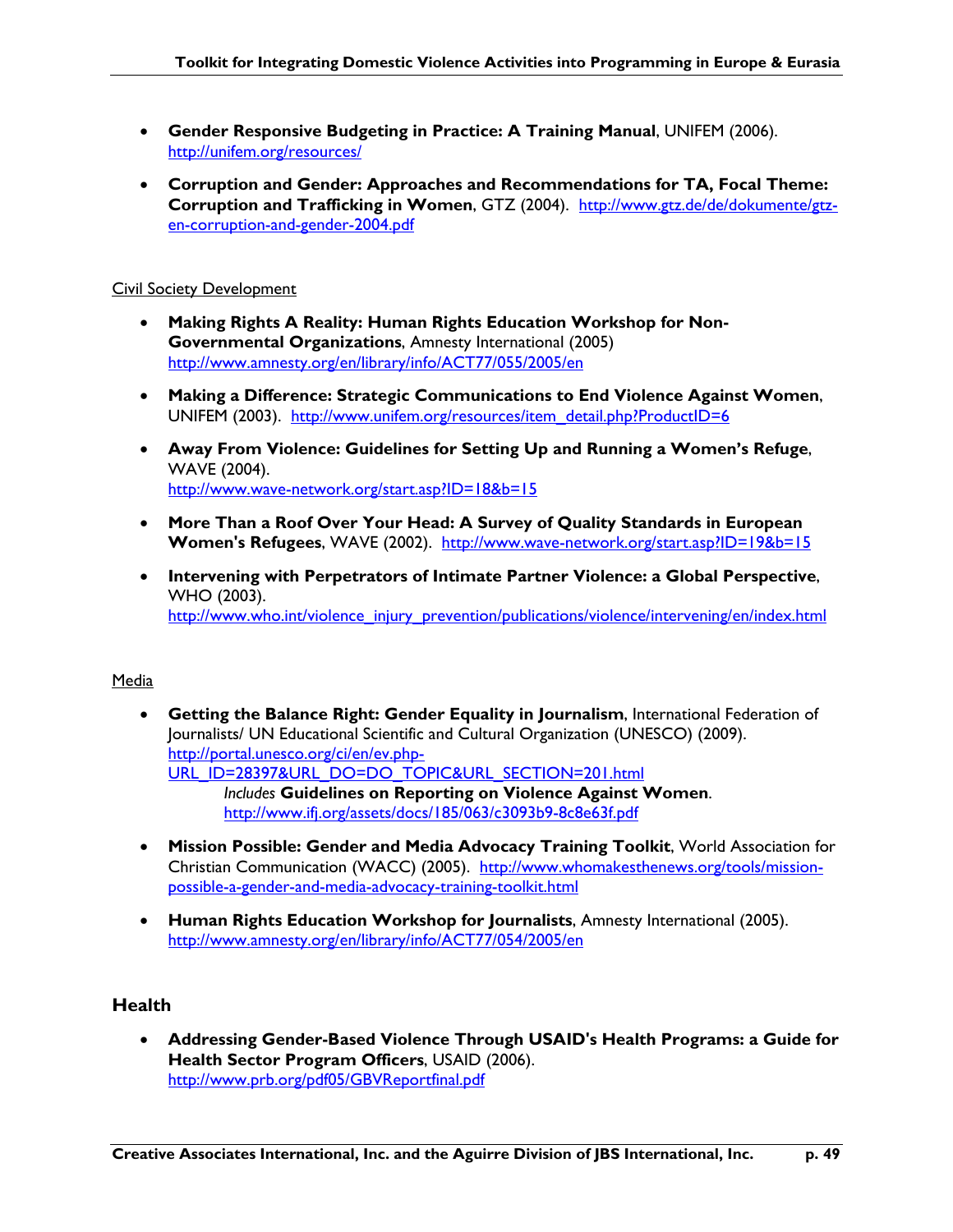• **Ending Violence Against Women, Population Reports**, Population Information Program, Center for Communication Programs, The Johns Hopkins University School of Public Health (1999). http://www.infoforhealth.org/pr/l11/l11creds.shtml

### Maternal and Child Health

- **Maternal Health Toolkit**, Family Violence Prevention Fund. http://endabuse.org/section/programs/global\_prevention/\_downloadable\_resources
- **Identifying and Responding to Domestic Violence: Consensus Recommendations for Child and Adolescent Health**, Family Violence Prevention Fund (2002). http://endabuse.org/userfiles/file/HealthCare/pediatric.pdf

### Family Planning/Reproductive Health

- **Addressing Gender-Based Violence from the Reproductive Health/HIV Sector: A Literature Review and Analysis**, IGWG (2004). http://www.prb.org/pdf04/AddressGendrBasedViolence.pdf
- **It Takes 2: Partnering with Men in Reproductive and Sexual Health**, UNFPA (2003). http://www.unfpa.org/public/publications/pid/2474

#### HIV/AIDS

- **Gender and HIV/AIDS Web Portal: Violence Against Women and HIV/AIDS**, UNIFEM. http://www.genderandaids.org/modules.php?name=News&new\_topic=9
- **Intersections of Violence Against Women and HIV/AIDS**, Report of the UN Report of the Special Rapporteur on Violence Against Women, Its Causes and Consequences (2005). http://ap.ohchr.org/documents/dpage\_e.aspx?si=E/CN.4/2005/72
- **Development Connections: A Manual for Integrating the Programmes and Services of HIV and Violence Against Women**, Development Connections/UNIFEM (2009). http://www.dvcn.org/Documents/ManualHIVVAWEN.pdf
- **Addressing Violence against Women and HIV Testing and Counseling: a Meeting**  Report, WHO (2007). http://www.who.int/gender/documents/en/

### **Economic Growth**

Microfinance/Small Business Development

• **Financing Healthier Lives: Empowering Women through Integration of Microfinance and Health Education**, UNFPA (2008). http://www.unfpa.org/webdav/site/global/shared/documents/publications/2009/microfinancing he alth\_education.pdf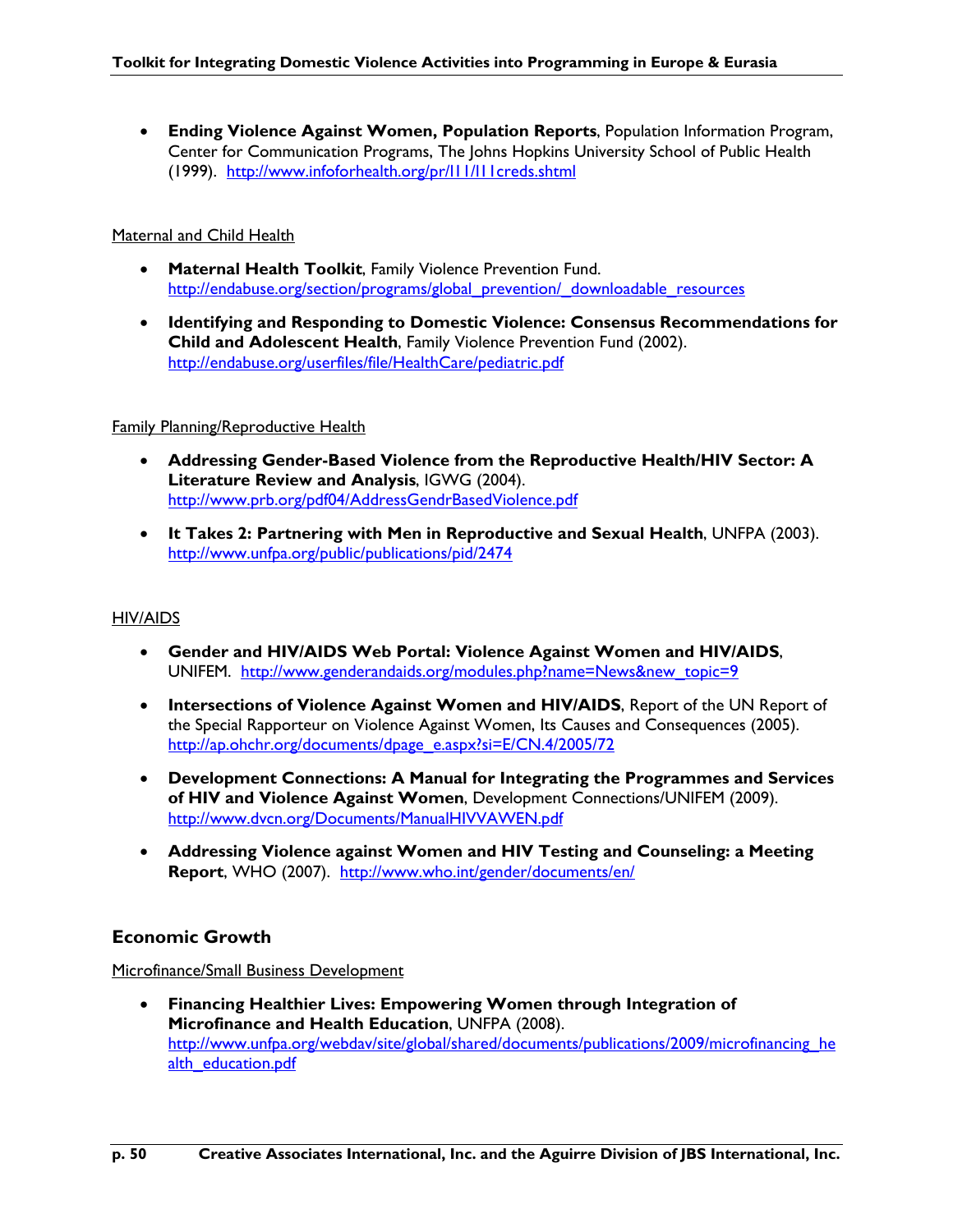#### Youth Programs

- **Gender Matters: Manual on Gender-Based Violence Affecting Young People**, Council of Europe Directorate of Youth and Sport. http://www.eycb.coe.int/gendermatters/default.htm *An on-line manual for working with youth on GBV, in English and Russian*.
- **Making Rights a Reality: Human Rights Education Workshop for Youth**, Amnesty International (2005). http://www.amnesty.org/en/library/info/ACT77/053/2005/en
- **Children and Young People as Partners in the Design and Commissioning of Research**, Scottish Women's Aid (2008). http://www.scottishwomensaid.org.uk/publications/research-reports *Guidance based on the organization's experience involving youth in research on DV*.

#### Vulnerable Groups

- **Building an Inclusive Development Community: A Manual on Including People with Disabilities in International Development Programs, Building an Inclusive Development Community**, Mobility International USA (MIUSA) (2003). http://www.usaid.gov/our\_work/cross-cutting\_programs/wid/gender/wwd\_resources.html
- **Fact Sheet: Violence against Women with Disabilities: Issues and Recommendations**, Center for Research on Women with Disabilities. http://www.bcm.edu/crowd/?PMID=1325
- **Child Protection in Families Experiencing Domestic Violence**. U.S. Department of Health and Human Services, Administration for Children and Families, Administration on Children, Youth and Families, Children's Bureau and Office on Child Abuse and Neglect (2003). http://www.childwelfare.gov/pubs/usermanuals/domesticviolence/domesticviolence.pdf

### Trafficking in Persons

- **Examining the Intersection between Trafficking in Persons and Domestic Violence**, USAID/E&E/DGST (2007). http://pdf.usaid.gov/pdf\_docs/PNADL005.pdf
- **Methods and Models for Mixing Services for Victims of Domestic Violence and Trafficking in Persons in Europe and Eurasia**, USAID/E&E/DGST (2008). http://pdf.usaid.gov/pdf\_docs/PNADN297.pdf
- **Best Practices in Trafficking Prevention in Europe and Eurasia**, USAID/E&E/DGST (2009). http://pdf.usaid.gov/pdf\_docs/PNADO543.pdf
- **Best Practices for Programming to Protect and Assist Victims of Trafficking in Europe and Eurasia**, USAID/E&E/DGST (2008). http://pdf.usaid.gov/pdf\_docs/PNADN295.pdf